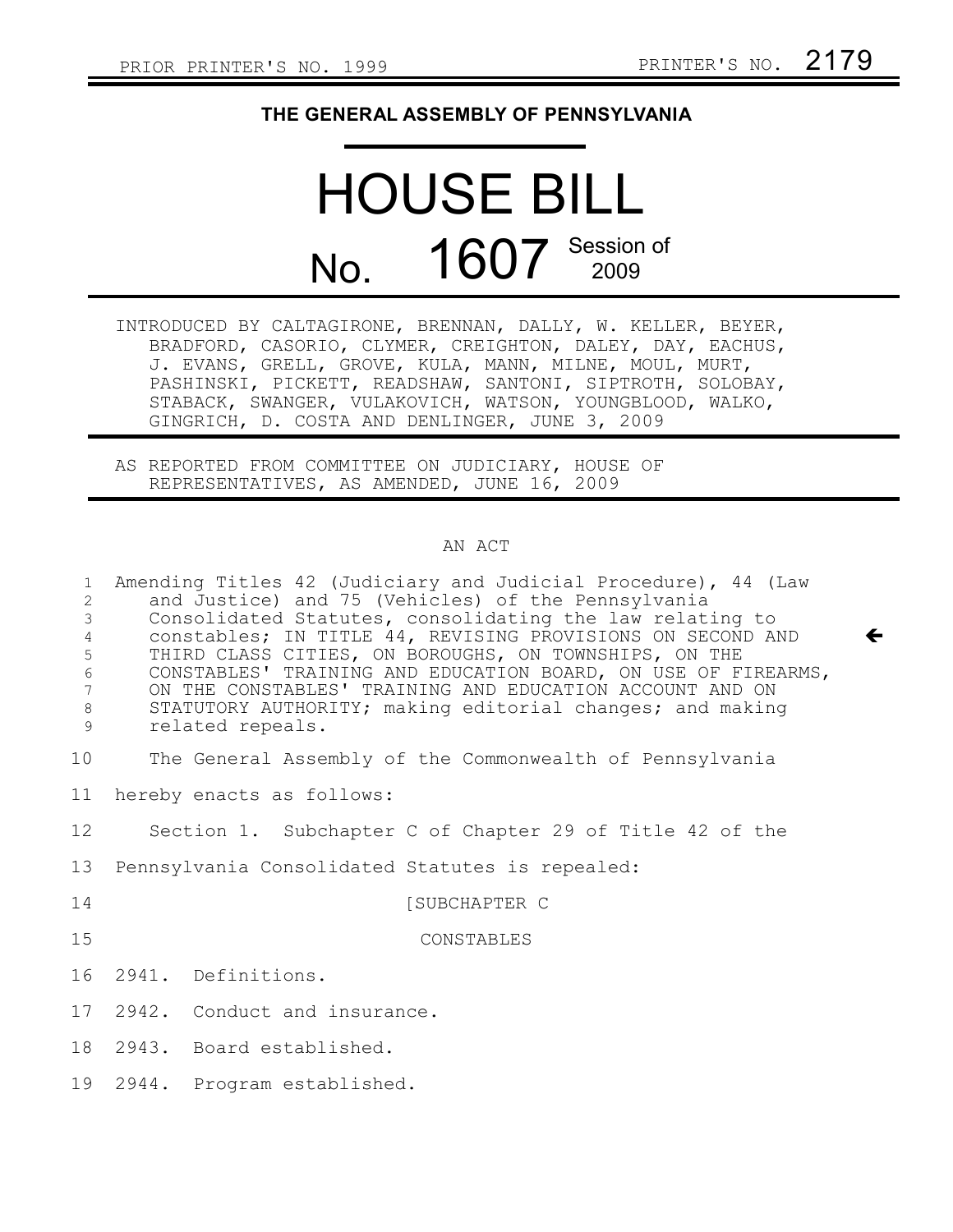2945. Program contents. 1

2 2946. Continuing education.

2947. Automatic certification. 3

2948. Use of firearms. 4

2949. Restricted account. 5

2950. Fees. 6

§ 2941. Definitions. 7

The following words and phrases when used in this subchapter shall have the meanings given to them in this section unless the context clearly indicates otherwise: 8 9 10

"Account." The Constables' Education and Training Account established in section 2949 (relating to restricted account). "Board." The Constables' Education and Training Board established in section 2943 (relating to board established). 11 12 13 14

"Commission." The Pennsylvania Commission on Crime and Delinquency of the Commonwealth. 15 16

"Court." The minor judiciary or any other court in this Commonwealth. 17 18

"Judicial duties." Those services specified in section 2950 (relating to fees). 19 20

"Term of office of a deputy constable." The term of office of the constable who appointed him. 21 22

§ 2942. Conduct and insurance. 23

(a) Certification.--After the establishment, implementation and administration of the Constables' Education and Training Program created under sections 2944 (relating to program established) and 2945 (relating to program contents), no constable or deputy constable shall perform any judicial duties 28 nor demand or receive any fee, surcharge or mileage provided by 30 this subchapter unless he has been certified under this 24 25 26 27 29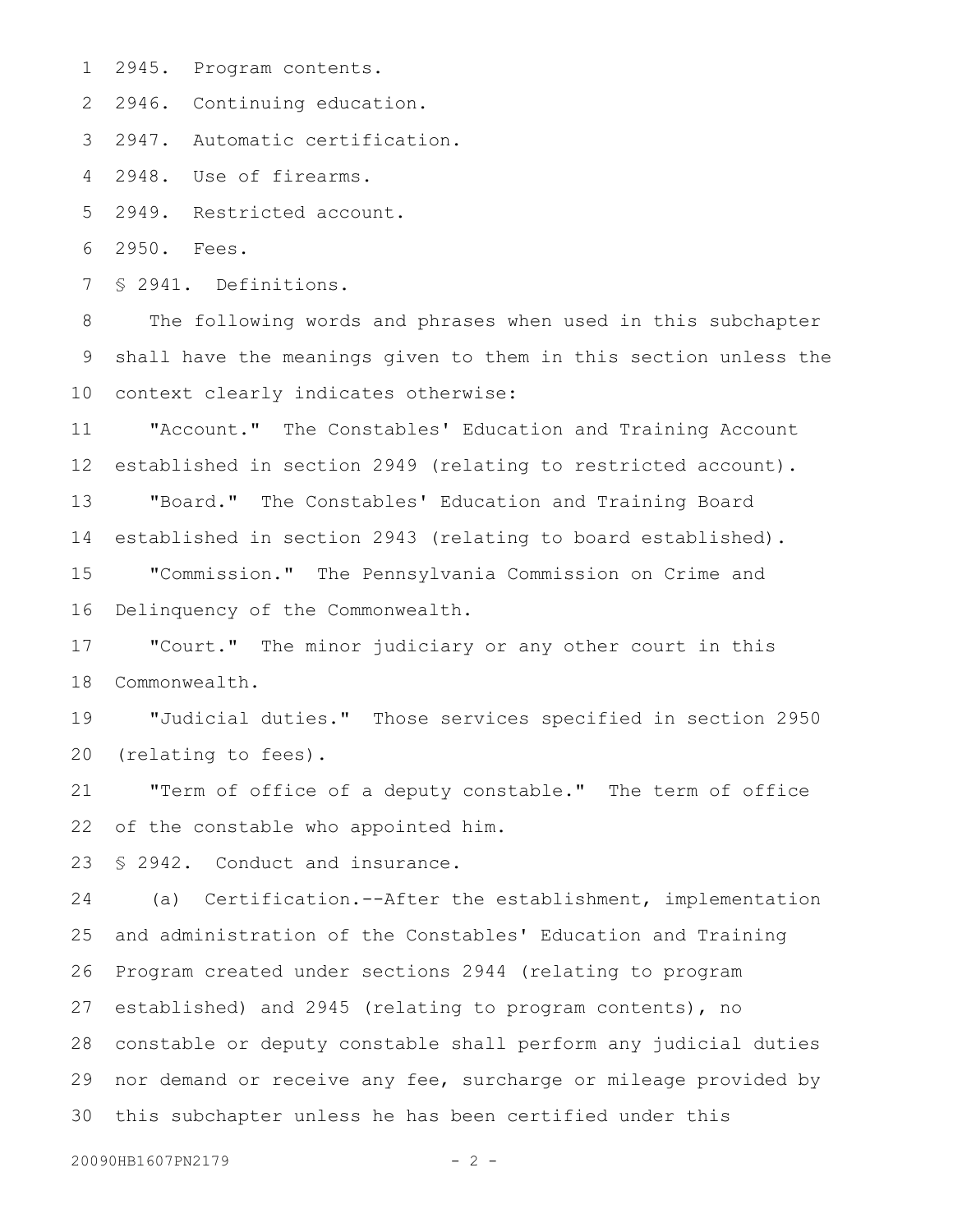subchapter. 1

(b) Liability insurance.--Every constable and deputy constable must file with the clerk of courts proof that he has, currently in force, a policy of professional liability insurance covering each individual in the performance of his judicial duties with a minimum coverage of \$250,000 per incident and a minimum aggregate of \$500,000 per year. However, no constable or deputy constable shall be required to file such proof until six months after the effective date of this act. The Constables' Education and Training Board shall immediately investigate and implement the most cost-effective method of achieving liability insurance for constables and deputy constables under this subsection. 2 3 4 5 6 7 8 9 10 11 12 13

(c) Loss of certification.--Any constable or deputy constable who fails, neglects or refuses to maintain a current insurance policy as required by subsection (b) or to file proof thereof with the clerk of courts shall cease automatically to be certified to perform judicial duties upon the expiration of the policy of which proof has been filed with the clerk of courts. (d) Recertification.--Any constable or deputy constable who ceases to be certified to perform judicial duties as a result of the operation of subsection (c) may later be recertified immediately by filing with the clerk of courts proof that such insurance has been in force continuously since the officer was last certified to perform judicial duties. In the case of a violation of subsection (c), the individual may be recertified 14 15 16 17 18 19 20 21 22 23 24 25 26

by complying with subsection (b). 27

(e) Limitations on liability.--The provisions of this subchapter shall not be deemed to impose respondeat superior liability on any county. 28 29 30

```
20090HB1607PN2179 - 3 -
```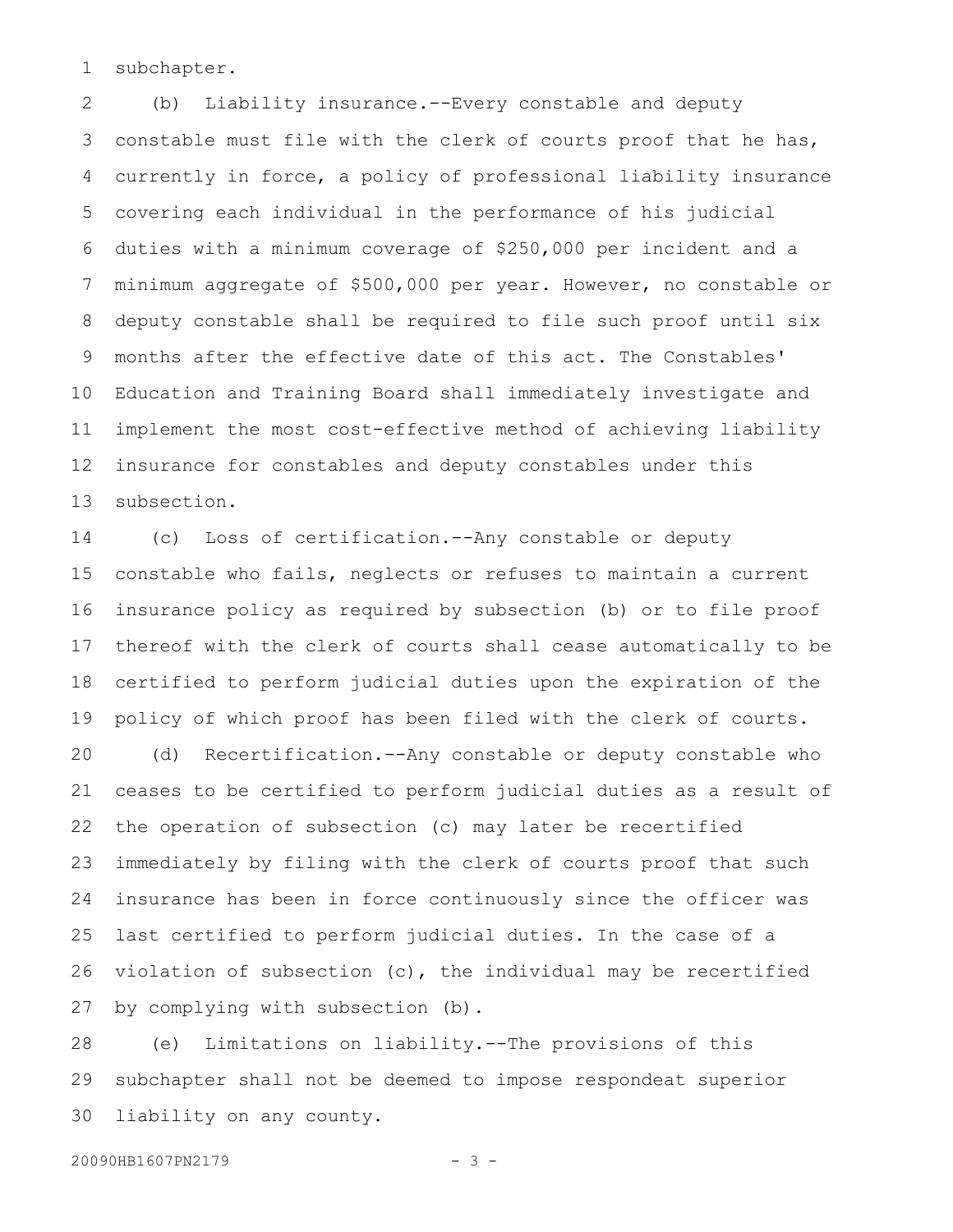(f) Conduct.--While a constable or deputy constable is performing duties other than judicial duties, regardless of whether or not he is certified under this subchapter, he shall not in any manner hold himself out to be active as an agent, employee or representative of any court, magisterial district judge or judge. 1 2 3 4 5 6

§ 2943. Board established. 7

(a) Board created.--There is hereby established within the commission an advisory board to be known as the Constables' Education and Training Board. 8 9 10

(b) Composition.--The board shall be composed of the Pennsylvania State Police Commissioner or his designee and six other members appointed by the Governor with the consent of a majority of the members of the Senate: 11 12 13 14

15

(1) Three persons who shall be constables.

(2) One person who shall be a magisterial district judge. 16 17

(3) One person who shall be a court administrator. 18

(4) One person who shall be a county commissioner. (c) Appointments and terms.--Members shall serve for threeyear terms and may be appointed for more than one additional consecutive term. If a member who serves by virtue of public office ceases to represent the class to which he was appointed, his membership in the commission shall terminate immediately, and a new member shall be appointed in the same manner as his predecessor to fill the unexpired portion of the term. No constable may be appointed, be reappointed or serve as a board member unless he is certified under this subchapter. 19 20 21 22 23 24 25 26 27 28

(d) Vacancy.--A member appointed to fill a vacancy created by any reason other than expiration of a term shall be appointed 29 30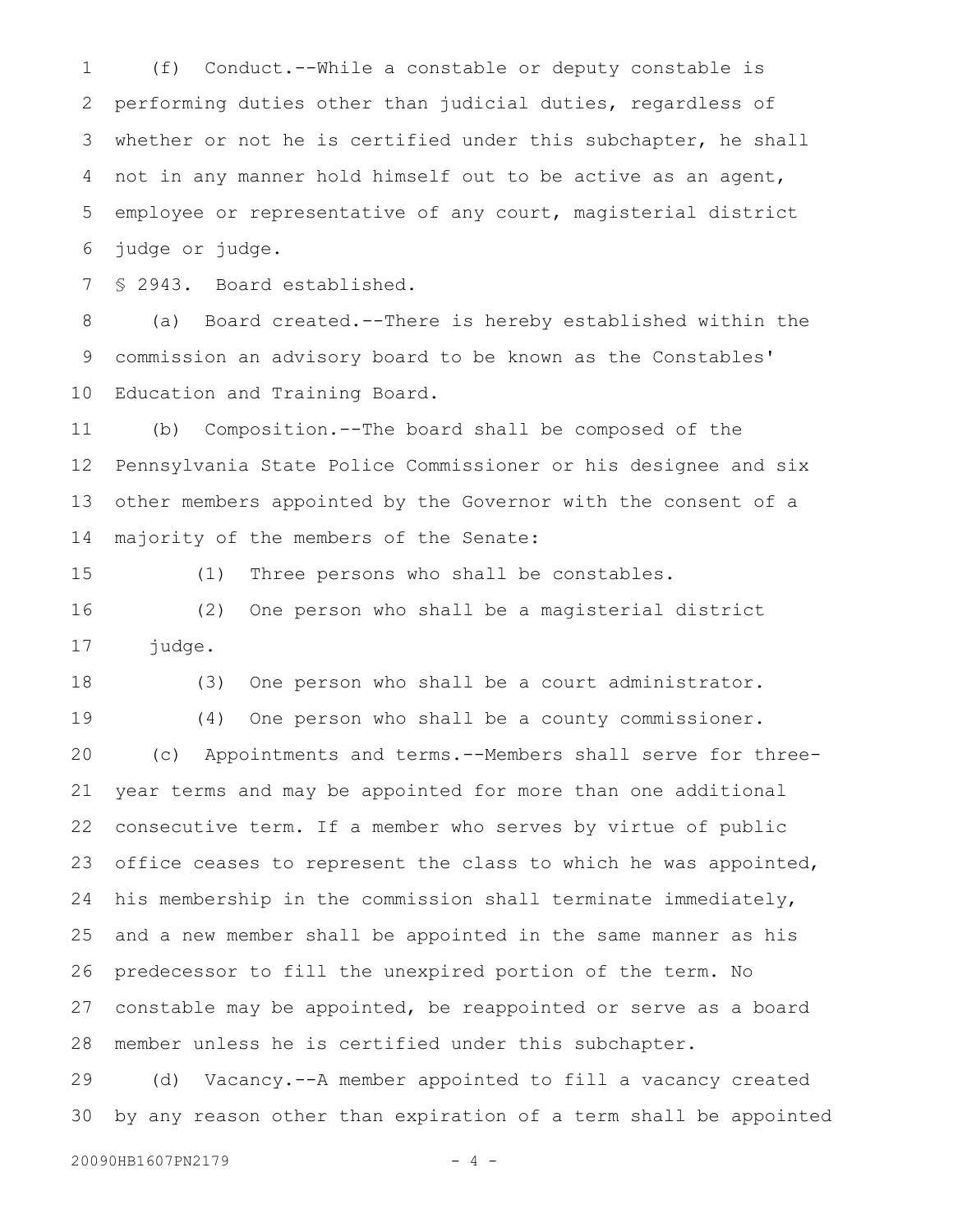for the unexpired term of the member whom he is to succeed in the same manner as the original appointment. 1 2

(e) Expenses.--The members of the board shall serve without compensation but shall be reimbursed the necessary and actual expenses incurred in attending meetings of the board and in the performance of their duties under this subchapter. 3 4 5 6

(f) Removal.--Members of the board may be removed by the appointing authority for good cause upon written notice from the appointing authority specifically setting forth the cause for removal. 7 8 9 10

(g) Chairman elected.--The members of the board shall elect a chairman from among the members to serve for a period of one year. A chairman may be elected to serve successive terms. The Governor shall designate the first chairman for organizational purposes only. 11 12 13 14 15

(h) Meetings.--The chairman shall summon the members of the board to the first meeting within 30 days after his appointment or within 30 days after the appointment of a sufficient number of members to constitute a quorum, whichever is later. The board shall meet as often as it deems necessary but at least four times each year. Meetings may be called by the chairman of the board or by any four members thereof, in either case upon at least ten days' written notice to all members of the board. A quorum shall consist of four members. 16 17 18 19 20 21 22 23 24

§ 2944. Program established. 25

The board, with the review and approval of the commission, shall: 26 27

(1) Establish, implement and administer the Constables' Education and Training Program according to the minimum requirements set forth in this subchapter. 28 29 30

20090HB1607PN2179 - 5 -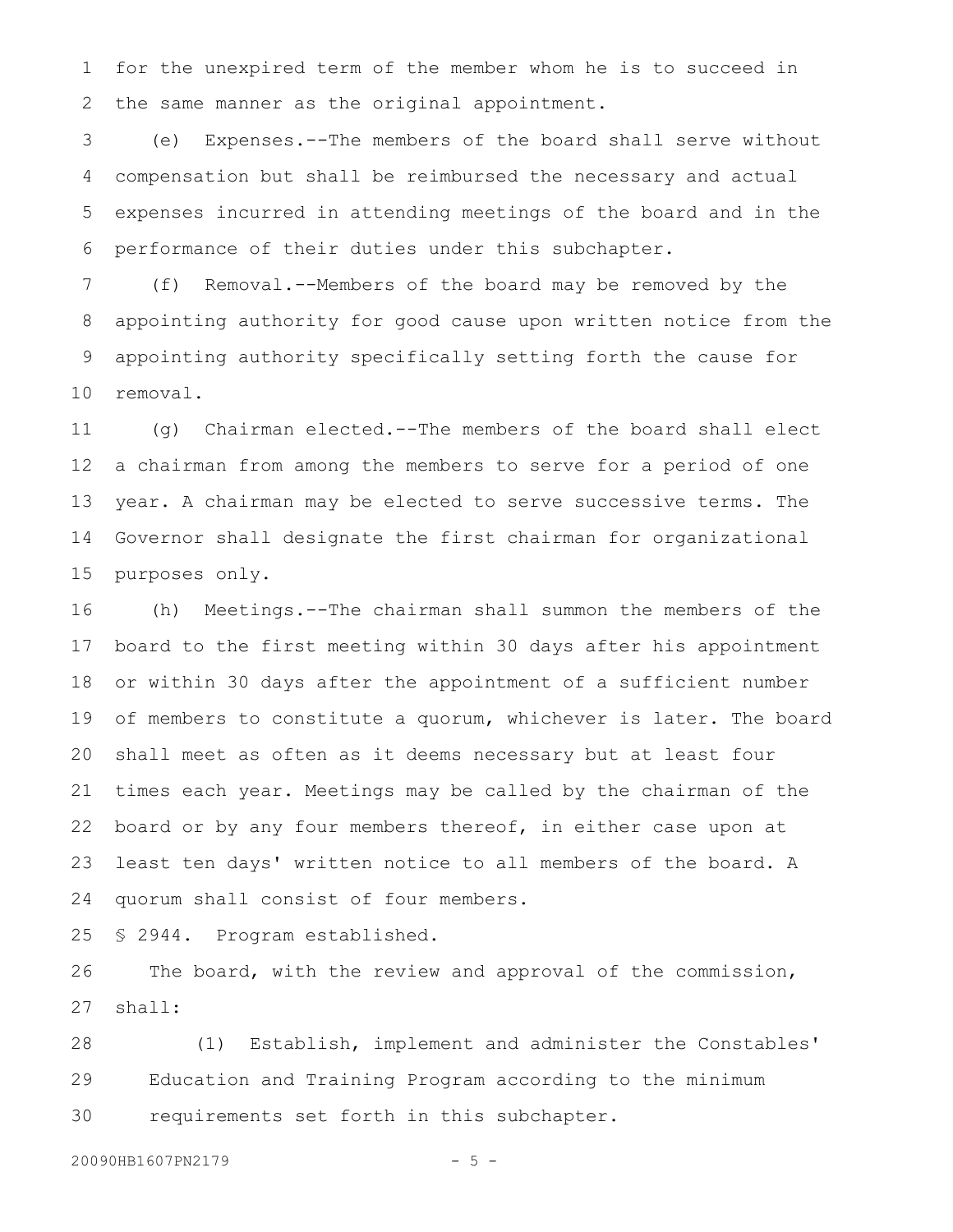(2) Establish, implement and administer requirements for the minimum courses of study and training for constables and deputy constables. 1 2 3

(3) Establish, implement and administer requirements for courses of study and in-service training for constables and deputy constables. 4 5 6

(4) Establish, implement and administer requirements for a continuing education program for constables and deputy constables concerning subjects the board may deem necessary and appropriate for the continued education and training of constables and deputy constables. 7 8 9 10 11

(5) Approve or revoke the approval of any school which may be utilized for the educational and training requirements of this subchapter. 12 13 14

(6) Establish the minimum qualifications for instructors and certify instructors. 15 16

(7) Consult, cooperate and contract with universities, colleges, law schools, community colleges and institutes for the development of basic and continuing education courses for constables and deputy constables. 17 18 19 20

(8) Promote the most efficient and economical program for constable and deputy constable training by utilizing existing facilities, programs and qualified State and local personnel. 21 22 23 24

(9) Certify constables and deputy constables who have satisfactorily completed the basic and continuing education and training requirements of this subchapter and issue appropriate certificates to them. 25 26 27 28

(10) Make rules and regulations and perform other duties as may be reasonably necessary or appropriate to administer 29 30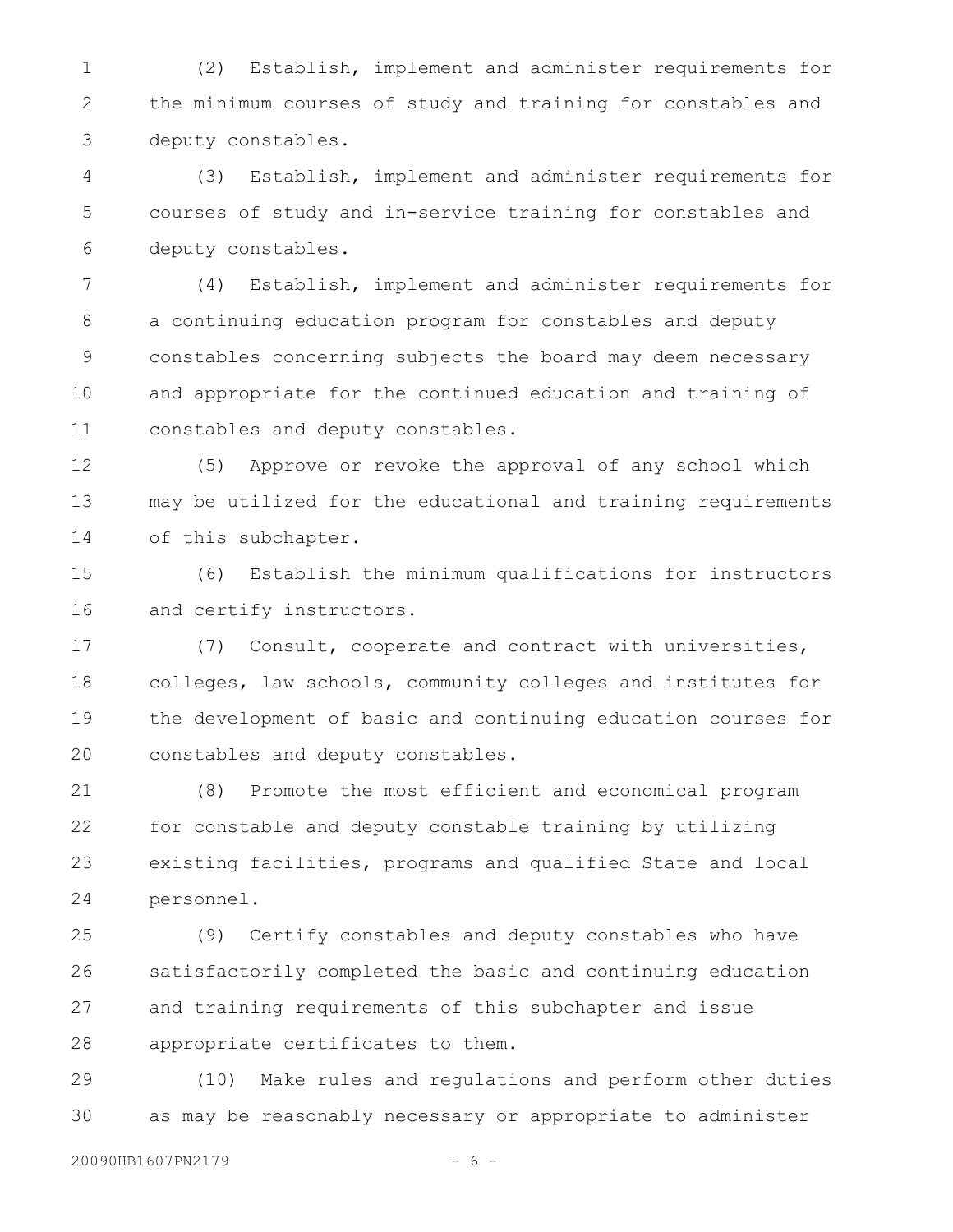the education and training program for constables and deputy constables. 1 2

(11) In consultation with the Insurance Commissioner, monitor the price and availability of the liability insurance required by section 2942(b) (relating to conduct and insurance) and, if deemed necessary by the board, provide information and coordination to assure the availability and competitive pricing of such insurance. 3 4 5 6 7 8

(12) Make an annual report to the Governor and to the General Assembly concerning: 9 10

(i) The administration of the Constables' Education and Training Program. 11 12

13

(ii) The activities of the board.

(iii) The costs of the program. 14

(iv) Proposed changes, if any, in this subchapter. § 2945. Program contents. 15 16

The Constables' Education and Training Program shall include training for a total of 80 hours, the content of which shall be determined by regulation. The training shall include instruction in the interpretation and application of the fees provided for in section 2950 (relating to fees). Any constable or deputy constable who is in office as of the effective date of this subchapter shall be afforded one and only one opportunity prior to the expiration of his current term to satisfactorily complete this program by examination without the necessity of class attendance. 17 18 19 20 21 22 23 24 25 26

§ 2946. Continuing education. 27

The board, with the review and approval of the commission, shall establish a mandatory continuing education program for constables and deputy constables, which shall include no more 28 29 30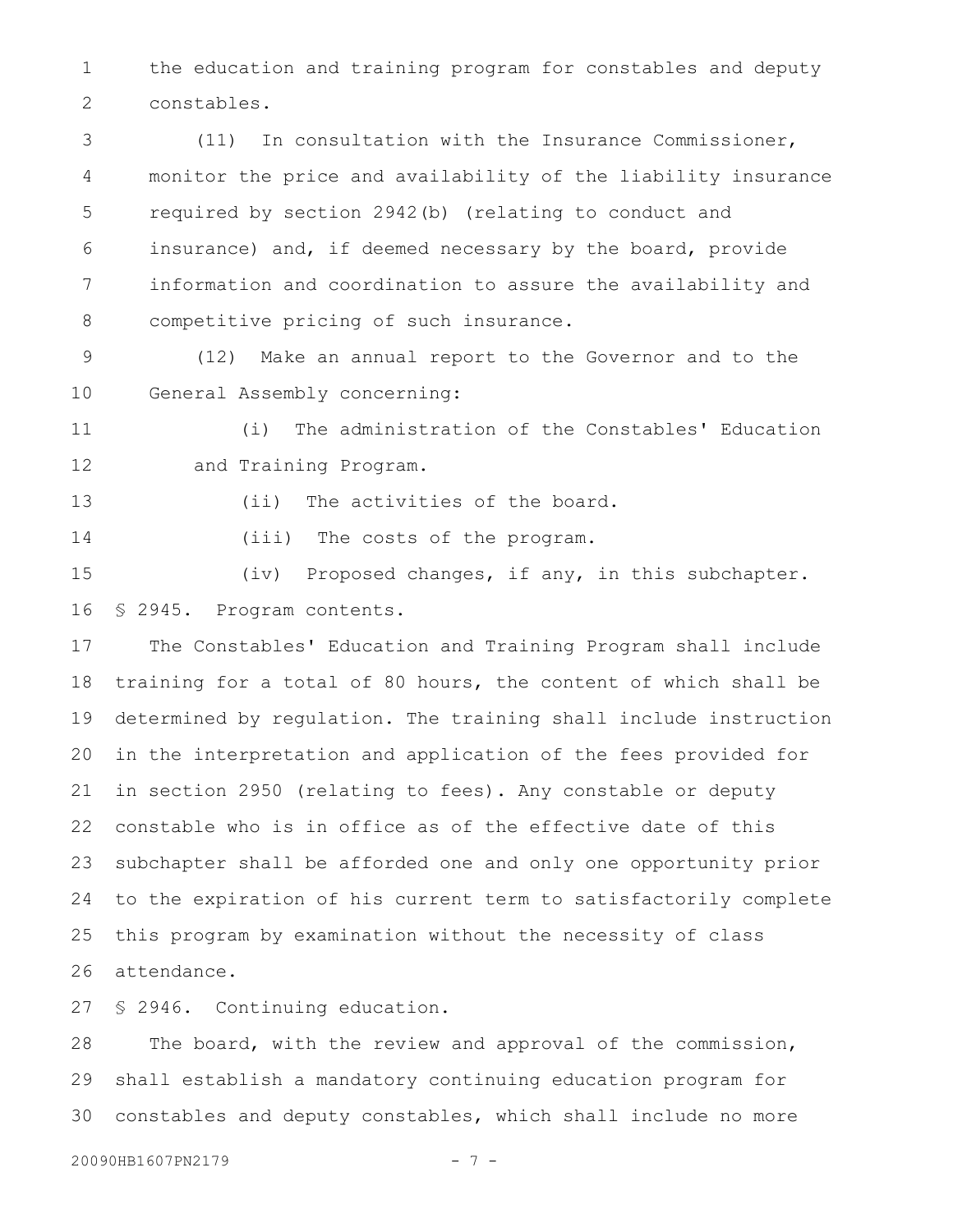than 40 hours per year, concerning subjects the board may deem necessary and appropriate for the continued education and training of constables and deputy constables. 1 2 3

§ 2947. Automatic certification. 4

All constables and deputy constables who are in office as of the effective date of this subchapter shall be deemed to be certified under and in compliance with sections 2945 (relating to program contents) and 2946 (relating to continuing education) for the balance of their current term of office or until the constables and deputy constables have been provided an opportunity to complete the education and training in accordance with section 2945 or 2946, whichever is sooner. 5 6 7 8 9 10 11 12

§ 2948. Use of firearms. 13

(a) Standards.--The Constables' Education and Training Board, with the review and approval of the Pennsylvania Commission on Crime and Delinquency, shall establish standards for the certification or qualification of constables and deputy constables to carry or use firearms in the performance of any duties. 14 15 16 17 18 19

(b) Certification and qualification.--Until such time as the board establishes the standards pursuant to subsection (a), no constable or deputy constable shall carry or use a firearm in the performance of any duties unless he is currently certified or qualified in firearms under at least one of the following: 20 21 22 23 24

(1) The act of June 18, 1974 (P.L.359, No.120), referred to as the Municipal Police Education and Training Law. 25 26

(2) The act of October 10, 1974 (P.L.705, No.235), known as the Lethal Weapons Training Act. 27 28

(3) The act of February 9, 1984 (P.L.3, No.2), known as the Deputy Sheriffs' Education and Training Act. 29 30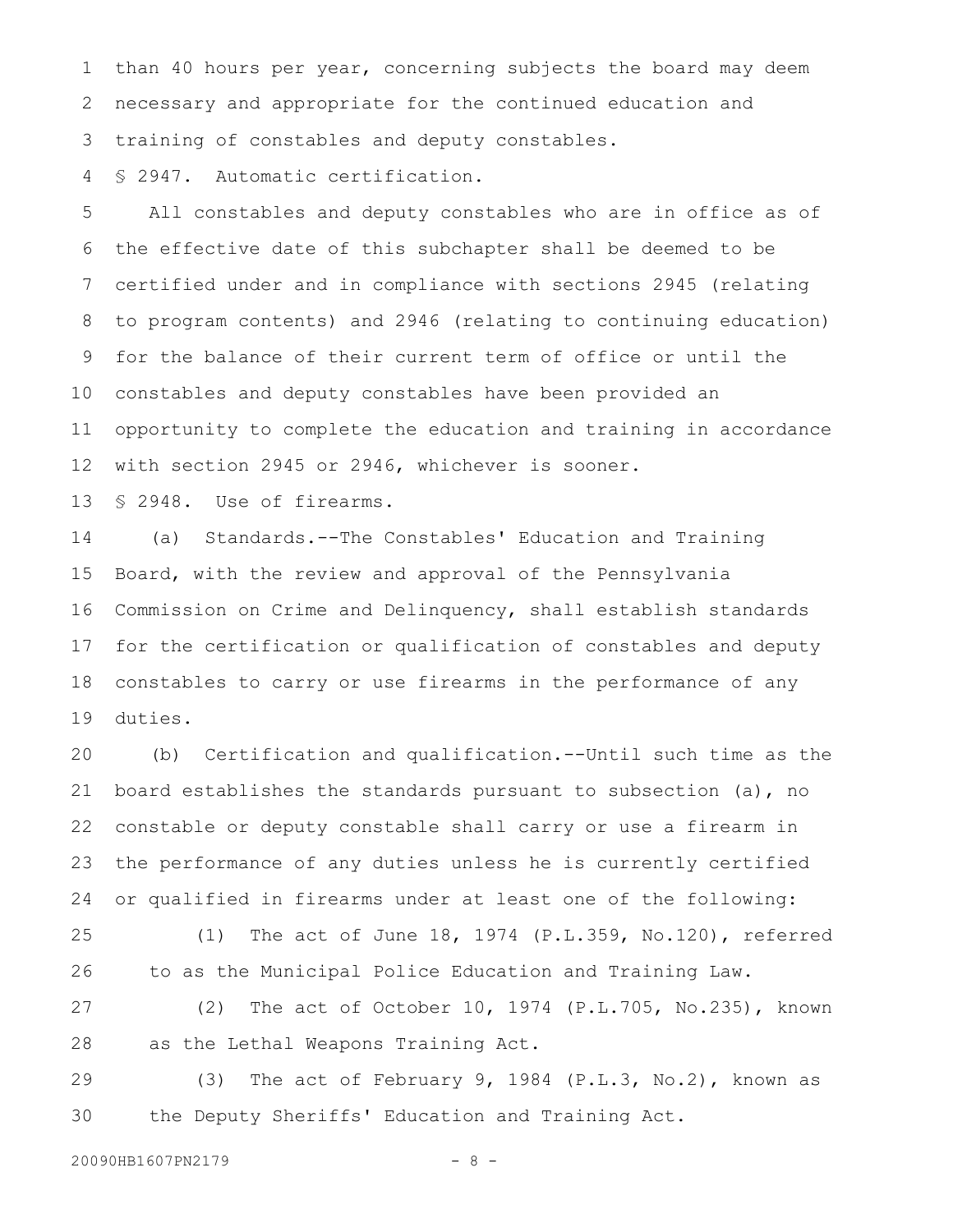(c) Availability.--In accordance with subsection (b), the firearms portion of the education and training under the listed laws shall be made available to constables and deputy constables. 1 2 3 4

§ 2949. Restricted account. 5

(a) Account established.--There is hereby established a special restricted account within the General Fund, which shall be known as the Constables' Education and Training Account, for the purposes of financing training program expenses, the costs of administering the program and all other costs associated with the activities of the board and the implementation of this subchapter and as provided under subsection (f). 6 7 8 9 10 11 12

(b) Surcharge.--There is hereby assessed as a cost in each case before a magisterial district judge a surcharge of \$5 per docket number in each criminal case and \$5 per named defendant in each civil case in which a constable or deputy constable performs a service provided in this subchapter, except that no county shall be required to pay this surcharge on behalf of any indigent or other defendant in a criminal case. 13 14 15 16 17 18 19

(c) Disposition of funds.--The surcharges collected under subsection  $(b)$ , if collected by a constable or deputy constable shall be turned over within one week to the issuing authority. The issuing authority shall remit the same to the Department of Revenue for deposit into the account. 20 21 22 23 24

(d) Disbursements.--Disbursements from the account shall be made by the commission. 25 26

(e) Audit.--The Auditor General shall conduct an audit of the account as he may deem necessary or advisable from time to time, but not less than once every three years. 27 28 29

(f) Fund surplus.--If account moneys are sufficient to meet 30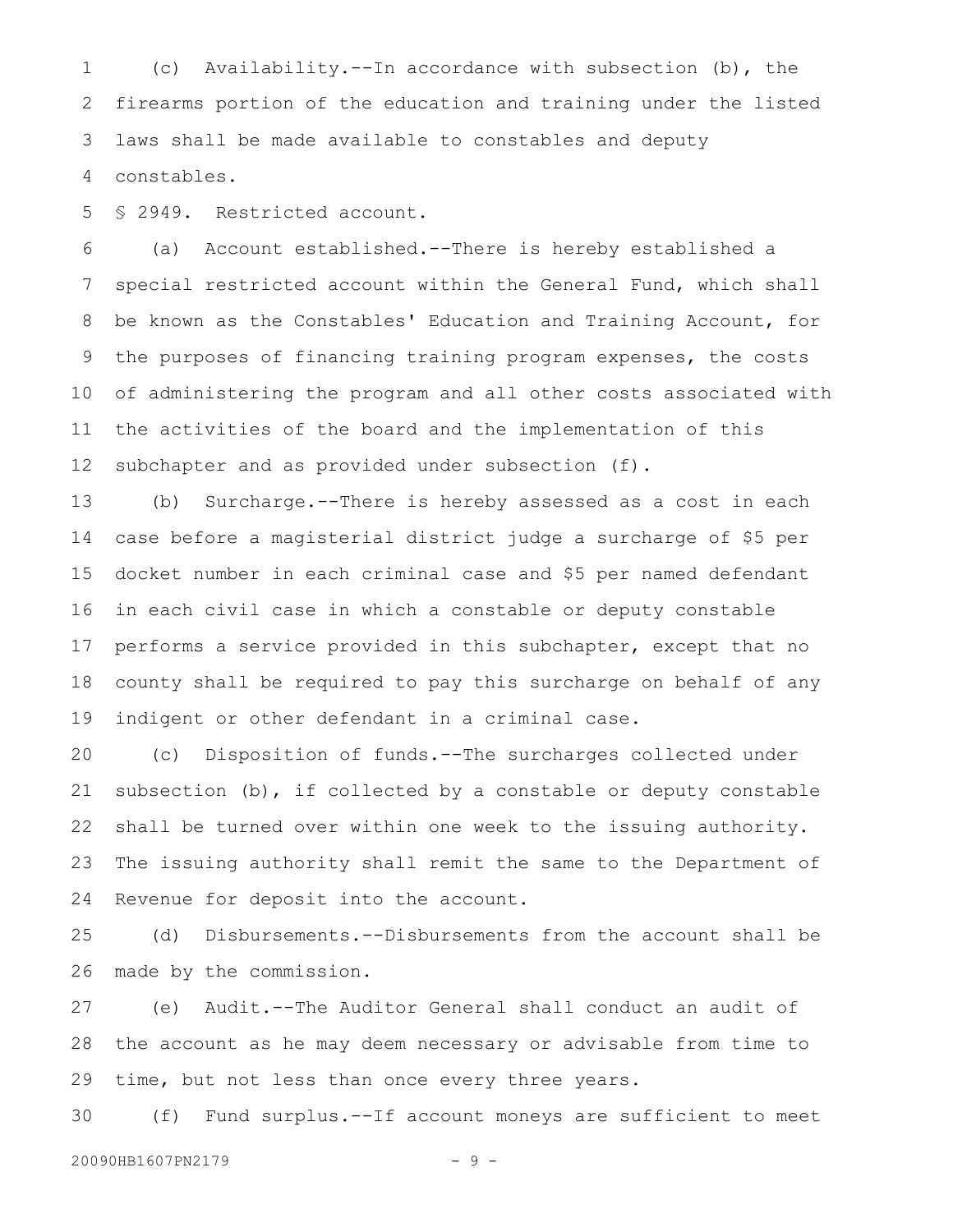the expenses and costs under subsection (a), the commission may allocate any surplus funds in the account to assist constables and deputy constables with costs associated with attendance at continuing education programs under section 2946 (relating to continuing education). 1 2 3 4 5

§ 2950. Fees. 6

(a) Travel or mileage.--Actual mileage for travel by motor vehicle shall be reimbursed at a rate equal to the highest rate allowed by the Internal Revenue Service. If travel is by other than motor vehicle, reimbursement shall be for actual vouchered travel expenses. 7 8 9 10 11

(b) Apportionment.--If more than one defendant is transported simultaneously, reimbursements shall be for actual miles traveled, and the travel cost shall be divided between or among the defendants. 12 13 14 15

(c) Additional persons.--A constable or deputy constable when he is transporting a prisoner, serving a felony or misdemeanor warrant or serving a warrant on a juvenile or a defendant of the opposite sex may, at his discretion, be accompanied by a second constable or deputy constable who is certified under section 2947 (relating to automatic certification) to perform judicial duties. In such cases, each officer shall receive the fee set out in this section. In all other civil, landlord-tenant and summary criminal cases, the issuing authority may authorize payment to a second officer. (d) Civil and landlord-tenant cases.--In civil and landlordtenant cases, constable fees must be paid in advance to the court for services desired to be performed. These fees shall not be refundable to the plaintiff if a case is settled or a debt is 16 17 18 19 20 21 22 23 24 25 26 27 28 29

satisfied less than 48 hours prior to a scheduled sale or 30

20090HB1607PN2179 - 10 -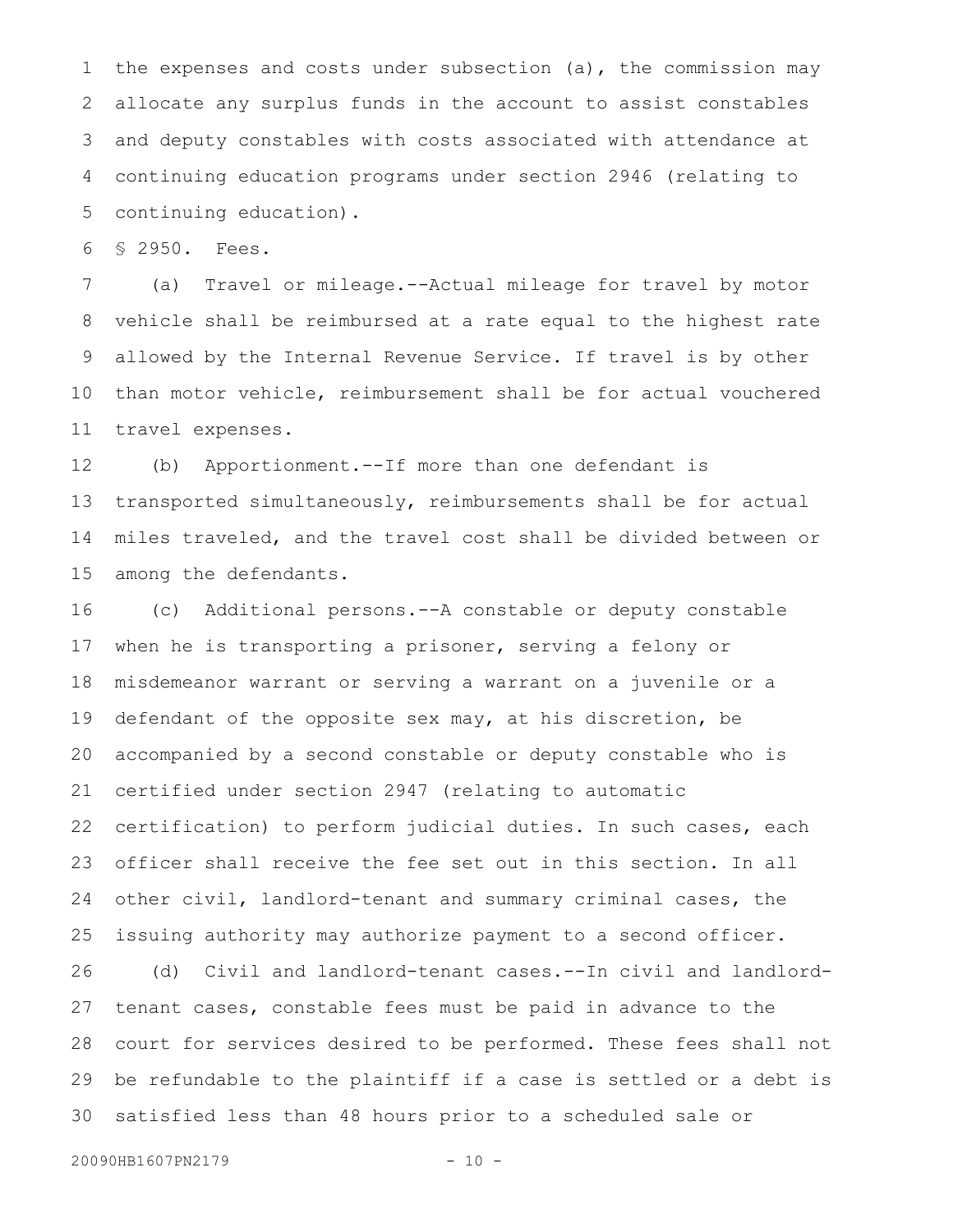ejectment, in which latter case the constable or deputy constable shall be paid for holding the sale or carrying out an ejectment, respectively. 1 2 3

(e) Payment.--All civil, landlord-tenant and criminal fees shall be paid by the court to the constable as soon as possible and in no case not more than 15 days in civil and landlordtenant cases and 30 days in criminal cases after the service is performed and a proper request for payment is submitted, provided that, in criminal cases where the books and accounts of the relevant county offices are payable on a monthly basis, payment shall be made not more than 15 days after the close of the month. 4 5 6 7 8 9 10 11 12

(f) Civil and landlord-tenant cases.--Fees in civil and landlord-tenant cases shall be as follows: 13 14

(1) For serving complaint, summons or notice on suitor or tenant, either personally or by leaving a copy, \$13, plus \$5 for each additional defendant at the same address, \$2.50 for each return of service, plus mileage. 15 16 17 18

(2) For levying goods, including schedule of property levied upon and set aside, notice of levy and return of service, \$75, plus mileage. 19 20 21

(3) For advertising personal property for public sale, \$7 per posting (maximum of \$21), plus mileage, plus actual cost of advertising. 22 23 24

(4) For selling goods levied, clerk, receipts and returns to court, \$85, plus mileage. 25 26

(5) For making return of not found, \$13, plus mileage. Payment shall be limited to three returns of not found. 27 28

(6) For executing order of possession, \$13, plus \$5 for each additional defendant at the same address, \$2.50 for each 29 30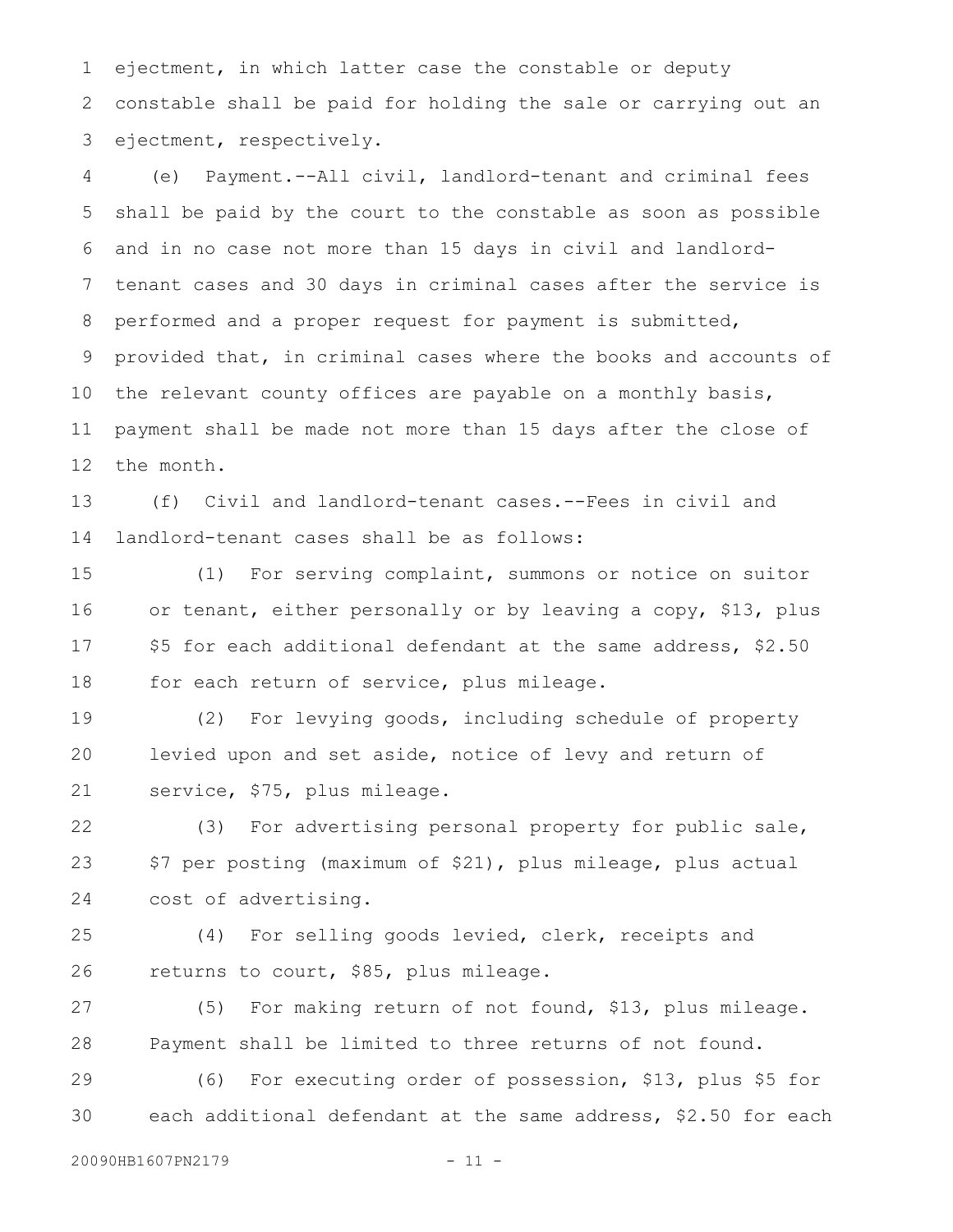return of service, plus mileage. 1

(7) For ejectment, \$90, \$2.50 for each return of service, plus mileage. 2 3

(8) For making any return of service other than not found, \$2.50 each. 4 5

(9) For providing courtroom security as ordered, \$13 per hour, assessed against one or more parties as determined by the court. 6 7 8

(10) Actual mileage for travel by motor vehicle shall be reimbursed at the rate equal to the highest rate allowed by the Internal Revenue Service. If travel is by other than motor vehicle, reimbursement shall be for actual vouchered travel expenses. 9 10 11 12 13

(g) Criminal cases.--Fees in criminal cases shall be as follows: 14 15

(1) For executing each warrant of arrest, or for effectuating the payment of fines and costs by attempting to execute each warrant of arrest, \$25 for each docket number and \$2.50 for each return of service, plus mileage. 16 17 18 19

(2) For taking custody of a defendant, \$5 per defendant. (3) For conveyance of defendant to or from court, \$5 per defendant. 20 21 22

(4) For attendance at arraignment or hearing, \$13. (5) For executing discharge, \$5 per defendant. (6) For executing commitment, \$5 per defendant. (7) For executing release, \$5 per defendant. (8) For making returns to the court, \$2.50. (9) Transporting each nonincarcerated defendant to jail, \$17, plus mileage; transporting an incarcerated prisoner, \$38 per prisoner, plus an hourly rate of \$13 per hour, plus 23 24 25 26 27 28 29 30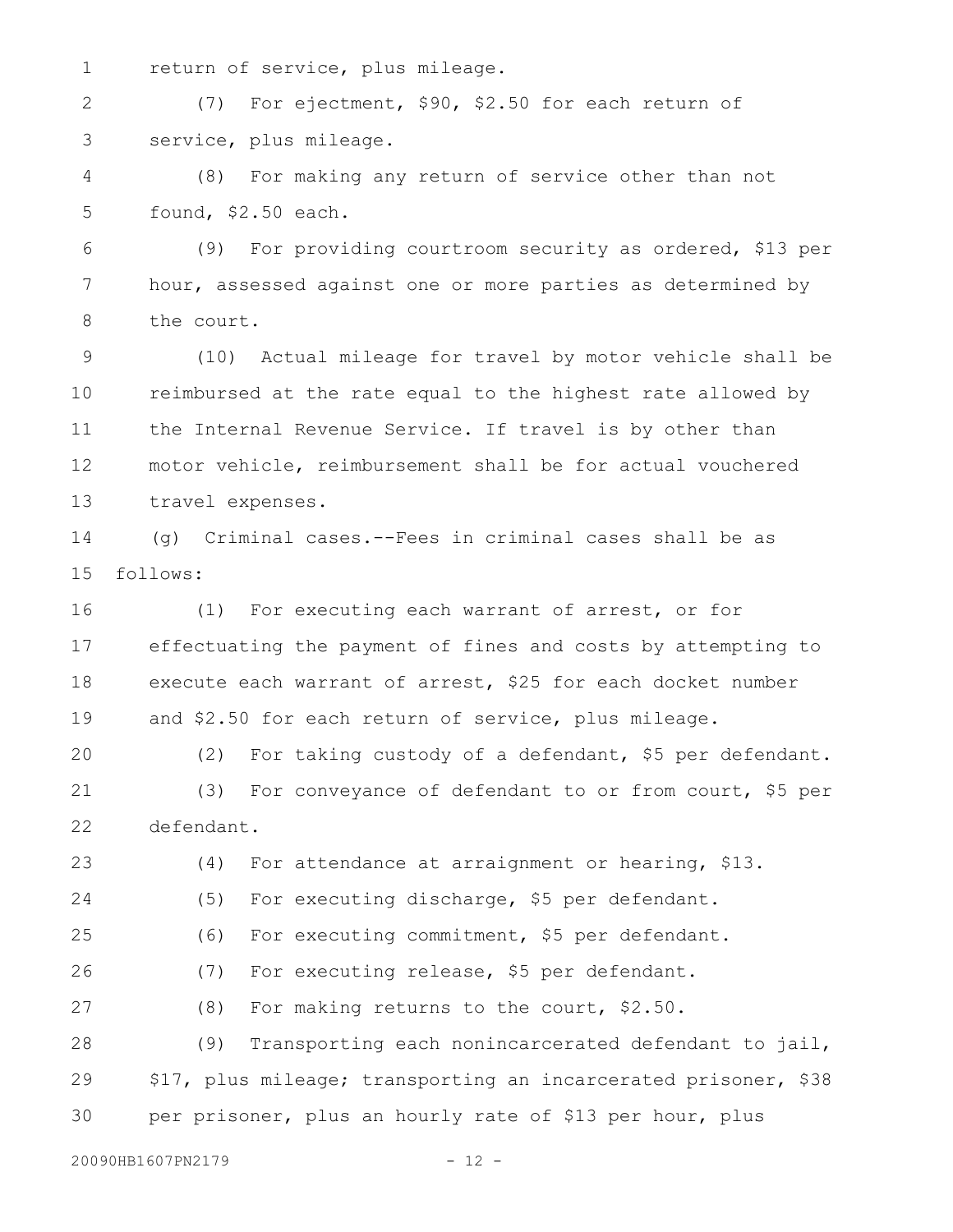mileage. Computation of hourly rate will apply after the expiration of the first hour per prisoner per hour, not to exceed \$26 per hour per constable. 1 2 3

(10) Receipt of the fees for transporting a nonincarcerated defendant under paragraph (9) shall not exclude receipt of the fees under paragraphs (6) and (8) for that transport. 4 5 6 7

(11) Receipt of the fees for transporting an incarcerated prisoner under paragraph (9) shall exclude receipt of the fees under paragraphs  $(2)$ ,  $(3)$ ,  $(4)$  and  $(7)$ for that transport. 8 9 10 11

(12) Actual mileage for travel by motor vehicle shall be reimbursed at the rate equal to the highest rate allowed by the Internal Revenue Service. If travel is by other than motor vehicle, reimbursement shall be for actual vouchered travel expenses. 12 13 14 15 16

(13) For conveying defendants for fingerprinting, \$17 per defendant, plus \$13 per hour beyond the first hour per defendant per hour, not to exceed \$26 per hour per constable, plus mileage. 17 18 19 20

(14) For holding one or more defendants at the office of a magisterial district judge, \$13 per hour per defendant beyond the first half hour. 21 22 23

(15) For courtroom security as ordered, \$13 per hour, assessed against one or more parties as determined by the court. 24 25 26

(16) In all criminal cases wherein the defendant is discharged or indigent or the case is otherwise dismissed, the court shall assess to the county the fee provided in this section, except that in cases of private criminal complaints 27 28 29 30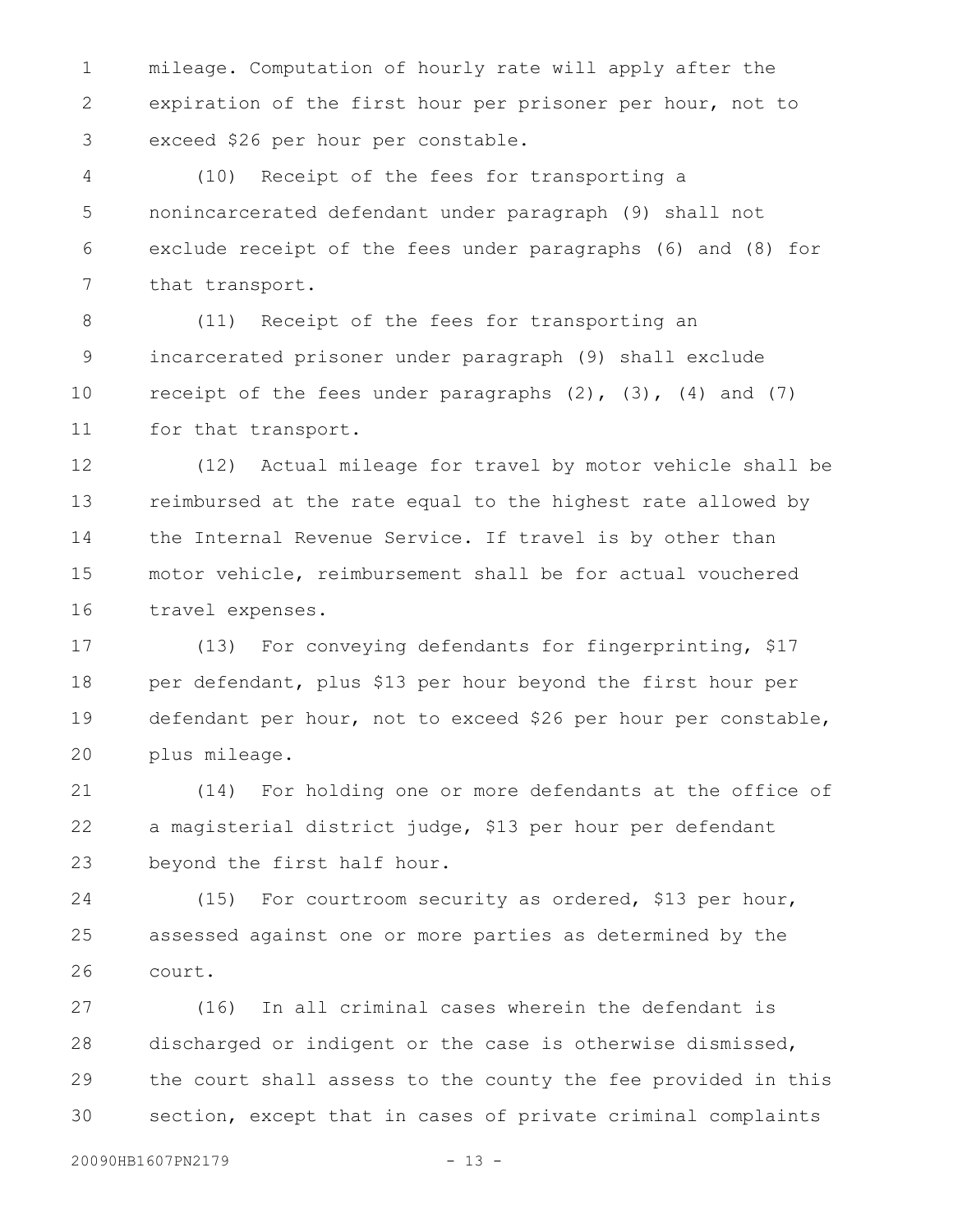wherein the defendant is discharged prior to the indictment or the filing of any information or the case is otherwise dismissed at the summary offense hearing, the court shall assess the fee to the affiant. 1 2 3 4

(h) Subpoenas.--For serving district court-issued subpoenas for civil, landlord-tenant or criminal matters, \$13 for first witness, plus \$5 for each additional witness at the same address, \$2.50 return of service for each subpoena, plus mileage. The same fee shall be payable for attempting to serve a subpoena at a wrong address supplied by the party requesting the service. 5 6 7 8 9 10 11

(i) Similar fees.--For civil, landlord-tenant and criminal services not specifically provided for, the court shall pay the same fees as it pays for services that it determines to be similar to those performed.] 12 13 14 15

Section 2. Title 44 is amended by adding a part to read: 16

17

18

20

OTHER OFFICERS

PART IV

- Chapter 19
- CHAPTER 71 21
- CONSTABLES 22
- Subchapter 23
- A. Preliminary Provisions 24

71. Constables

- B. Election 25
- C. Appointment 26
- D. Conflicts 27
- E. Training 28
- F. Powers and Duties 29
- G. Compensation 30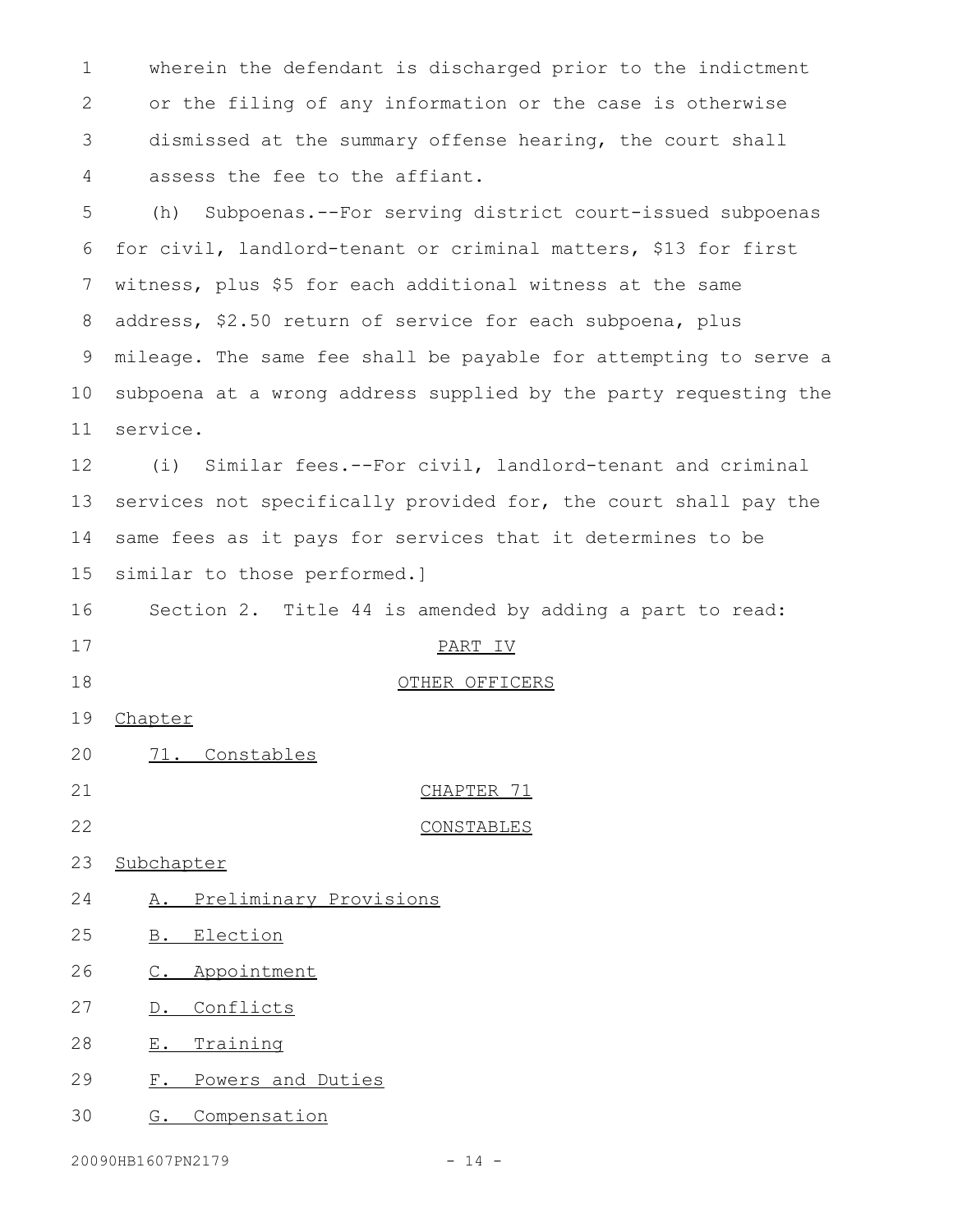| 1  | H. Penalties and Remedies                                        |
|----|------------------------------------------------------------------|
| 2  | SUBCHAPTER A                                                     |
| 3  | PRELIMINARY PROVISIONS                                           |
| 4  | Sec.                                                             |
| 5  | 7101. Scope.                                                     |
| 6  | 7102. Definitions.                                               |
| 7  | 7103. Cities of the first class.                                 |
| 8  | <u>S 7101. Scope.</u>                                            |
| 9  | This chapter relates to constables.                              |
| 10 | § 7102. Definitions.                                             |
| 11 | The following words and phrases when used in this chapter        |
| 12 | shall have the meanings given to them in this section unless the |
| 13 | context clearly indicates otherwise:                             |
| 14 | "Livestock." Cattle, horses, sheep, goats and swine of every     |
| 15 | age and sex.                                                     |
| 16 | \$ 7102 7103. Cities of the first class.                         |
| 17 | As of February 10, 1970, the office of constable is abolished    |
| 18 | in cities of the first class and the terms of office of          |
| 19 | incumbents are terminated.                                       |
| 20 | SUBCHAPTER B                                                     |
| 21 | <b>ELECTION</b>                                                  |
| 22 | Sec.                                                             |
| 23 | 7111. Term of office.                                            |
| 24 | 7112. Cities of the second and third classes.                    |
| 25 | 7113. Boroughs.                                                  |
| 26 | 7114. Townships.                                                 |
| 27 | § 7111. Term of office.                                          |
| 28 | The term of a constable in a city of the second class, city      |
| 29 | of the second class A, city of the third class, borough,         |
| 30 | incorporated town or township is six years.                      |

 $\leftarrow$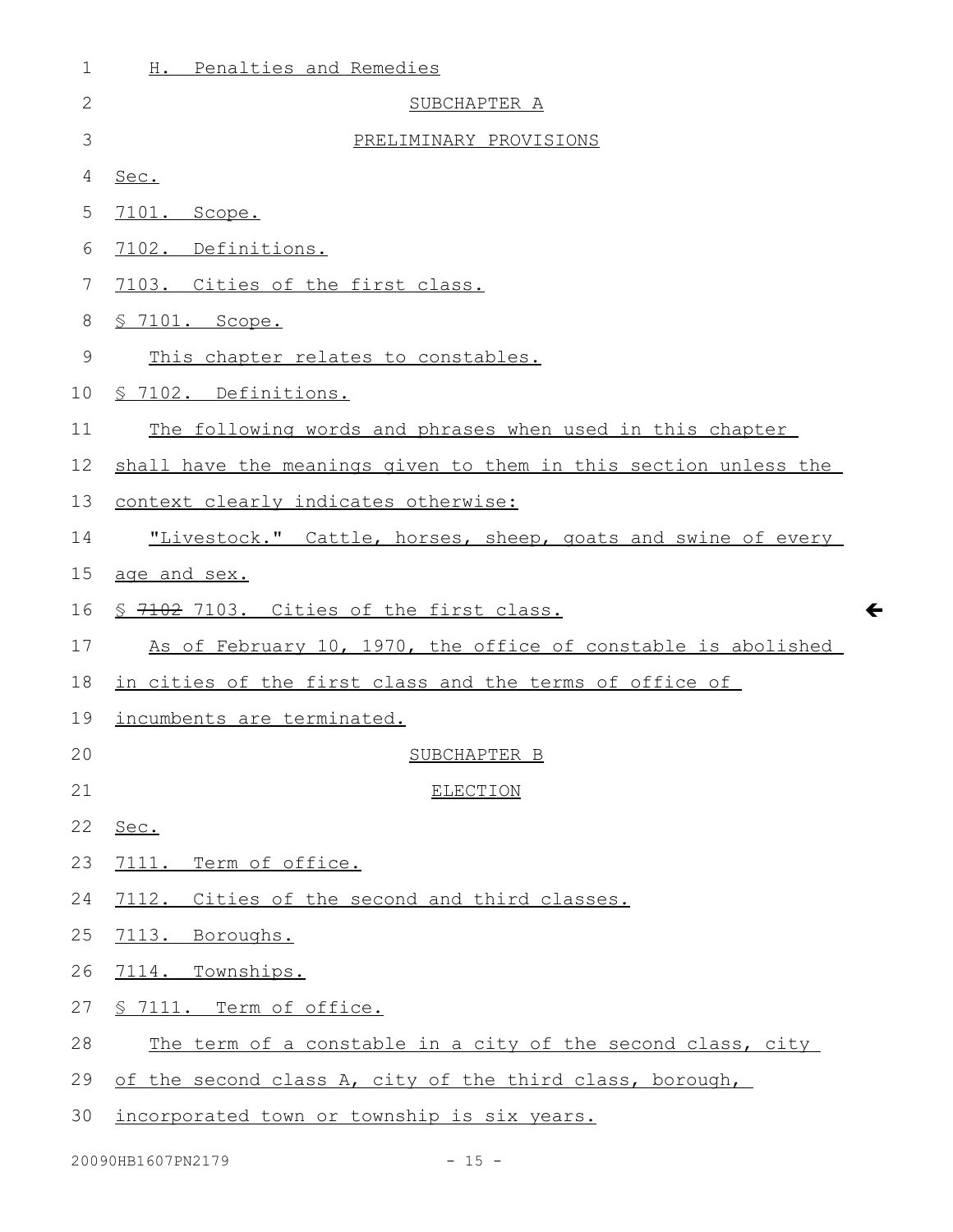| 1             | \$ 7112. Cities of the second and third classes.                                 |
|---------------|----------------------------------------------------------------------------------|
| $\mathbf{2}$  | The qualified voters of each ward in a city of the second or                     |
| 3             | third class, on the third Tuesday of February, 1890, and every<br>←              |
| 4             | three years thereafter, shall elect a properly qualified person                  |
| 5             | for constable in each ward.                                                      |
| 6             | § 7113. Boroughs.                                                                |
| 7             | (a) General rule.--Except as provided in subsection (b), the                     |
| 8             | qualified voters of every borough shall, on the third Tuesday of $\leftarrow$    |
| $\mathcal{G}$ | February, 1896, vote for and elect a properly qualified person                   |
| 10            | for constable.                                                                   |
| 11            | Boroughs divided into wards.--The qualified voters of<br>(b)                     |
| 12            | every borough divided into wards shall <del>, on the third Tuesday of</del><br>← |
| 13            | February, 1896, vote for and elect a properly qualified person                   |
| 14            | for constable in each ward and a properly constable for high                     |
| 15            | constable in the borough.                                                        |
| 16            | § 7114. Townships.                                                               |
| 17            | Election.--The following shall apply:<br>(a)                                     |
| 18            | The qualified voters of every township, on the thir<br>(1)                       |
| 19            | of February, 1896, shall vote for and elect a                                    |
| 20            | properly qualified person for constable.                                         |
| 21            | (2) At the general municipal election of the year 1911,<br>$\leftarrow$          |
| 22            | and every four years thereafter, the THE qualified electors<br>$\leftarrow$      |
| 23            | of each township of the first class may vote for and elect a                     |
| 24            | properly qualified person to serve as constable, in addition                     |
| 25            | to the constable elected under paragraph (1).                                    |
| 26            | (b) Procedure upon election; penalty.--Every person elected                      |
| 27            | to the office of constable in a township shall appear in court                   |
| 28            | <u>on the first day of the next court of common pleas of the same</u>            |
| 29            | county to accept or decline the office. A person who neglects or                 |
| 30            | refuses to appear, after having been duly notified of the                        |
|               |                                                                                  |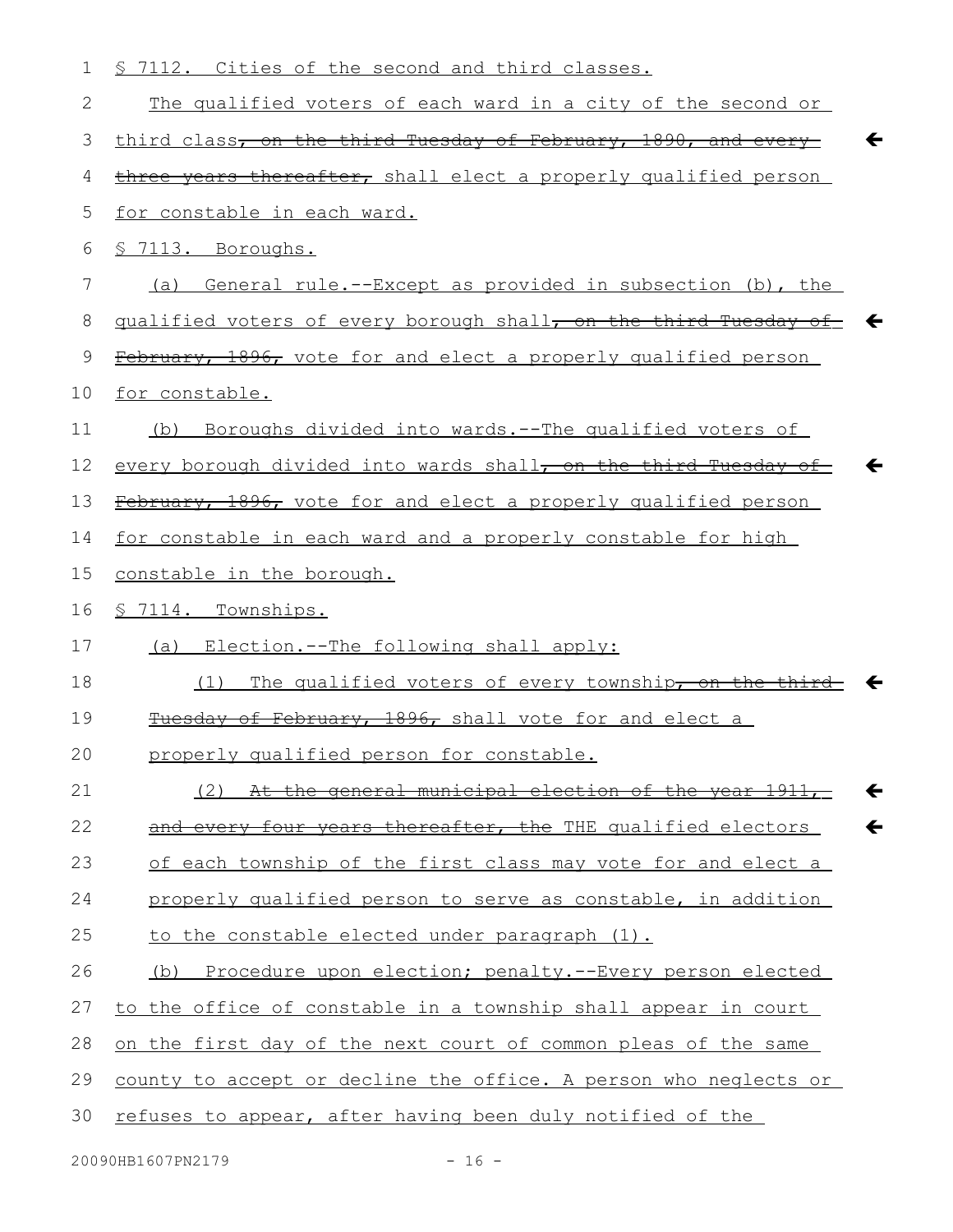| 1           | election, shall forfeit to the township the sum of \$40 to be    |
|-------------|------------------------------------------------------------------|
| 2           | levied by order of the court.                                    |
| 3           | (c) Bond.--The bond given by a constable in a township shall     |
| 4           | be in a sum not less than \$500 nor more than \$3,000, as the    |
| 5           | court shall direct, and shall be taken by the clerk of the court |
| 6           | in the name of the Commonwealth, with conditions for just and    |
| 7           | faithful discharge by the constable of the duties of office. The |
| 8           | bond shall be held in trust for the use and benefit of persons   |
| $\mathsf 9$ | who may sustain injury by reason of neglect of duty, and for the |
| 10          | same purposes and uses as a sheriff's bond.                      |
| 11          | SUBCHAPTER C                                                     |
| 12          | APPOINTMENT                                                      |
| 13          | § 7121. Constables.                                              |
| 14          | When a vacancy occurs in the office of constable, regardless     |
| 15          | of the reason for the vacancy, the court of common pleas of the  |
| 16          | county of the vacancy, upon petition of not less than ten        |
| 17          | qualified electors residing in the borough, city, ward or        |
| 18          | township of the vacancy, shall appoint a suitable person, who,   |
| 19          | upon being qualified as required by law, shall serve as the      |
|             | 20 constable for the unexpired term of the vacancy.              |
| 21          | <u>§ 7122. Deputy constables.</u>                                |
| 22          | (a) General rule.--Sole power to appoint deputy constables       |
| 23          | in a ward, borough or township is vested in the constable of the |
| 24          | ward, borough or township, subject to approval of the court of   |
| 25          | common pleas under subsection (b). No person shall be appointed  |
| 26          | as a deputy constable unless, at the time of appointment, he is  |
| 27          | a bona fide resident of the ward, borough or township for which  |
| 28          | he is appointed and he continues to be a bona fide resident for  |
| 29          | the duration of the appointment.                                 |
| 30          | (b) Court approval and qualifications.--                         |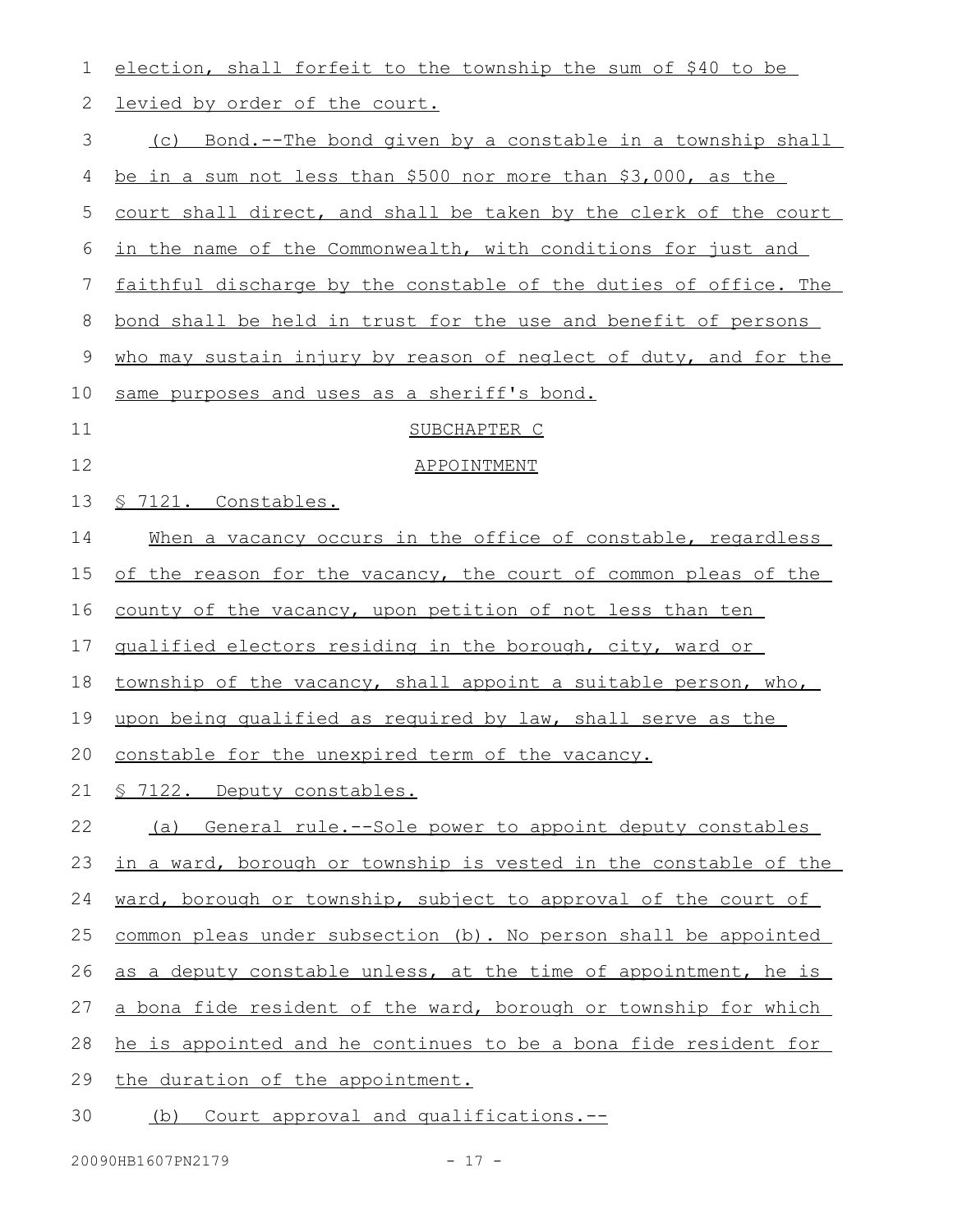| $\mathbf 1$    | Except as set forth in paragraph (2), no deputy<br>(1)                  |
|----------------|-------------------------------------------------------------------------|
| 2              | shall be appointed, either by general or partial                        |
| 3              | deputization, without approbation of the Court of Common-<br>←          |
| 4              | Pleas COURT OF COMMON PLEAS of the county, except for special           |
| 5              | appointments in a civil suit or proceeding, at the request              |
| 6              | and risk of the plaintiff or his agent. If a deputy no longer           |
| $\overline{7}$ | resides in, or ceases to be a qualified elector of, the ward            |
| 8              | in which he was appointed to serve, the Court of Common Pleas<br>←      |
| $\mathcal{G}$  | $\leftarrow$<br>COURT OF COMMON PLEAS may revoke the appointment of the |
| 10             | deputy upon petition of five duly qualified electors of the             |
| 11             | ward and proof of facts requiring revocation.                           |
| 12             | In the event of a deputy's death or inability or<br>(2)                 |
| 13             | refusal to act, the constable of a township may, with                   |
| 14             | approbation of the Court of Common Pleas COURT OF COMMON                |
| 15             | PLEAS of the county where the deputy served, appoint another            |
| 16             | deputy who shall have full authority to act until the next              |
| 17             | regular session of court. The constable and his surety shall            |
| 18             | be liable for acts of the deputy as in other cases. The                 |
| 19             | constable shall file a written copy of the deputization in              |
| 20             | the office of the Clerk of Courts CLERK OF COURTS of the<br>←           |
| 21             | county where the constable serves.                                      |
| 22             | (c) Certain provisions relating to boroughs unaffected.--               |
| 23             | This section does not affect the provisions of section 14 of the        |
| 24             | act of June 28, 1923 (P.L.903, No.348), entitled "A supplement          |
| 25             | to an act, approved the fourteenth day of May, one thousand nine        |
| 26             | hundred and fifteen (Pamphlet Laws, three hundred and twelve),          |
| 27             | entitled 'An act providing a system for government of boroughs,         |
| 28             | and revising, amending, and consolidating the law relating to           |
| 29             | <u>boroughs'; so as to provide a system of government where a</u>       |
| 30             | borough now has annexed or hereafter shall annex land in an             |
|                |                                                                         |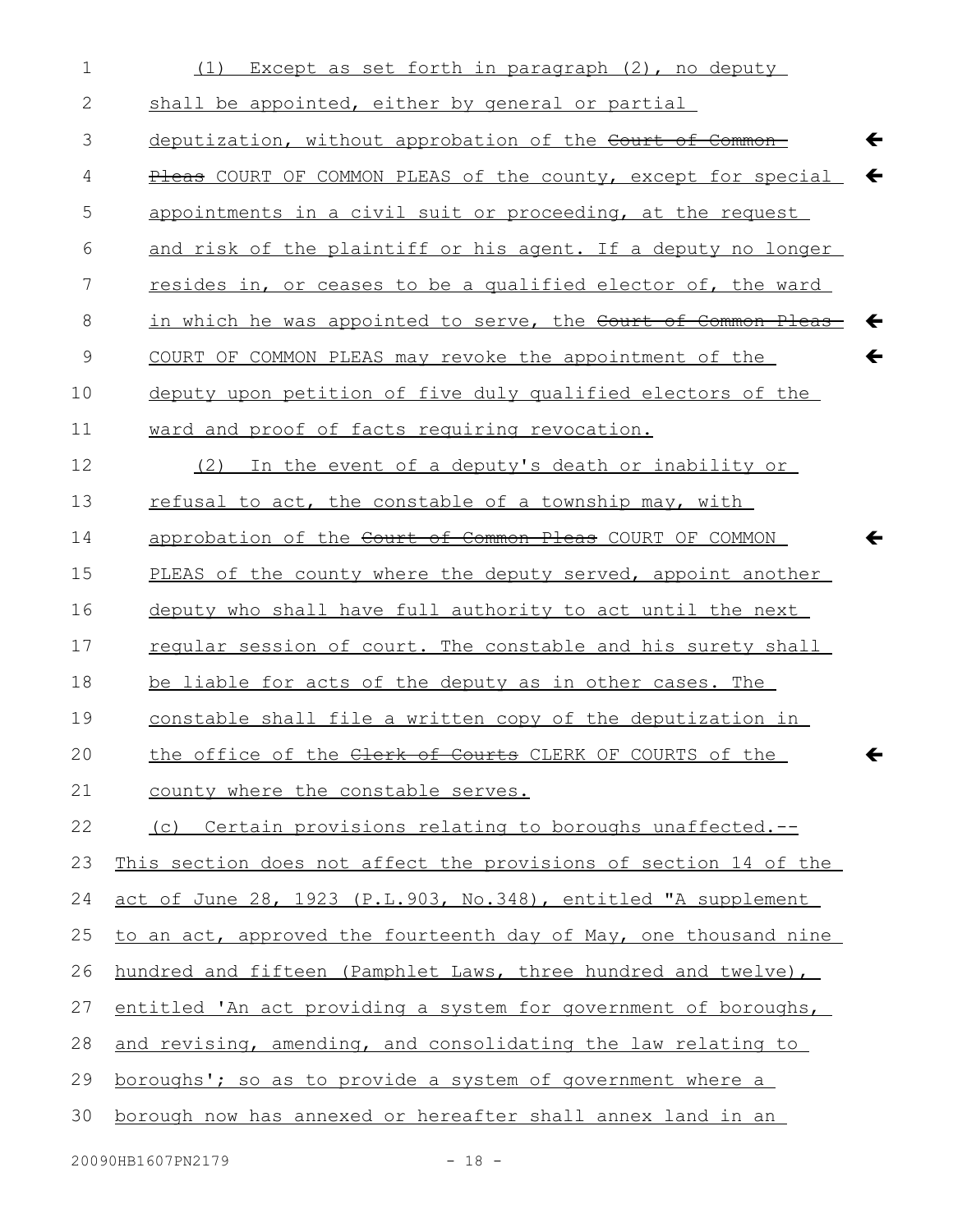| 1       | adjoining county, including assessment of property, levying and  |
|---------|------------------------------------------------------------------|
| 2       | collection of taxes, making municipal improvements, and filing   |
| 3       | and collecting of liens for the same; the jurisdiction of courts |
| 4       | for the enforcement of borough ordinances and State laws, and    |
| 5       | primary, general, municipal, and special elections; and          |
| 6       | repealing inconsistent laws."                                    |
| 7       | SUBCHAPTER D                                                     |
| $\,8\,$ | CONFLICTS                                                        |
| 9       | <u>S 7131. Public office.</u>                                    |
| 10      | (a) General rule.--Except as set forth in subsection (b), it     |
| 11      | shall be unlawful for a constable to hold or exercise the office |
| 12      | of magisterial district judge or alderman.                       |
| 13      | Exceptions.--Nothing in this section or in any other law<br>(b)  |
| 14      | or court rule shall be construed to prohibit a constable from:   |
| 15      | being an officer of a political body or political<br>(1)         |
| 16      | party as those terms are defined in the act of June 3, 1937      |
| 17      | (P.L.1333, No.320), known as the Pennsylvania Election Code;     |
| 18      | (2) holding the office of a national, State or county            |
| 19      | committee of a political party;                                  |
| 20      | (3) running for and holding an elective office; or               |
| 21      | (4) participating in election day activities.                    |
| 22      | § 7132. Police officers.                                         |
| 23      | Constable employed as policeman not to accept other fees<br>(a)  |
| 24      | in addition to salary.--Except for public rewards and legal      |
| 25      | mileage allowed to a constable for traveling expenses, and       |
| 26      | except as provided in subsection (b), it is unlawful for a       |
| 27      | constable who is also employed as a policeman to charge or       |
| 28      | accept a fee or other compensation, other than his salary as a   |
| 29      | policeman, for services rendered or performed pertaining to his  |
| 30      | office or duties as a policeman or constable.                    |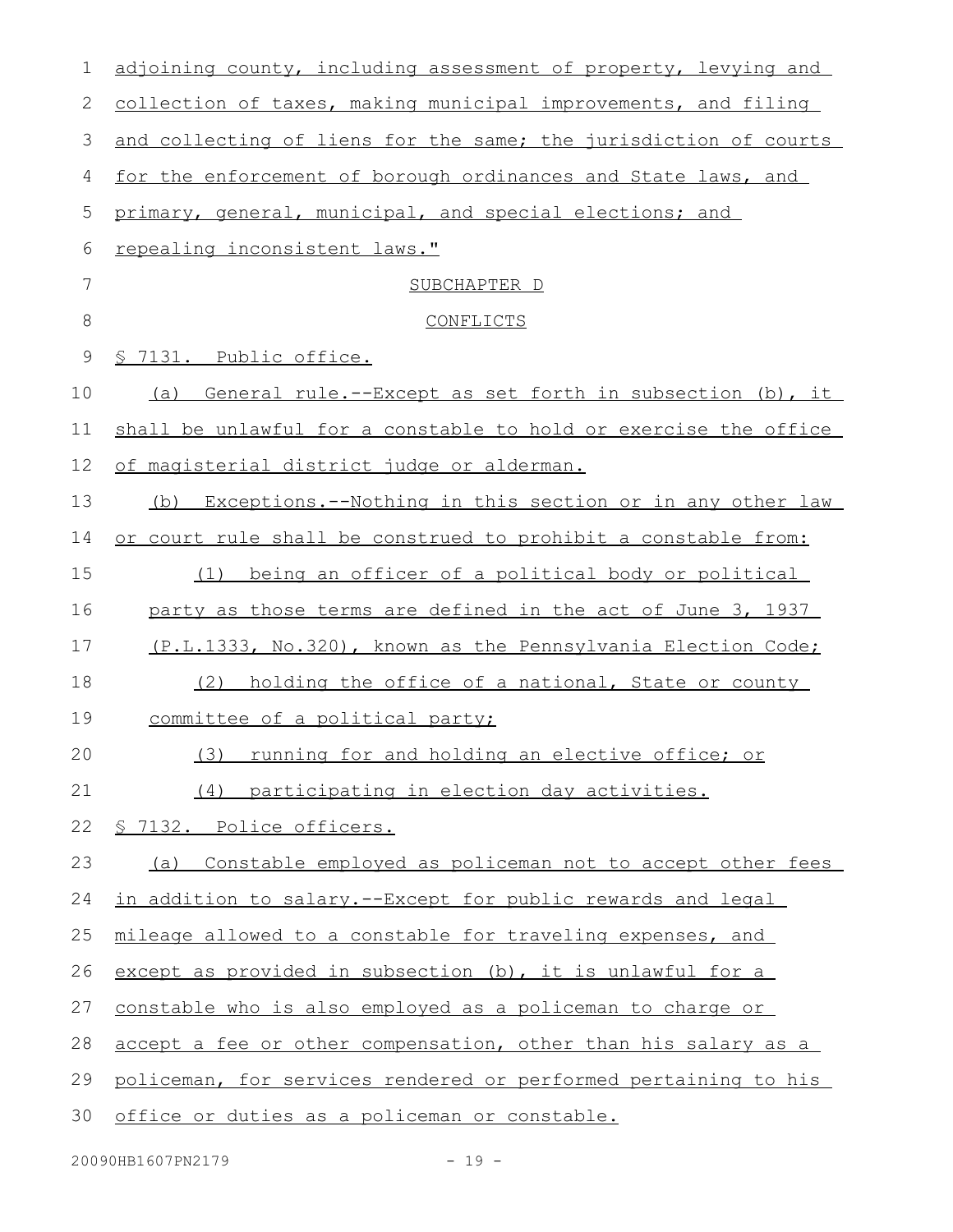| $\mathbf 1$   | Exception.--Unless prevented from doing so by the<br>(b)         |
|---------------|------------------------------------------------------------------|
| 2             | operation of the civil service provisions of the act of February |
| 3             | 1, 1966 (1965 P.L.1656, No.581), known as The Borough Code,      |
| 4             | borough policemen who reside in the borough may hold and         |
| 5             | exercise the office of constable in the borough, or in any ward  |
| 6             | thereof, and receive all costs, fees and emoluments pertaining   |
| 7             | to such office.                                                  |
| 8             | SUBCHAPTER E                                                     |
| $\mathcal{G}$ | TRAINING                                                         |
| 10            | Sec.                                                             |
| 11            | 7141. Definitions.                                               |
| 12            | 7142. Conduct and insurance.                                     |
| 13            | 7143.<br>Board established.                                      |
| 14            | $\leftarrow$<br>7144.<br>PROGRAM ESTABLISHED.                    |
| 15            | 7145. PROGRAM CONTENTS.                                          |
| 16            | 7146.<br>CONTINUING EDUCATION.                                   |
| 17            | 7147.<br>(RESERVED).                                             |
| 18            | 7148. USE OF FIREARMS.                                           |
| 19            | 7149. RESTRICTED ACCOUNT.                                        |
| 20            | <u>S 7141. DEFINITIONS.</u>                                      |
| 21            | The following words and phrases when used in this subchapter     |
| 22            | shall have the meanings given to them in this section unless the |
| 23            | context clearly indicates otherwise:                             |
| 24            | "Account." The Constables' Education and Training Account        |
| 25            | established in section 7149 (relating to restricted account).    |
| 26            | "Board." The Constables' Education and Training Board            |
| 27            | established in section 7143 (relating to board established).     |
| 28            | "Commission." The Pennsylvania Commission on Crime and           |
| 29            | Delinquency of the Commonwealth.                                 |
| 30            | "Court." The minor judiciary or any other court in this          |
|               |                                                                  |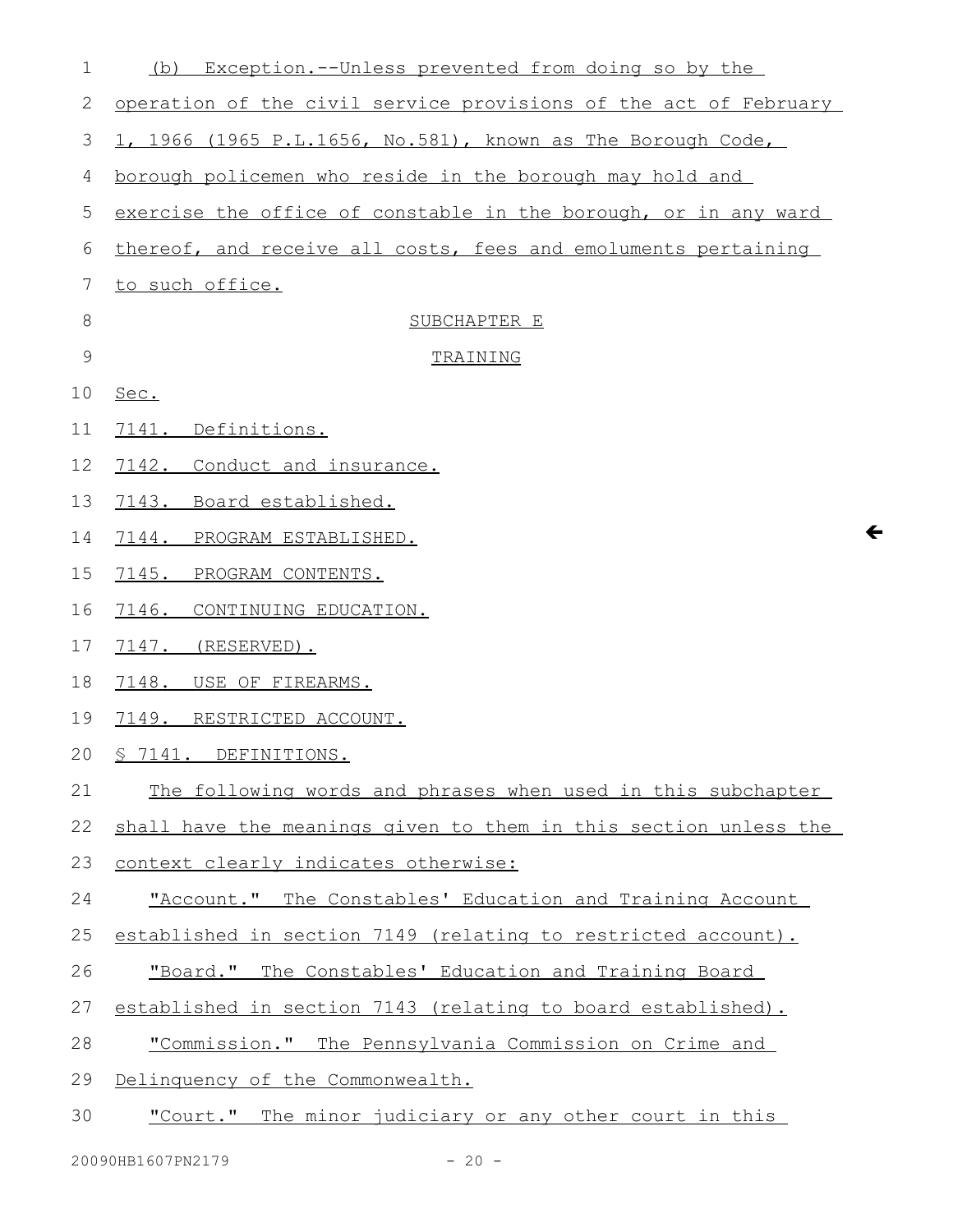Commonwealth. "Judicial duties." Those services specified in section 7161 (relating to fees). "Term of office of a deputy constable." The term of office of the constable who appointed him. § 7142. Conduct and insurance. (a) Certification.--After the establishment, implementation and administration of the Constables' Education and Training Program created under sections 7144 (relating to program established) and 7145 (relating to program contents), no constable or deputy constable shall perform any judicial duties nor demand or receive any fee, surcharge or mileage provided by this subchapter unless he has been certified under this subchapter. (b) Liability insurance.--Every constable and deputy constable must file with the clerk of courts proof that he has, currently in force, a policy of professional liability insurance covering each individual in the performance of his judicial duties with a minimum coverage of \$250,000 per incident and a minimum aggregate of \$500,000 per year. However, no constable or deputy constable shall be required to file such proof until December 15, 1994. The Constables' Education and Training Board shall immediately investigate and implement the most costeffective method of achieving liability insurance for constables and deputy constables under this subsection. (c) Loss of certification.--Any constable or deputy constable who fails, neglects or refuses to maintain a current insurance policy as required by subsection (b) or to file proof thereof with the clerk of courts shall cease automatically to be certified to perform judicial duties upon the expiration of the 1 2 3 4 5 6 7 8 9 10 11 12 13 14 15 16 17 18 19 20 21 22 23 24 25 26 27 28 29 30

 $\leftarrow$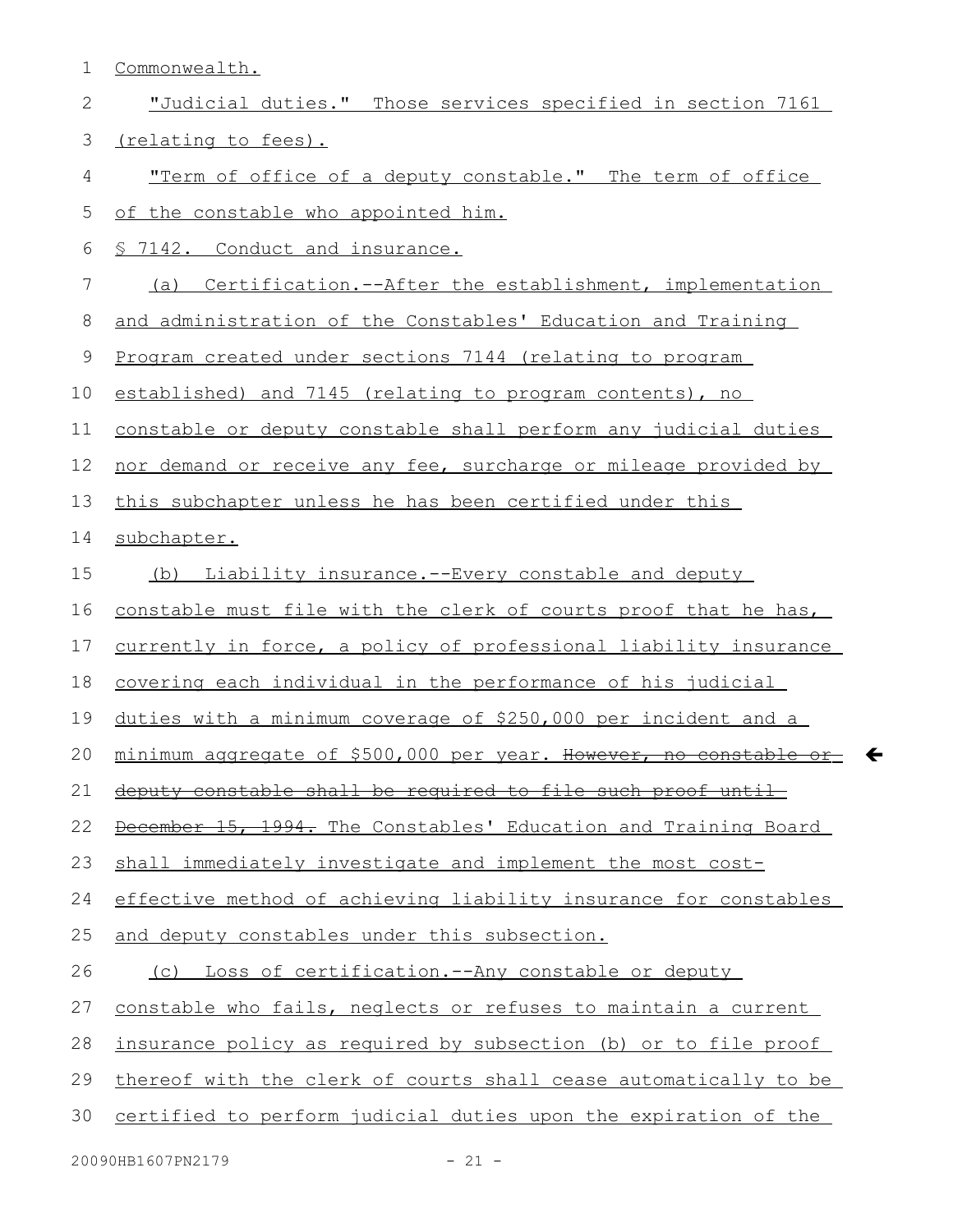| 1  | policy of which proof has been filed with the clerk of courts.     |
|----|--------------------------------------------------------------------|
| 2  | (d) Recertification.--Any constable or deputy constable who        |
| 3  | ceases to be certified to perform judicial duties as a result of   |
| 4  | the operation of subsection (c) may later be recertified           |
| 5  | immediately by filing with the clerk of courts proof that such     |
| 6  | insurance has been in force continuously since the officer was     |
| 7  | <u>last certified to perform judicial duties. In the case of a</u> |
| 8  | violation of subsection (c), the individual may be recertified     |
| 9  | by complying with subsection (b).                                  |
| 10 | (e) Limitations on liability.--The provisions of this              |
| 11 | subchapter shall not be deemed to impose respondeat superior       |
| 12 | liability on any county.                                           |
| 13 | (f) Conduct.--While a constable or deputy constable is             |
| 14 | performing duties other than judicial duties, regardless of        |
| 15 | whether or not he is certified under this subchapter, he shall     |
| 16 | not in any manner hold himself out to be active as an agent,       |
| 17 | employee or representative of any court, magisterial district      |
| 18 | <u>judge or judge.</u>                                             |
| 19 | § 7143. Board established.                                         |
| 20 | (a) Board created.--There is established within the                |
| 21 | commission an advisory board to be known as the Constables'        |
| 22 | Education and Training Board.                                      |
| 23 | Composition.--The board shall be composed of the<br>(b)            |
| 24 | Pennsylvania State Police Commissioner or his designee and six     |
| 25 | other members appointed by the Governor with the consent of a      |
| 26 | majority of the members of the Senate:                             |
| 27 | Three persons who shall be constables.<br>(1)                      |
| 28 | One person who shall be a magisterial district<br>(2)              |
| 29 | iudge.                                                             |
| 30 | One person who shall be a court administrator.<br>(3)              |
|    |                                                                    |

20090HB1607PN2179 - 22 -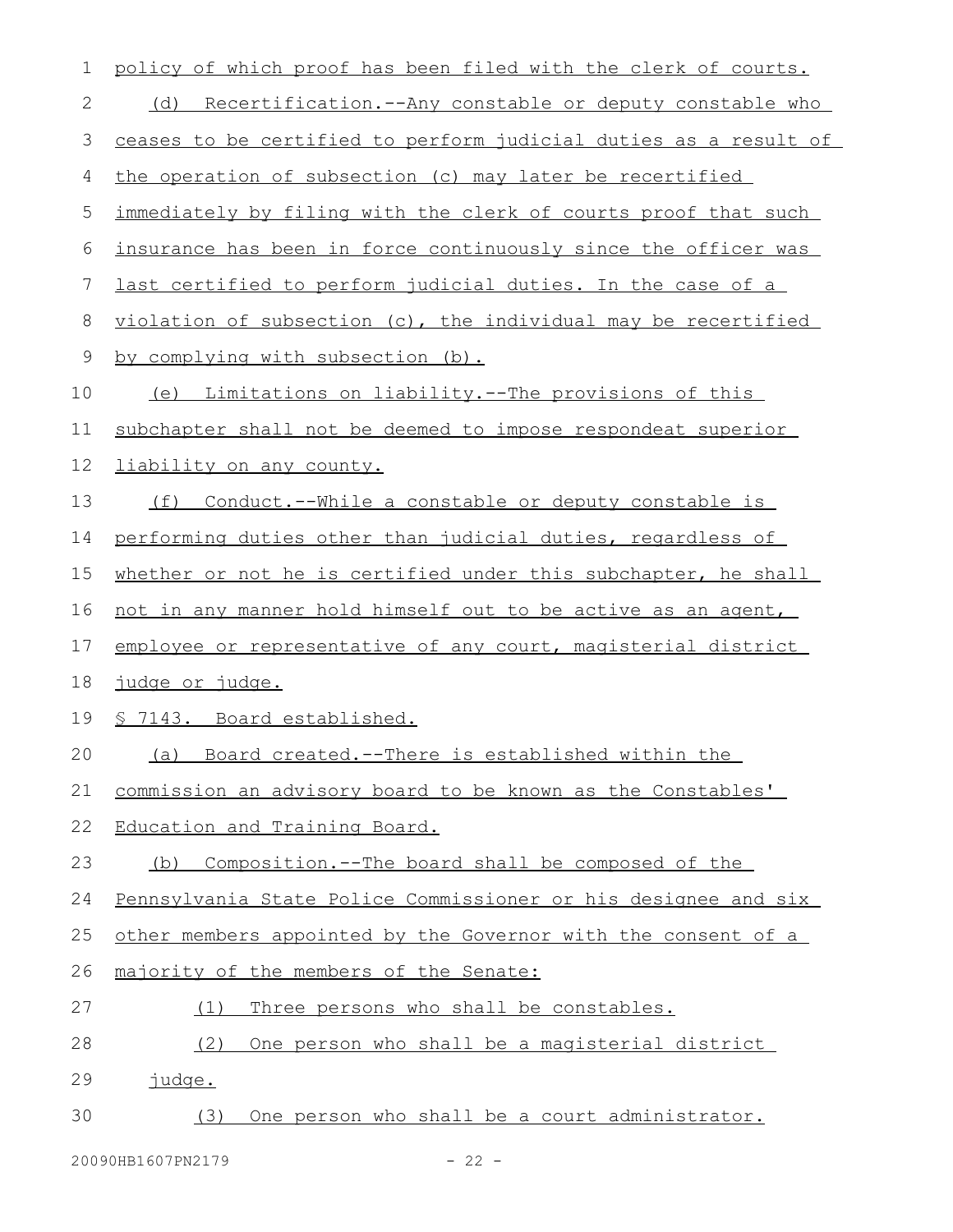| $\mathbf 1$ | One person who shall be a county commissioner.<br>(4)               |
|-------------|---------------------------------------------------------------------|
| 2           | Appointments and terms.--Members shall serve for three-<br>(C)      |
| 3           | year terms and may be appointed for more than one additional        |
| 4           | consecutive term. If a member who serves by virtue of public        |
| 5           | office ceases to represent the class to which he was appointed,     |
| 6           | his membership in the commission shall terminate immediately,       |
| 7           | and a new member shall be appointed in the same manner as his       |
| 8           | predecessor to fill the unexpired portion of the term. No           |
| 9           | constable may be appointed, be reappointed or serve as a board      |
| 10          | member unless he is certified under this subchapter.                |
| 11          | (d) Vacancy.--A member appointed to fill a vacancy created          |
| 12          | by any reason other than expiration of a term shall be appointed    |
| 13          | for the unexpired term of the member whom he is to succeed in       |
| 14          | the same manner as the original appointment.                        |
| 15          | (e) Expenses.--The members of the board shall serve without         |
| 16          | compensation but shall be reimbursed the necessary and actual       |
| 17          | expenses incurred in attending meetings of the board and in the     |
| 18          | performance of their duties under this subchapter.                  |
| 19          | (f) Removal.--Members of the board may be removed by the            |
| 20          | appointing authority for good cause upon written notice from the    |
| 21          | appointing authority specifically setting forth the cause for       |
| 22          | removal.                                                            |
| 23          | Chairman elected.--The members of the board shall elect<br>( a )    |
| 24          | a chairman from among the members to serve for a period of one      |
| 25          | year. A chairman may be elected to serve successive terms. The      |
| 26          | Governor shall designate the first chairman for organizational      |
| 27          | purposes only.                                                      |
| 28          | Meetings.--The chairman shall summon the members of the-<br>(h)     |
| 29          | board to the first meeting within 30 days after his appointment     |
| 30          | <u>within 30 days after the appointment of a sufficient number-</u> |

 $\leftarrow$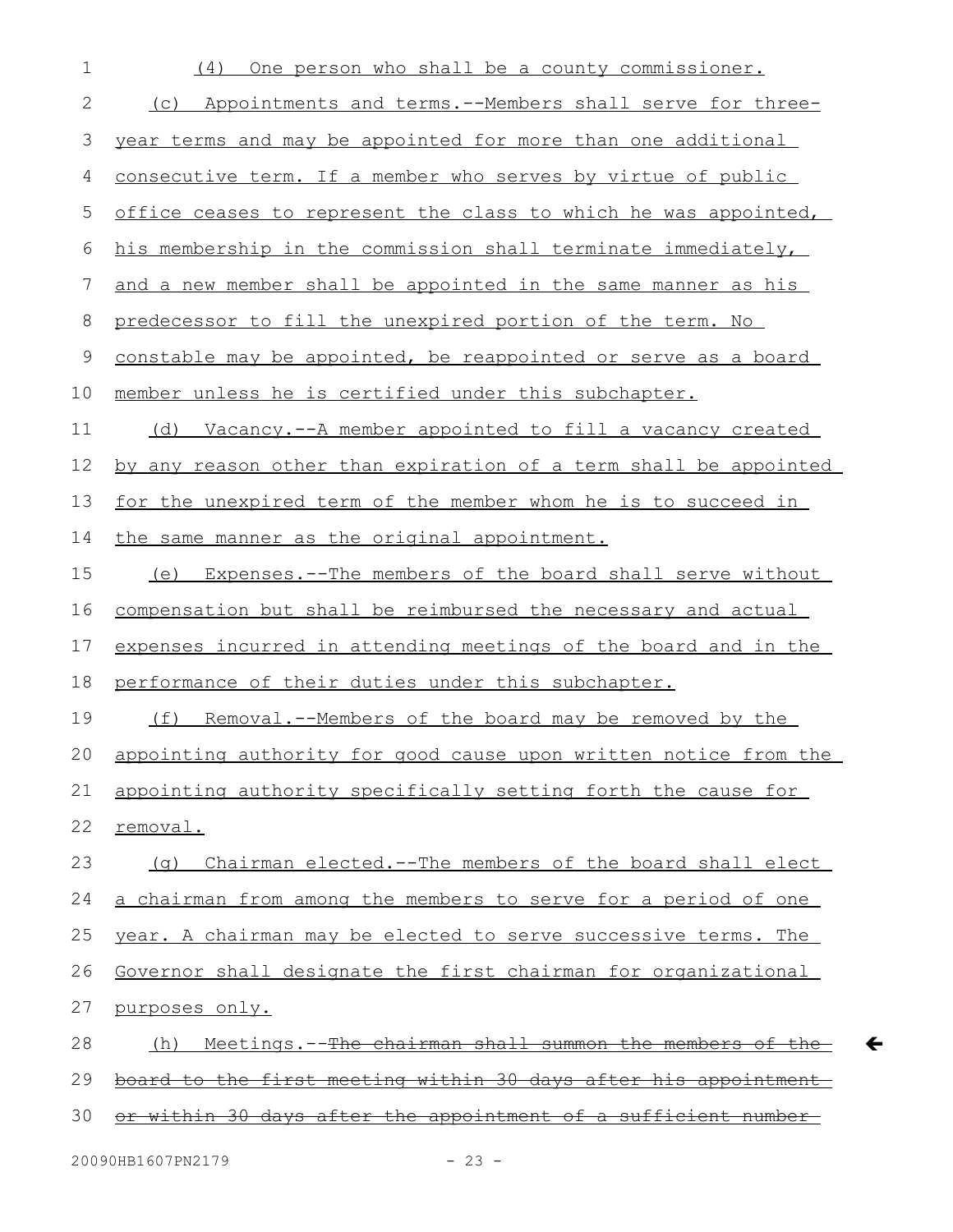| 1           | quorum, whichever is later. The board<br>members to constitute a |
|-------------|------------------------------------------------------------------|
| 2           | shall meet as often as it deems necessary but at least four      |
| 3           | times each year. Meetings may be called by the chairman of the   |
| 4           | board or by any four members thereof, in either case upon at     |
| 5           | least ten days' written notice to all members of the board. A    |
| 6           | quorum shall consist of four members.                            |
| 7           | § 7144. Program established.                                     |
| 8           | The board, with the review and approval of the commission,       |
| $\mathsf 9$ | shall:                                                           |
| 10          | (1) Establish, implement and administer the Constables'          |
| 11          | Education and Training Program according to the minimum          |
| 12          | requirements set forth in this subchapter.                       |
| 13          | Establish, implement and administer requirements for<br>(2)      |
| 14          | the minimum courses of study and training for constables and     |
| 15          | deputy constables.                                               |
| 16          | Establish, implement and administer requirements for<br>(3)      |
| 17          | courses of study and in-service training for constables and      |
| 18          | deputy constables.                                               |
| 19          | Establish, implement and administer requirements for<br>(4)      |
| 20          | a continuing education program for constables and deputy         |
| 21          | constables concerning subjects the board may deem necessary      |
| 22          | and appropriate for the continued education and training of      |
| 23          | constables and deputy constables.                                |
| 24          | Approve or revoke the approval of any school which<br>(5)        |
| 25          | may be utilized for the educational and training requirements    |
| 26          | of this subchapter.                                              |
| 27          | (6) Establish the minimum qualifications for instructors         |
| 28          | and certify instructors.                                         |
| 29          | Consult, cooperate and contract with universities,<br>(7)        |
| 30          | colleges, law schools, community colleges and institutes for     |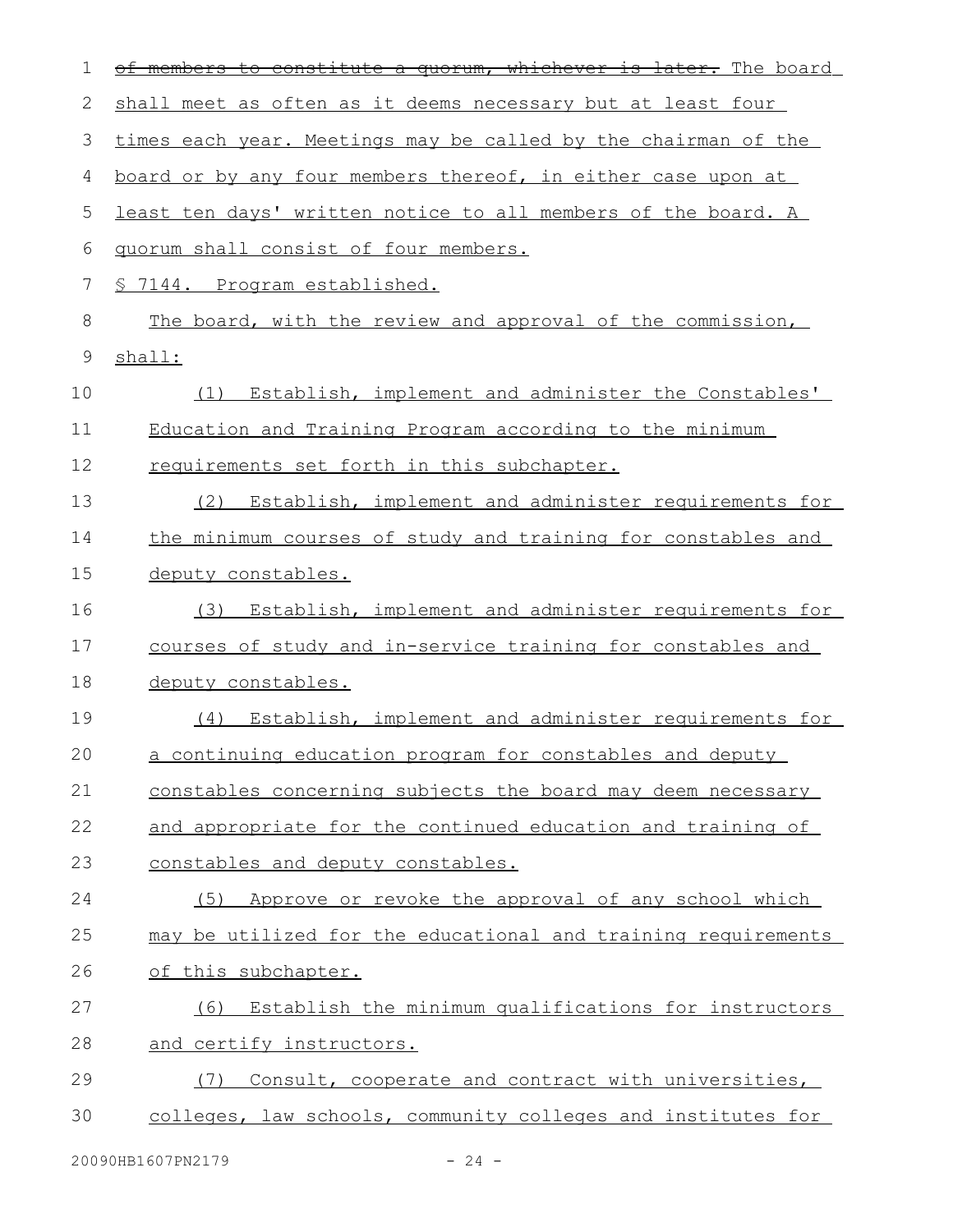| $\mathbf 1$  | the development of basic and continuing education courses for   |
|--------------|-----------------------------------------------------------------|
| $\mathbf{2}$ | constables and deputy constables.                               |
| 3            | (8) Promote the most efficient and economical program           |
| 4            | for constable and deputy constable training by utilizing        |
| 5            | existing facilities, programs and qualified State and local     |
| 6            | personnel.                                                      |
| 7            | (9) Certify constables and deputy constables who have           |
| 8            | satisfactorily completed the basic and continuing education     |
| 9            | and training requirements of this subchapter and issue          |
| 10           | appropriate certificates to them.                               |
| 11           | (10) Make rules and regulations and perform other duties        |
| 12           | as may be reasonably necessary or appropriate to administer     |
| 13           | the education and training program for constables and deputy    |
| 14           | constables.                                                     |
| 15           | (11) In consultation with the Insurance Commissioner,           |
| 16           | monitor the price and availability of the liability insurance   |
| 17           | required by section 7142(b) (relating to conduct and            |
| 18           | insurance) and, if deemed necessary by the board, provide       |
| 19           | information and coordination to assure the availability and     |
| 20           | competitive pricing of such insurance.                          |
| 21           | (12) Make an annual report to the Governor and to the           |
| 22           | General Assembly concerning:                                    |
| 23           | The administration of the Constables' Education<br>(i)          |
| 24           | <u>and Training Program.</u>                                    |
| 25           | (ii) The activities of the board.                               |
| 26           | (iii) The costs of the program.                                 |
| 27           | (iv) Proposed changes, if any, in this subchapter.              |
| 28           | <u>S 7145. Program contents.</u>                                |
| 29           | The Constables' Education and Training Program shall include    |
| 30           | training for a total of 80 hours, the content of which shall be |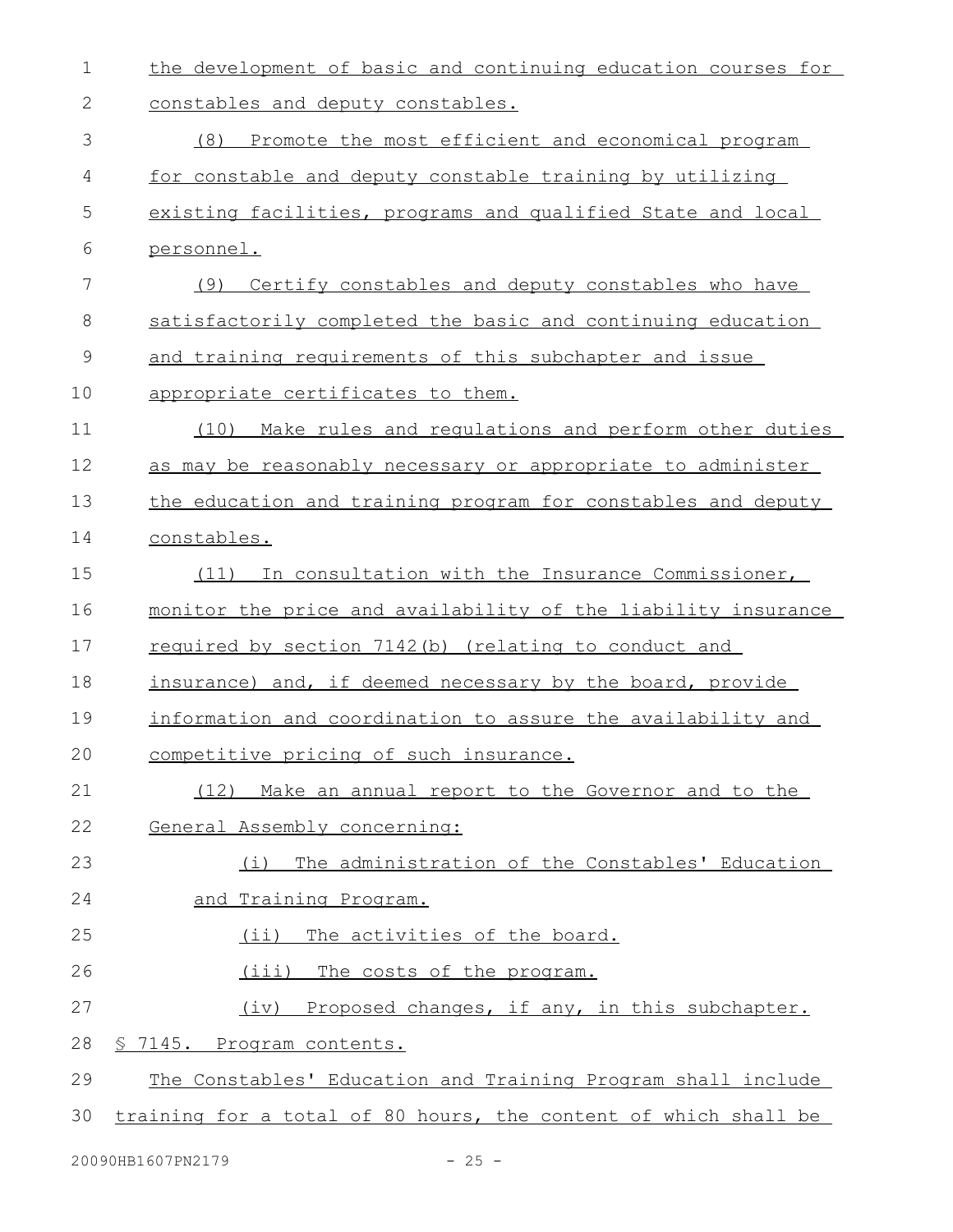| 1  | determined by requlation. The training shall include instruction     |
|----|----------------------------------------------------------------------|
| 2  | in the interpretation and application of the fees provided for       |
| 3  | <u>in section 7161 (relating to fees). Any constable or deputy-</u>  |
| 4  | constable who is in office as of June 15, 1994, shall be             |
| 5  | afforded one and only one opportunity prior to the expiration of     |
| 6  | <u>current term to satisfactorily complete this program by-</u>      |
| 7  | examination without the necessity of class attendance.               |
| 8  | 7146. Continuing education.<br>$\approx$                             |
| 9  | The board, with the review and approval of the commission,           |
| 10 | shall establish a mandatory continuing education program for         |
| 11 | constables and deputy constables, which shall include no more        |
| 12 | than 40 hours per year, concerning subjects the board may deem       |
| 13 | necessary and appropriate for the continued education and            |
| 14 | training of constables and deputy constables.                        |
| 15 | $\leftarrow$<br>\$ 7147. Automatic certification.                    |
| 16 | <u>All constables and deputy constables who are in office as of-</u> |
| 17 | June 15, 1994, shall be deemed to be certified under and in-         |
| 18 | compliance with sections 7145 (relating to program contents) and     |
| 19 | 7146 (relating to continuing education) for the balance of their     |
| 20 | $\alpha$<br><del>anu ueputy</del>                                    |
| 21 | constables have been provided an opportunity to complete the         |
| 22 | education and training in accordance with section 7145 or 7146,      |
| 23 | whichever is sooner. (RESERVED).<br>←                                |
| 24 | § 7148. Use of firearms.                                             |
| 25 | Standards.--The Constables' Education and Training<br>(a)            |
| 26 | Board, with the review and approval of the Pennsylvania              |
| 27 | Commission on Crime and Delinquency, shall establish standards       |
| 28 | for the certification or qualification of constables and deputy      |
| 29 | constables to carry or use firearms in the performance of any        |
| 30 | duties.                                                              |
|    |                                                                      |

20090HB1607PN2179 - 26 -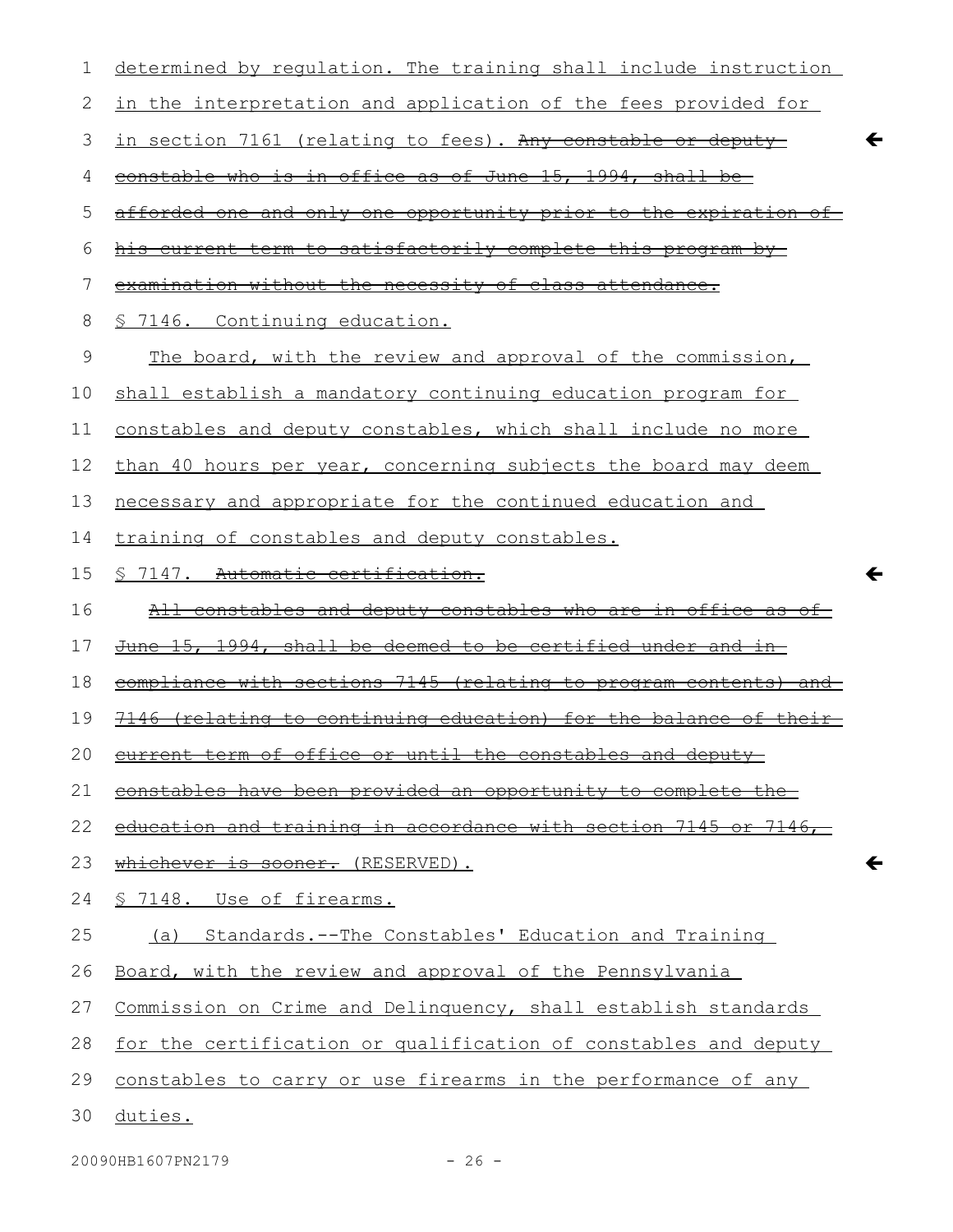| 1             | Certification and qualification. -- Until such time as the<br>$\leftarrow$<br>(b) |
|---------------|-----------------------------------------------------------------------------------|
| 2             | $\leftarrow$<br>board establishes the standards under subsection (a), no NO       |
| 3             | constable or deputy constable shall carry or use a firearm in                     |
| 4             | the performance of any duties unless he is currently certified                    |
| 5             | or qualified in firearms under at least one of the following:                     |
| 6             | (1) The former act of June 18, 1974 (P.L.359, No.120),                            |
| 7             | referred to as the Municipal Police Education and Training                        |
| 8             | Law.                                                                              |
| $\mathcal{G}$ | (2) The act of October 10, 1974 (P.L.705, No.235), known                          |
| 10            | as the Lethal Weapons Training Act.                                               |
| 11            | The act of February 9, 1984 (P.L.3, No.2), known as<br>(3)                        |
| 12            | the Deputy Sheriffs' Education and Training Act.                                  |
| 13            | (c) Availability.--In accordance with subsection (b), the                         |
| 14            | firearms portion of the education and training under the listed                   |
| 15            | laws shall be made available to constables and deputy                             |
| 16            | constables.                                                                       |
| 17            | <u>S 7149. Restricted account.</u>                                                |
| 18            | (a) Account established.--There is established a special                          |
| 19            | restricted account within the General Fund, which shall be known                  |
| 20            | as the Constables' Education and Training Account, for the                        |
| 21            | purposes of financing training program expenses, the costs of                     |
| 22            | administering the program and all other costs associated with                     |
| 23            | the activities of the board and the implementation of this                        |
| 24            | subchapter and as provided under subsection (f).                                  |
| 25            | (b) Surcharge.--There is assessed as a cost in each case                          |
| 26            | before a magisterial district judge a surcharge of \$5 per docket                 |
| 27            | number in each criminal case and \$5 per named defendant in each                  |
| 28            | civil case in which a constable or deputy constable performs a                    |
| 29            | service provided in this subchapter SUBCHAPTER G (RELATING TO<br>←                |
| 30            | COMPENSATION), except that no county shall be required to pay                     |
|               |                                                                                   |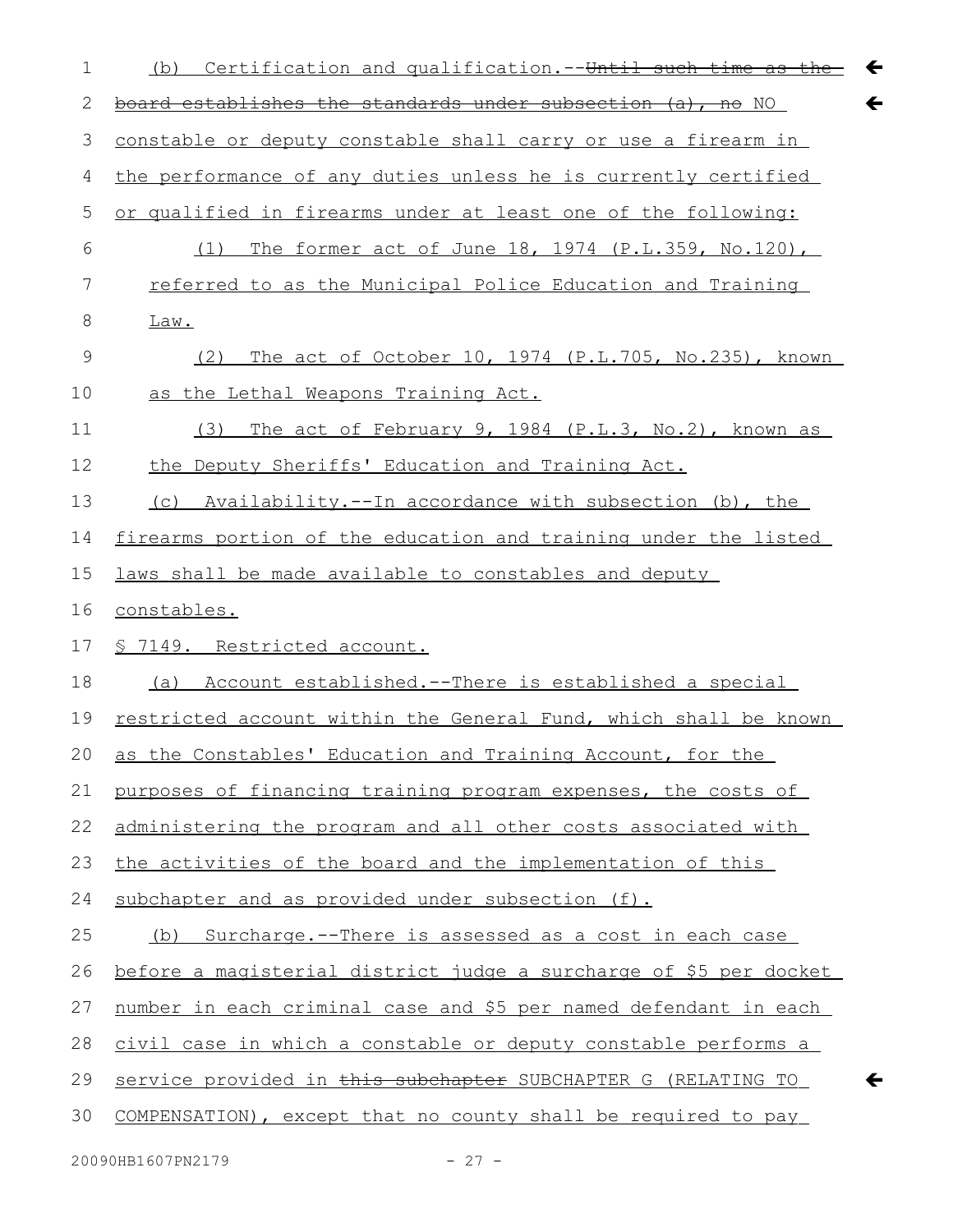| 1  | this surcharge on behalf of any indigent or other defendant in a      |
|----|-----------------------------------------------------------------------|
| 2  | criminal case.                                                        |
| 3  | (c) Disposition of funds.--The surcharges collected under             |
| 4  | subsection (b), if collected by a constable or deputy constable,      |
| 5  | shall be turned over within one week to the issuing authority.        |
| 6  | The issuing authority shall remit the same to the Department of       |
| 7  | Revenue for deposit into the account.                                 |
| 8  | Disbursements.--Disbursements from the account shall be<br>(d)        |
| 9  | made by the commission.                                               |
| 10 | Audit.--The Auditor General shall conduct an audit of<br>(e)          |
| 11 | the account as he may deem necessary or advisable, from time to       |
| 12 | time, but not less than once every three years.                       |
| 13 | Fund surplus.--If account money are sufficient to meet<br>(f)         |
| 14 | the expenses and costs under subsection (a), the commission may       |
| 15 | allocate any surplus funds in the account to assist constables        |
| 16 | and deputy constables with costs associated with attendance at        |
| 17 | <u>continuing education programs under section 7146 (relating to </u> |
| 18 | continuing education).                                                |
| 19 | SUBCHAPTER F                                                          |
| 20 | POWERS AND DUTIES                                                     |
| 21 | Sec.                                                                  |
| 22 | 7151. General imposition of duties and grant of powers.               |
| 23 | 7152. Elections.                                                      |
| 24 | 7153. Service of process.                                             |
| 25 | 7154. Collection of taxes.                                            |
| 26 | 7155. Arrest of offenders against forest laws.                        |
| 27 | 7156. Executions.                                                     |
| 28 | 7157. Returns and appearance.                                         |
| 29 | 7158. Arrest in boroughs.                                             |
| 30 | 7159. Trespassing livestock.                                          |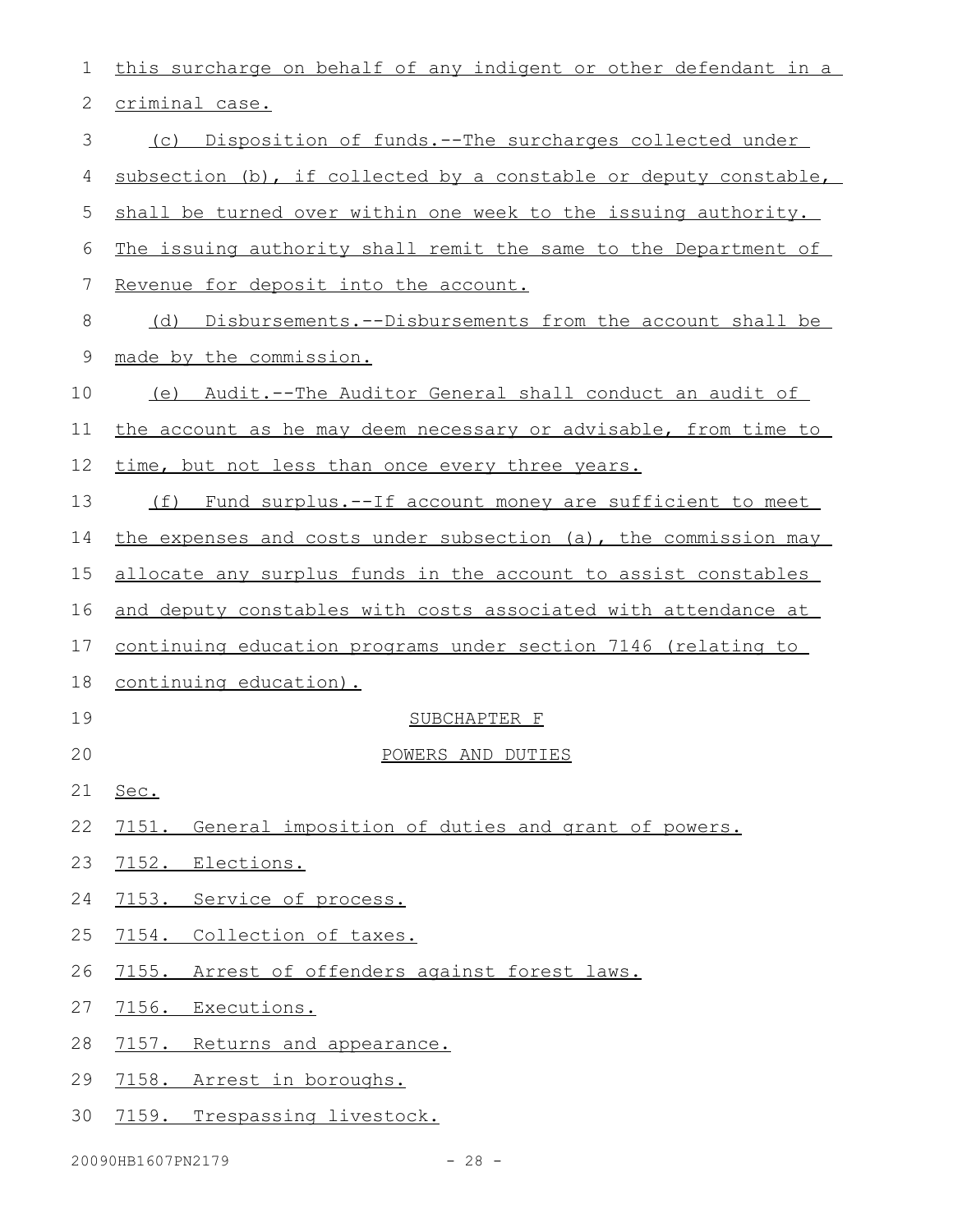| 1           | 7159.1.<br>Sale of trespassing livestock.                        |
|-------------|------------------------------------------------------------------|
| 2           | \$ 7151. General imposition of duties and grant of powers.       |
| 3           | Constables shall perform all duties authorized or imposed on     |
| 4           | them by statute. All rules and requlations limiting the powers   |
| 5           | of constables or suspending any statute relating to powers are   |
| 6           | repealed in so far as they are inconsistent with this section.   |
| 7           | 7152. Elections.                                                 |
| 8           | The constable of a borough, township or ward, or his deputy,     |
| $\mathsf 9$ | shall do all of the following:                                   |
| 10          | Be present at the polling place in each election<br>(1)          |
| 11          | district of the borough, township or ward at each election       |
| 12          | during the continuance of each election and while the votes      |
| 13          | are being counted, for the purpose of preserving the peace.      |
| 14          | (2) Serve at all elections.                                      |
| 15          | § 7153. Service of process.                                      |
| 16          | If no coroner is in commission to serve process in a suit        |
| 17          | instituted in a court of this Commonwealth in which the sheriff  |
| 18          | of a county may be a party, a constable in the county where the  |
| 19          | process has been issued may serve as the coroner and perform the |
| 20          | authorized duties of the coroner.                                |
| 21          | § 7154. Collection of taxes.                                     |
| 22          | (a) Bond.--It shall be unlawful for a tax collector to do        |
| 23          | any of the following:                                            |
| 24          | (1) Give a warrant against delinquent tax payers to a            |
| 25          | constable unless the constable has given security by bond and    |
| 26          | warrant, with two sufficient sureties and to the satisfaction    |
| 27          | of the Court of Common Pleas, in the sum of \$5,000.             |
| 28          | Give a constable, at any one time, warrants for a<br>(2)         |
| 29          | greater amount of taxes than the amount of the bond required     |
| 30          | under paragraph (1).                                             |

 $\leftarrow$ 

20090HB1607PN2179 - 29 -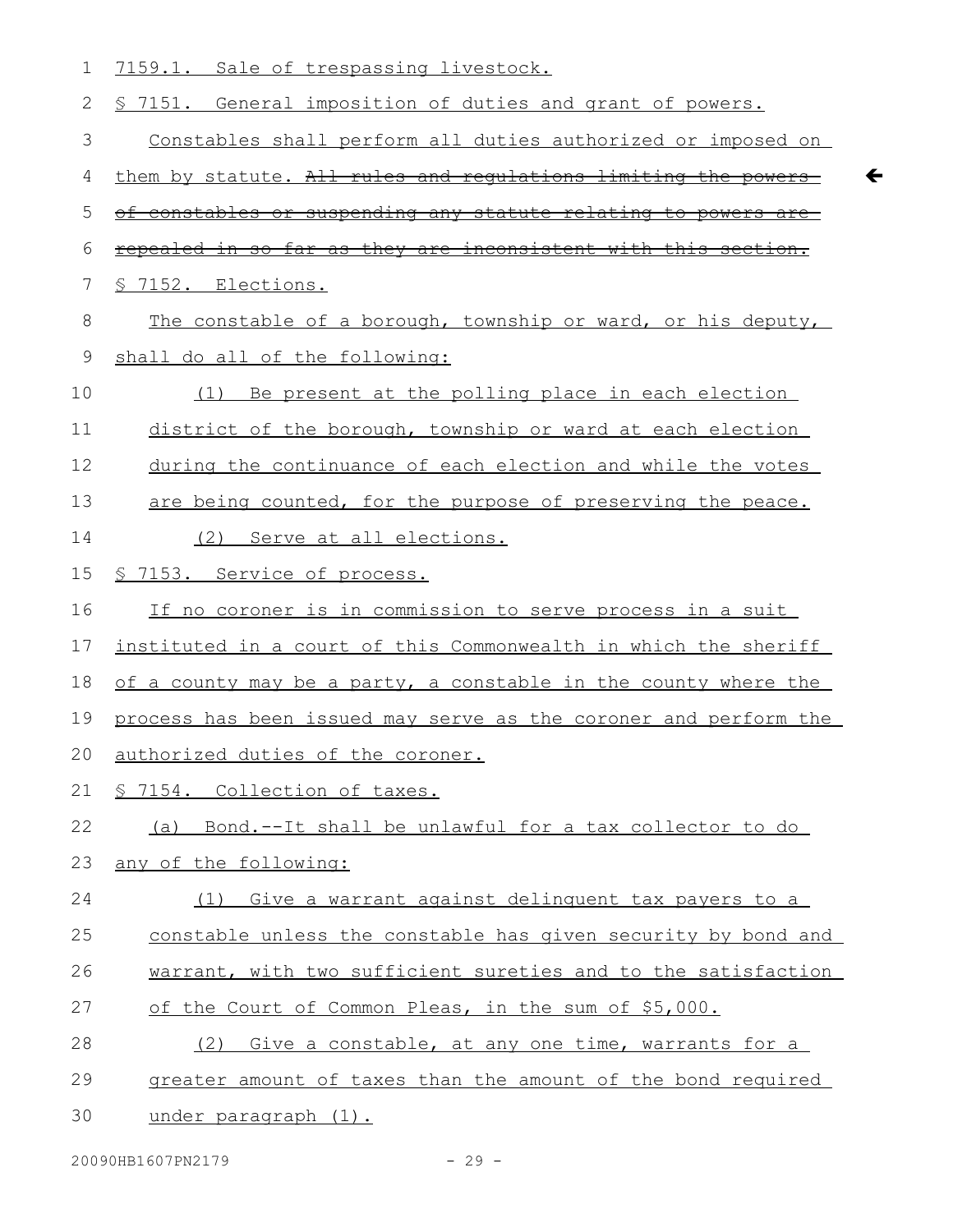| 1           | Report and payment.--A constable shall make a report and<br>(b)     |
|-------------|---------------------------------------------------------------------|
| 2           | payment of all collections on warrants under subsection (a) at      |
| 3           | least once in every week after the warrants have been issued.       |
| 4           | Interest.--In addition to any commissions that may be<br>(C)        |
| 5           | imposed for the collection of taxes, all taxes remaining unpaid     |
| 6           | on the first day of January after the year for which they were      |
| 7           | assessed shall accrue interest until they are paid.                 |
| 8           | \$ 7155. Arrest of offenders against forest laws.                   |
| $\mathsf 9$ | <u>If a person is detected by a constable in the act of</u>         |
| 10          | trespassing upon any forest or timber land within this              |
| 11          | Commonwealth, under circumstances as to warrant reasonable          |
| 12          | suspicion that the person has, is or may commit an offense          |
| 13          | against any law for the protection of forests and timber land,      |
| 14          | the constable may, without first procuring a warrant, arrest the    |
| 15          | person.                                                             |
| 16          | <u>S 7156. Executions.</u>                                          |
| 17          | (a) Debt, interests and costs.--The debt, interest and costs        |
| 18          | of a writ of execution delivered to a constable shall be entered    |
| 19          | into the docket of a magisterial district court and on the back     |
|             | 20 of the writ of execution. A constable may not be discharged from |
| 21          | the writ of execution unless he provides to the magisterial         |
| 22          | district judge on or before the return day of the writ of           |
| 23          | execution the receipt of the plaintiff or any other legally         |
| 24          | sufficient return.                                                  |
| 25          | Invalid returns.--If a constable makes a false return,<br>(b)       |
| 26          | does not produce the plaintiff's receipt on the return day or       |
| 27          | makes a return deemed insufficient by the magisterial district      |
| 28          | judge, the magisterial district judge shall issue a summons to      |
| 29          | the constable to appear on the designated day, which may not be     |
| 30          | more than eight days from the date of issuance, to show cause       |
|             |                                                                     |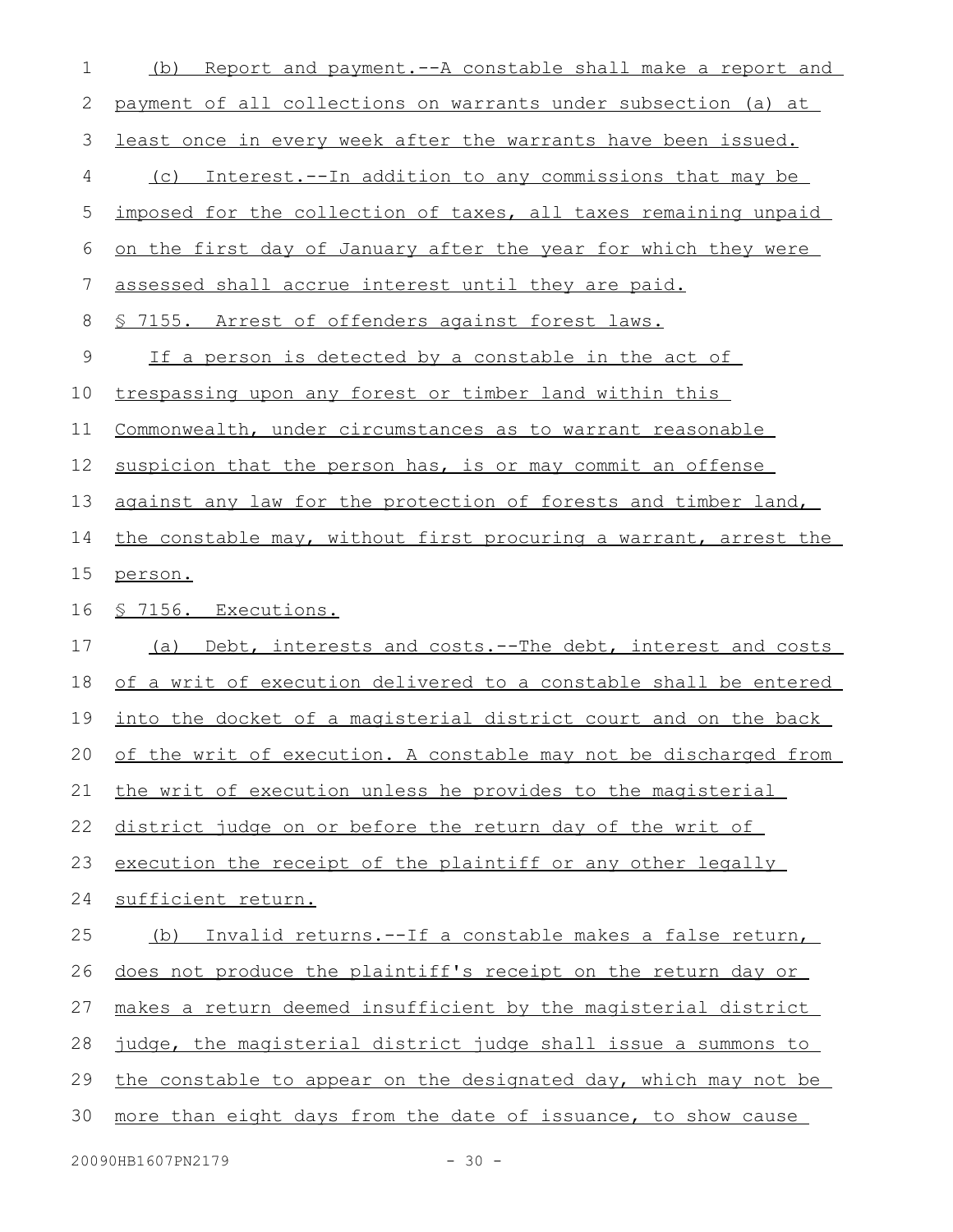| 1  | why a writ of execution should not be issued against the         |
|----|------------------------------------------------------------------|
| 2  | constable for the amount of the writ of execution under          |
| 3  | subsection (a). If the constable does not appear or does not     |
| 4  | show sufficient cause why the writ of execution should not be    |
| 5  | issued against him, the magisterial district judge shall enter   |
| 6  | judgment against the constable for the amount of the writ of     |
| 7  | execution under subsection (a) with costs. No stay may be        |
| 8  | entered upon the writ of execution and upon application of the   |
| 9  | plaintiff or his agent, the magisterial district judge shall     |
| 10 | issue an execution against the constable for the amount of the   |
| 11 | judgment, which may be directed to an authorized person. The     |
| 12 | summons under this subsection shall be issued to an authorized   |
| 13 | person to serve. If the summons is not served, that person shall |
| 14 | pay a fine of \$20. If an authorized person cannot be            |
| 15 | conveniently found to serve the summons, the magisterial         |
| 16 | district judge shall direct it to the supervisor of the highways |
| 17 | of the township, ward or district where the constable resides,   |
| 18 | whose shall serve the summons or pay a penalty of \$20.          |
| 19 | (c) Insolvent debtors.--Nothing in this section shall affect     |
| 20 | proceedings regarding insolvent debtors and their discharge on a |
| 21 | full surrender of their property.                                |
| 22 | § 7157. Returns and appearance.                                  |
| 23 | (a) Returns.--In a county of the sixth, seventh or eighth        |
| 24 | class, a constable is not required to make a return, if required |
| 25 | by law, to the court of common pleas if the constable has no     |
| 26 | information to impart in the return.                             |
| 27 | (b) Appearance.--A court may summon a constable to appear        |
| 28 | before it and direct the constable to investigate a complaint of |
| 29 | a violation of law or of a condition which a constable is        |
| 30 | required to report to the court and to make a report of his      |
|    |                                                                  |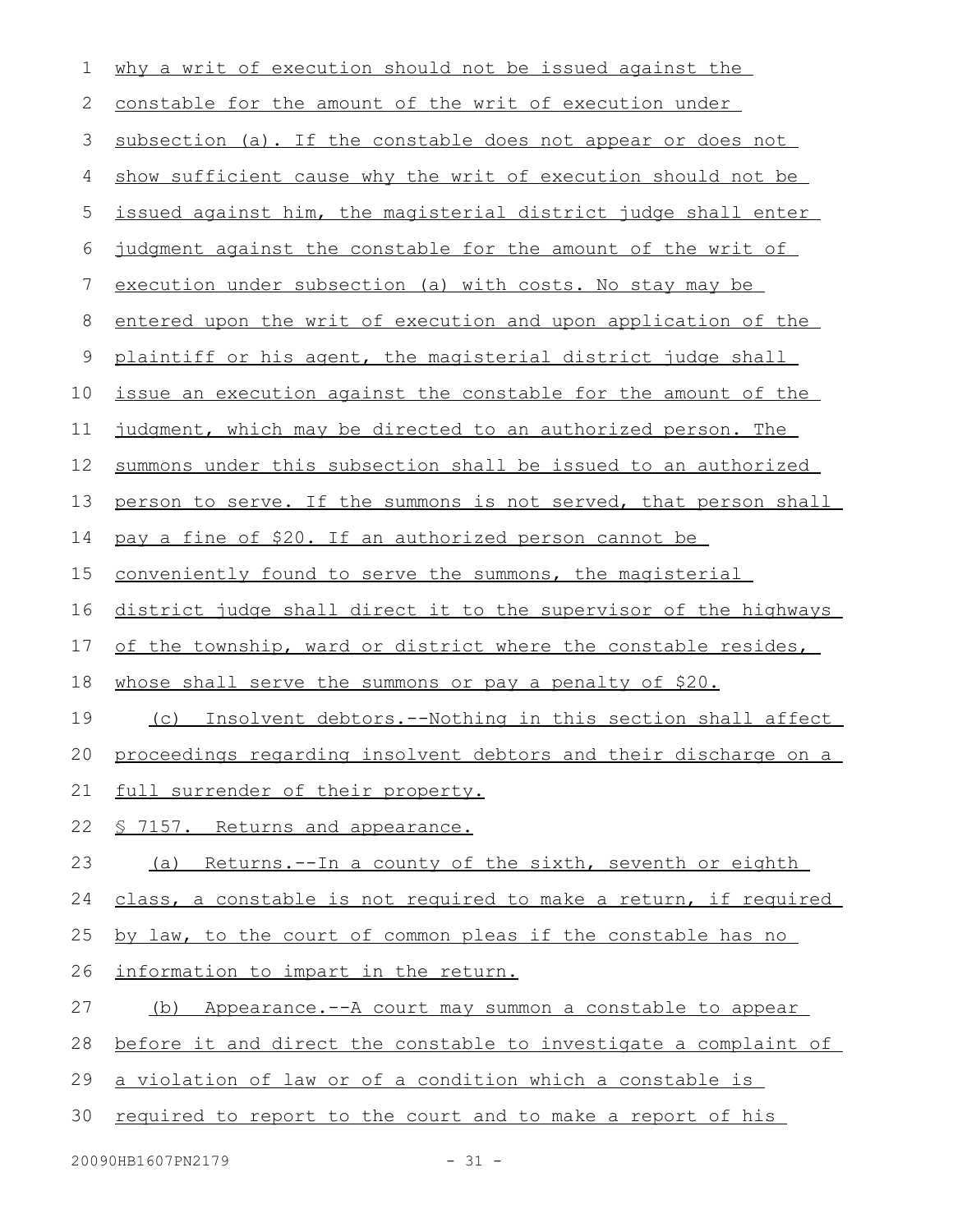1 investigation.

| 2             | <u>§ 7158. Arrest in boroughs.</u>                               |
|---------------|------------------------------------------------------------------|
| 3             | In addition to any other powers granted under law, a             |
| 4             | constable of a borough shall, without warrant and upon view,     |
| 5             | arrest and commit for hearing any person who:                    |
| 6             | (1) Is quilty of a breach of the peace, vagrancy,                |
| 7             | riotous or disorderly conduct or drunkenness.                    |
| 8             | May be engaged in the commission of any unlawful act<br>(2)      |
| $\mathcal{G}$ | tending to imperil the personal security or endanger the         |
| 10            | property of the citizens.                                        |
| 11            | (3) Violates any ordinance of the borough for which a            |
| 12            | fine or penalty is imposed.                                      |
| 13            | § 7159. Trespassing livestock.                                   |
| 14            | (a) In general. -- An owner or tenant of an enclosed or          |
| 15            | unenclosed, improved land in this Commonwealth who discovers     |
| 16            | trespassing livestock shall notify the constable of the          |
| 17            | township, borough or ward in which the improved land lies. If    |
| 18            | the constable of the township, borough or ward is unavailable or |
| 19            | unable to assist, the owner or tenant shall notify the constable |
| 20            | of the county. The following shall apply:                        |
| 21            | The constable shall impound the livestock either<br>(1)          |
| 22            | with the owner or tenant of the land if the owner, and the       |
| 23            | tenant if one exists, agree or with another individual or        |
| 24            | entity that the constable may deem best situated to care for     |
| 25            | the livestock.                                                   |
| 26            | All reasonable costs of keeping the livestock shall<br>(2)       |
| 27            | be part of the costs of care.                                    |
| 28            | <u>Notification.--The owner of the livestock shall be</u><br>(b) |
| 29            | notified in the following manner:                                |
| 30            | (1) If the owner is known and resides within the county          |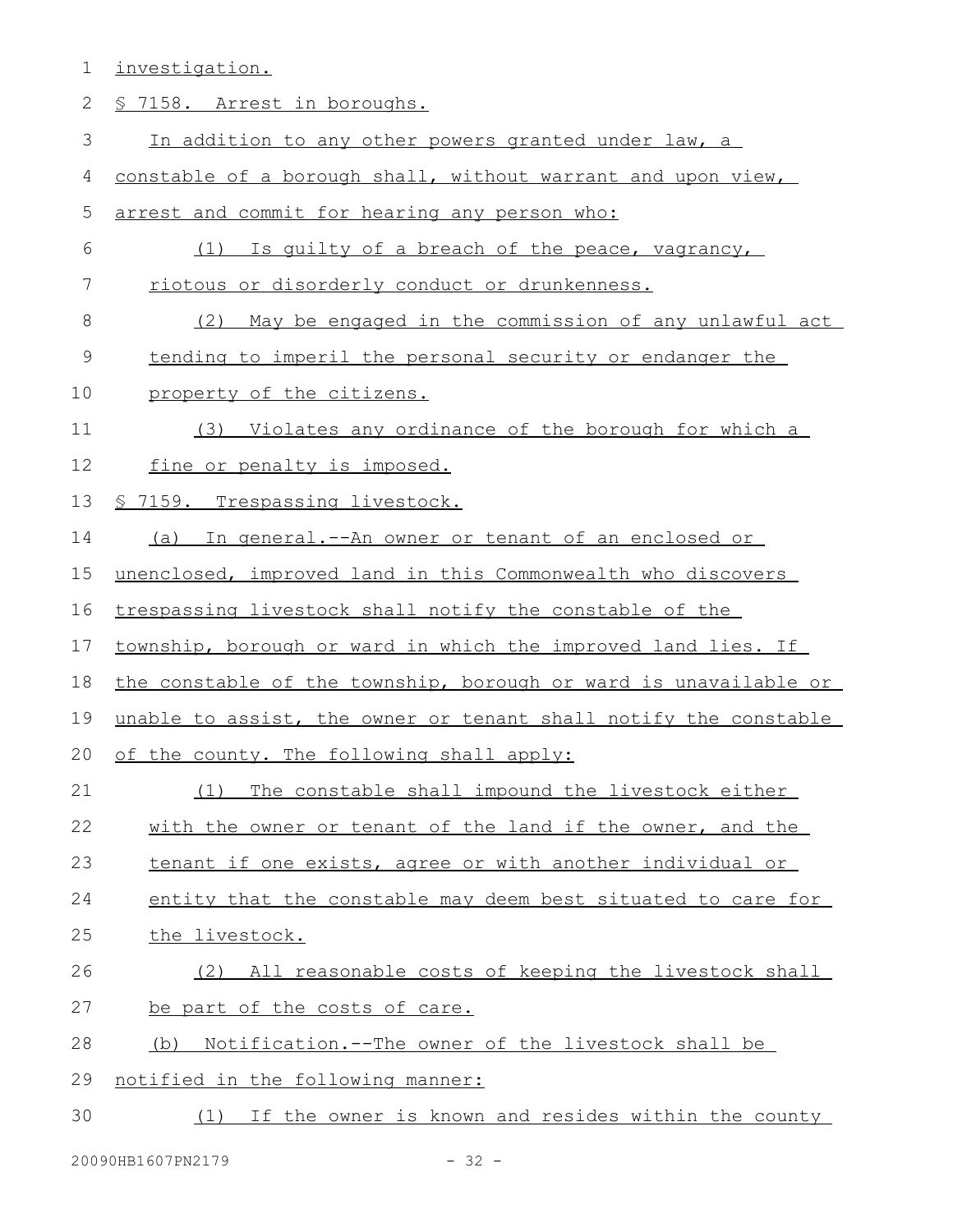| $\mathbf 1$  | where the trespass has been committed, the constable shall       |
|--------------|------------------------------------------------------------------|
| $\mathbf{2}$ | give written notice to the owner that the livestock has been     |
| 3            | impounded, the location of the livestock and the name of the     |
| 4            | owner of the land where the livestock trespassed. Notice         |
| 5            | shall be given within 24 hours of impounding in accordance       |
| 6            | with the Pennsylvania Rules of Civil Procedure.                  |
| 7            | (2) If the owner is known but does not reside in the             |
| 8            | county where the trespass has been committed, the constable      |
| $\mathsf 9$  | shall give written notice to the owner that the livestock has    |
| 10           | been impounded, the location of the livestock, and the name      |
| 11           | of the owner of the land where the livestock trespassed.         |
| 12           | Notice shall be served within 24 hours of impounding by          |
| 13           | registered mail.                                                 |
| 14           | (c) Payment.--If, within four days of receiving notice, the      |
| 15           | owner of the trespassing livestock pays for the cost of the      |
| 16           | damage to the land, the costs of care and the fee for the        |
| 17           | constable, the livestock shall be returned to the owner within   |
| 18           | three days after receiving payment.                              |
| 19           | Refusal.--If the owner fails to pay the costs and fees<br>(d)    |
| 20           | within four days, the constable shall notify the magisterial     |
| 21           | district judge of the county where the trespass was committed.   |
| 22           | The magisterial district judge shall then direct three           |
| 23           | disinterested owners of land in the locale where the damage      |
| 24           | occurred to inspect the trespass, value and appraise the damage. |
| 25           | The three shall then consider the appraisal, value and costs of  |
| 26           | care and make a report to the magisterial district judge within  |
| 27           | five days.                                                       |
| 28           | § 7159.1. Sale of trespassing livestock.                         |
| 29           | (a) Process.--If the owner of the livestock fails to pay for     |
| 30           | the costs, damages and fees within one day of the filing of the  |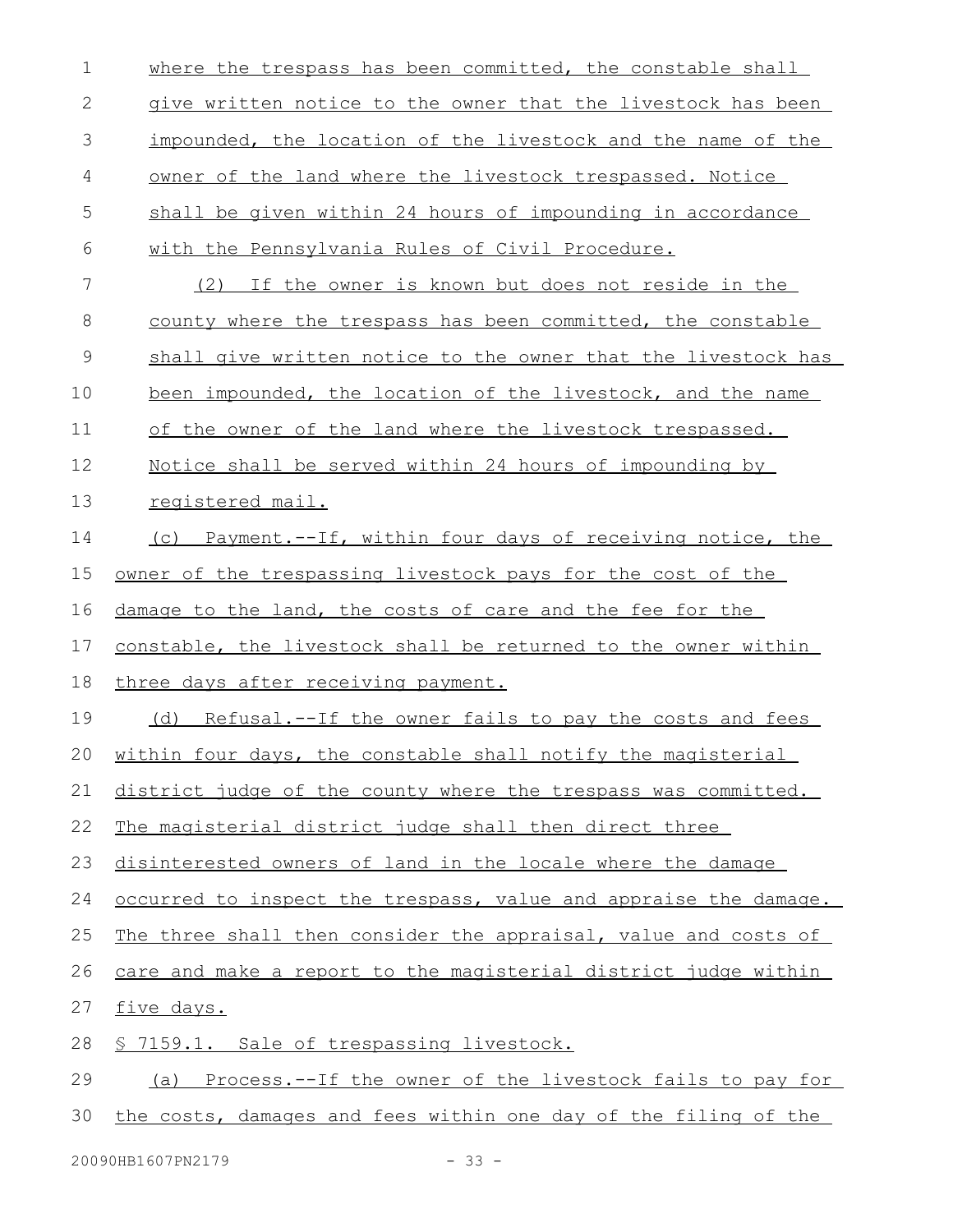| $\mathbf 1$   | report of the appraisers, the livestock shall be sold at a    |
|---------------|---------------------------------------------------------------|
| $\mathbf{2}$  | public sale. The following shall apply:                       |
| 3             | The livestock must be described with particularity<br>(1)     |
| 4             | in a printed or written advertisement. The following shall    |
| 5             | apply:                                                        |
| 6             | The advertisement must be posted at six of the<br>(i)         |
| 7             | most public places in the locale of the damaged property.     |
| 8             | (ii) The advertisement must set forth a place and             |
| $\mathcal{G}$ | time of public sale of the livestock.                         |
| 10            | (2) At the named time and place, the livestock shall be       |
| 11            | sold to the highest bidder unless at any time prior to the    |
| 12            | sale the owner of the livestock shall pay all costs, damages  |
| 13            | and fees or has begun an action for replevin against the      |
| 14            | owner of the land.                                            |
| 15            | The constable shall remit a written report of the<br>(3)      |
| 16            | sale and all money realized from the sale of the livestock to |
| 17            | the magisterial district judge. The following shall apply:    |
| 18            | The magisterial district judge shall pay the<br>(i)           |
| 19            | costs and damages to the land owner.                          |
| 20            | (ii) Not less than three, nor more than four, months          |
| 21            | after the sale the magisterial district judge shall remit     |
| 22            | any surplus to the county treasurer in the county where       |
| 23            | the damage occurred.                                          |
| 24            | (iii) The owner of the livestock shall have the               |
| 25            | right to submit proof of ownership to the magisterial         |
| 26            | district judge or the county treasurer at any time within     |
| 27            | two years of the sale to claim any surplus of the sale.       |
| 28            | (4) If the sale results in a deficit, the payment shall       |
| 29            | be made as follows:                                           |
| 30            | First, the costs shall be paid in full or<br>(i)              |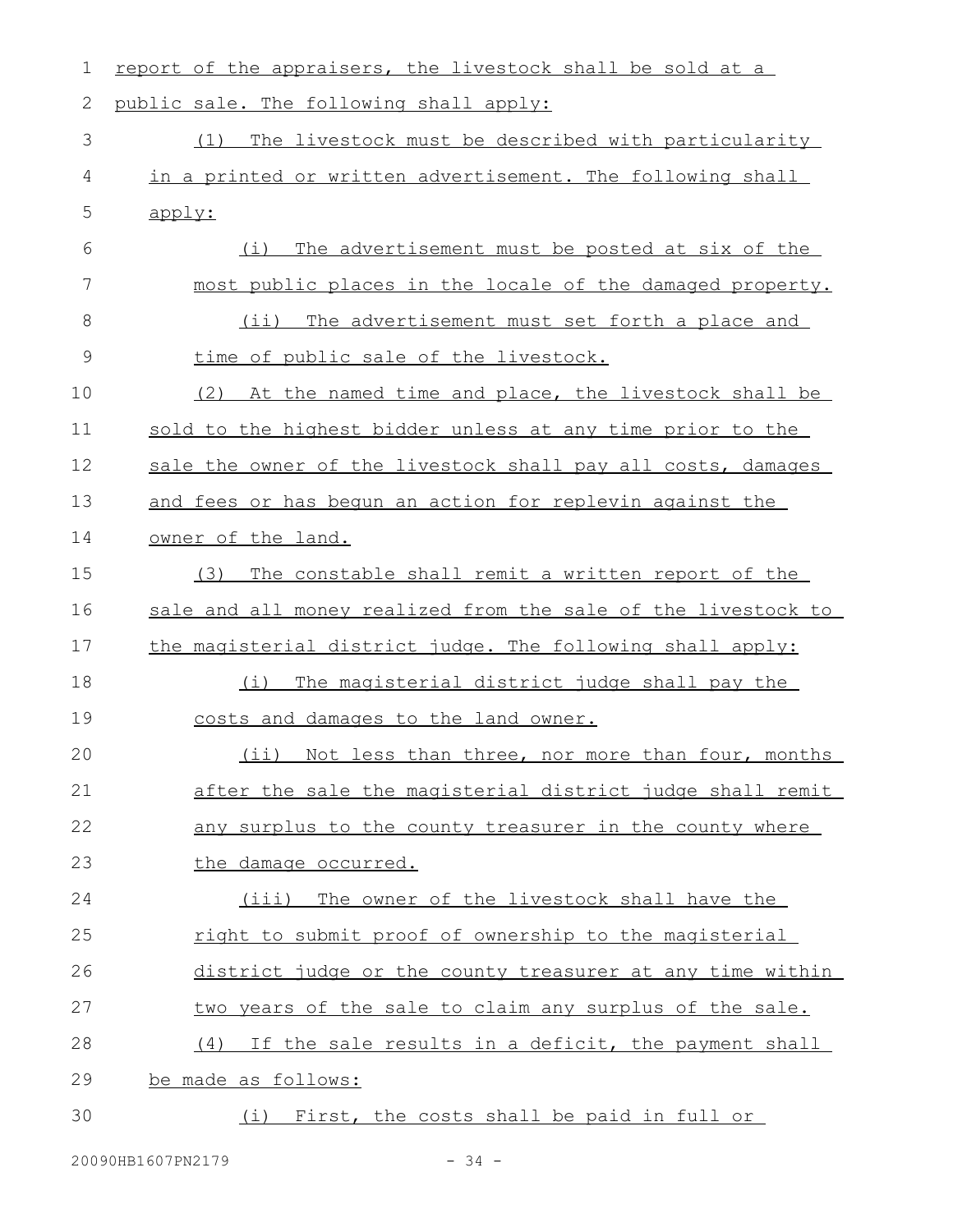| 1           | divided pro rata among the constable, magisterial                |
|-------------|------------------------------------------------------------------|
| $\mathbf 2$ | district judge, the appraisers and the cost of care.             |
| 3           | (ii) After the costs are paid in full, the remaining             |
| 4           | amount shall be paid to the owner of the land for any            |
| 5           | damage sustained.                                                |
| 6           | (b) Redemption.--The owner of livestock impounded under this     |
| 7           | section shall have the right, at any time before the livestock   |
| 8           | are sold, to pay all the costs accrued and the amount of damages |
| 9           | awarded in the appraisement in section 7159 (relating to         |
| 10          | trespassing livestock) and to recover the livestock.             |
| 11          | (c) Replevin.--The owner may also recover the impounded          |
| 12          | livestock, at any time before the livestock are sold, through a  |
| 13          | successful action of replevin. The following shall apply:        |
| 14          | The action for replevin must be on the condition<br>(1)          |
| 15          | that the owner of the livestock pay all damages and fees         |
| 16          | including:                                                       |
| 17          | Amount of damages sustained by the land owner.<br>(i)            |
| 18          | (ii) Costs of care.                                              |
| 19          | (iii) Fees to the constable, magisterial district                |
| 20          | judge and the three disinterested appraisers.                    |
| 21          | The damages and fees shall be itemized by costs,<br>(2)          |
| 22          | damages and fees.                                                |
| 23          | If a jury or the appraisers determine that the harm<br>(3)       |
| 24          | to the owner of the livestock was greater than the harm to       |
| 25          | the owner of the land, the owner of the livestock must still     |
| 26          | pay the costs and fees, but not to the attorney for the owner    |
| 27          | of the land.                                                     |
| 28          | If a jury or the appraisers determine that the harm<br>(4)       |
| 29          | to the owner of the land is greater than the harm to the         |
| 30          | owner of the livestock, the court shall require the owner of     |
|             |                                                                  |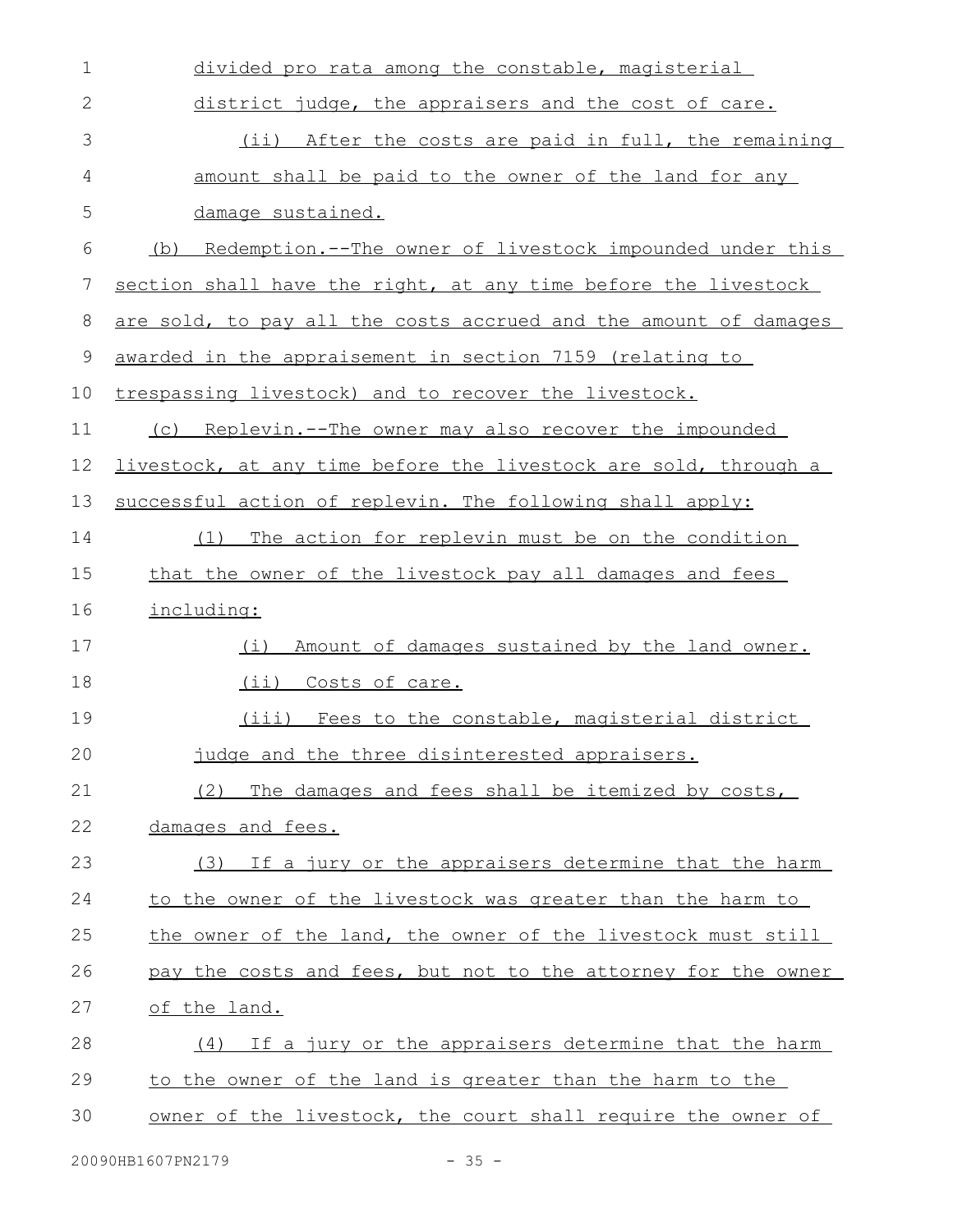| $\mathbf 1$ | the livestock to pay a reasonable fee to the attorney for the   |
|-------------|-----------------------------------------------------------------|
| 2           | owner of the land.                                              |
| 3           | SUBCHAPTER G                                                    |
| 4           | COMPENSATION                                                    |
| 5           | Sec.                                                            |
| 6           | 7161. Fees.                                                     |
| 7           | 7161.1. Specific fees.                                          |
| 8           | 7162. Returns.                                                  |
| $\mathsf 9$ | 7163. Election services.                                        |
| 10          | 7164. Impounding, selling and viewing fees.                     |
| 11          | 7165. Seizure fees.                                             |
| 12          | 7166. Returns to court.                                         |
| 13          | <u>S 7161. Fees.</u>                                            |
| 14          | Travel or mileage.--Actual mileage for travel by motor<br>(a)   |
| 15          | vehicle shall be reimbursed at a rate equal to the highest rate |
| 16          | allowed by the Internal Revenue Service. If travel occurs by a  |
| 17          | mode other than motor vehicle, reimbursement shall be for the   |
| 18          | vouchered travel expenses.                                      |
| 19          | (b) Apportionment.--If more than one defendant is               |
| 20          | transported simultaneously, reimbursements shall be for miles   |
| 21          | traveled and the travel cost shall be divided between or among  |
| 22          | the defendants.                                                 |
| 23          | (c) Additional persons.--A constable or deputy constable        |
| 24          | when he is transporting a prisoner, serving a felony or         |
| 25          | misdemeanor warrant or serving a warrant on a juvenile or a     |
| 26          | defendant of the opposite sex may, at his discretion, be        |
| 27          | accompanied by a second constable or deputy constable who is    |
| 28          | certified under section 7147 (relating to automatic             |
| 29          | certification) to perform judicial duties. In those cases, each |
| 30          | officer shall receive the fee set out in this section. In all   |
|             |                                                                 |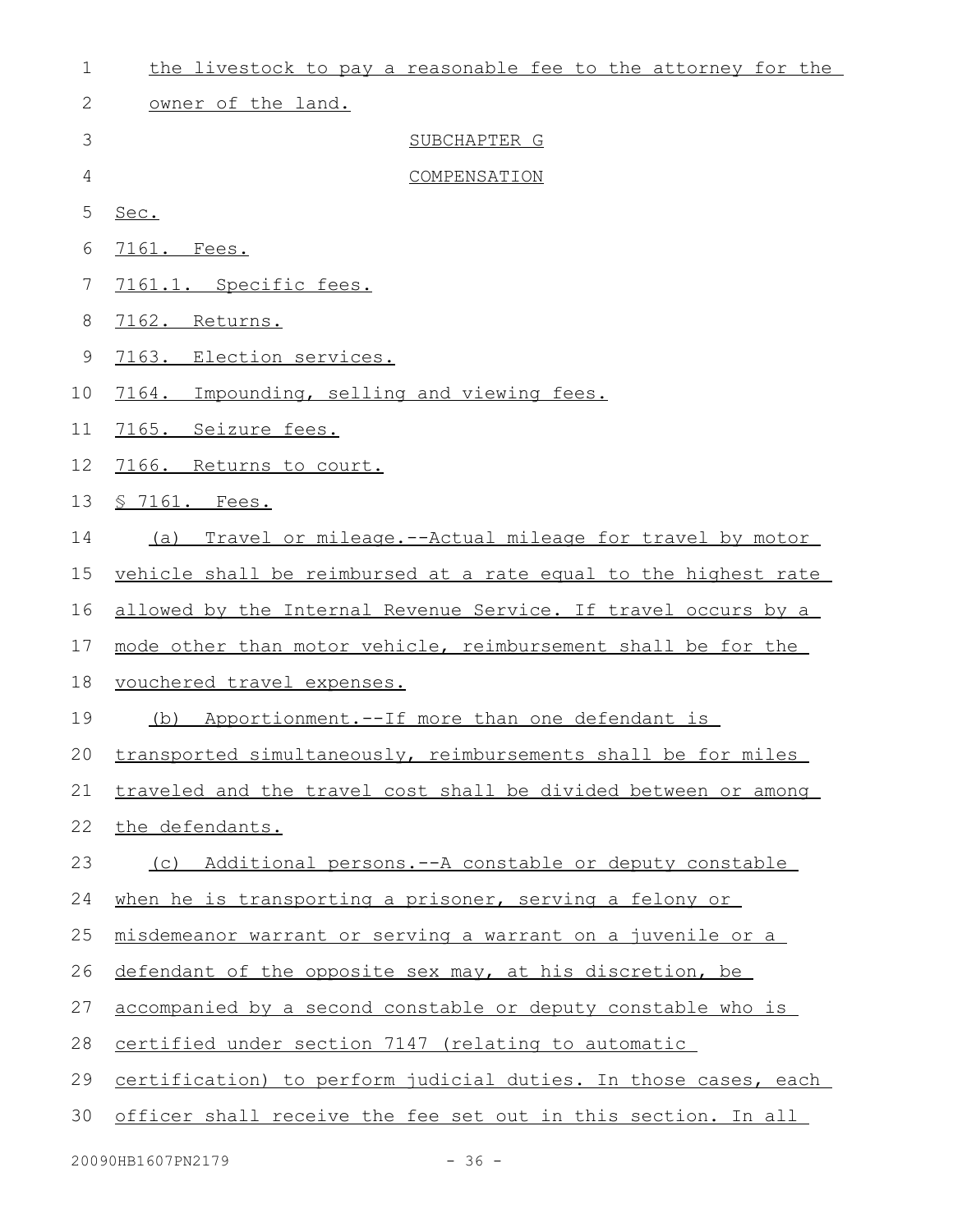| $\mathbf 1$ | other civil, landlord-tenant and summary criminal cases, the     |
|-------------|------------------------------------------------------------------|
| 2           | issuing authority may authorize payment to a second officer.     |
| 3           | (d) Civil and landlord-tenant cases.--In civil and landlord-     |
| 4           | tenant cases, constable fees must be paid in advance to the      |
| 5           | court for services desired to be performed. These fees shall not |
| 6           | be refundable to the plaintiff if a case is settled or a debt is |
| 7           | satisfied less than 48 hours prior to a scheduled sale or        |
| 8           | ejectment. In the latter case, the constable or deputy constable |
| $\mathsf 9$ | shall be paid for holding the sale or carrying out an ejectment, |
| 10          | respectively.                                                    |
| 11          | (e) Payment.--All civil, landlord-tenant and criminal fees       |
| 12          | shall be paid by the court to the constable as soon as possible  |
| 13          | and in no case not more than 15 days in civil and landlord-      |
| 14          | tenant cases and 30 days in criminal cases after the service is  |
| 15          | performed and a proper request for payment is submitted,         |
| 16          | provided that, in criminal cases where the books and accounts of |
| 17          | the relevant county offices are payable on a monthly basis,      |
| 18          | payment shall be made not more than 15 days after the close of   |
| 19          | the month.                                                       |
| 20          | (f) Civil and landlord-tenant cases.--Fees in civil and          |
| 21          | landlord-tenant cases shall be as follows:                       |
| 22          | (1) For serving complaint, summons or notice on suitor           |
| 23          | or tenant, either personally or by leaving a copy, \$13, plus    |
| 24          | \$5 for each additional defendant at the same address, \$2.50    |
| 25          | for each return of service, plus mileage.                        |
| 26          | (2) For levying goods, including schedule of property            |
| 27          | levied upon and set aside, notice of levy and return of          |
| 28          | service, \$75, plus mileage.                                     |
| 29          | For advertising personal property for public sale,<br>(3)        |
| 30          | \$7 per posting, with a maximum \$21 fee, plus mileage, plus     |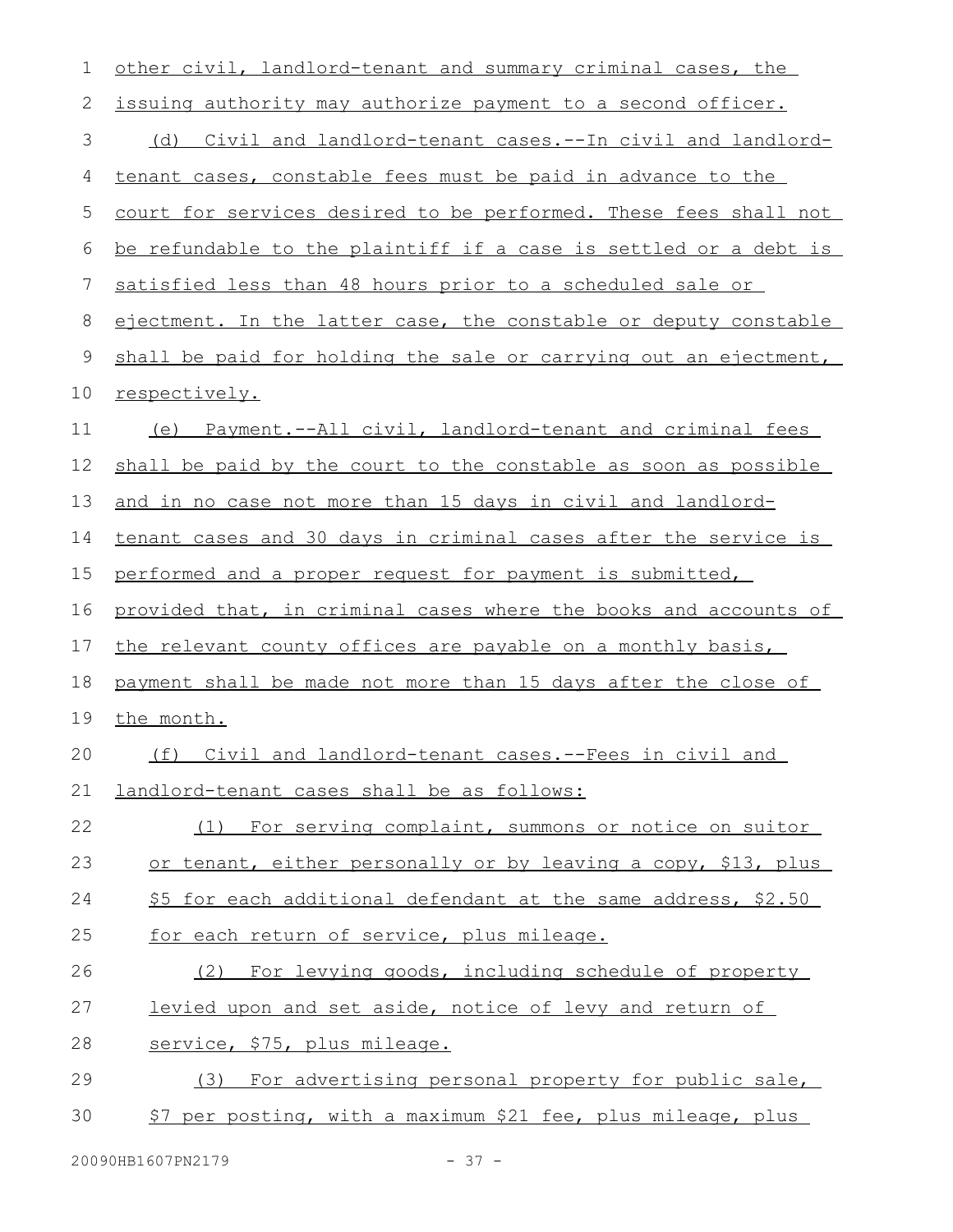the cost of advertising. (4) For selling goods levied, receipts and returns to court, \$85, plus mileage. (5) For making return of not found, \$13, plus mileage. Payment shall be limited to three returns of not found. (6) For executing order of possession, \$13, plus \$5 for each additional defendant at the same address, \$2.50 for each return of service, plus mileage. (7) For ejectment, \$90, \$2.50 for each return of service, plus mileage. (8) For making any return of service other than not found, \$2.50 each. (9) For providing courtroom security as ordered, \$13 per hour, assessed against one or more parties as determined by the court. (10) Actual mileage for travel by motor vehicle shall be reimbursed at the rate equal to the highest rate allowed by the Internal Revenue Service. If travel is by other than motor vehicle, reimbursement shall be for vouchered travel expenses. (g) Criminal cases.--Fees in criminal cases shall be as follows: (1) For executing each warrant of arrest, or for effectuating the payment of fines and costs by attempting to execute each warrant of arrest, \$25 for each docket number and \$2.50 for each return of service, plus mileage. (2) For taking custody of a defendant, \$5 per defendant. (3) For conveyance of defendant to or from court, \$5 per defendant. (4) For attendance at arraignment or hearing, \$13. 1 2 3 4 5 6 7 8 9 10 11 12 13 14 15 16 17 18 19 20 21 22 23 24 25 26 27 28 29 30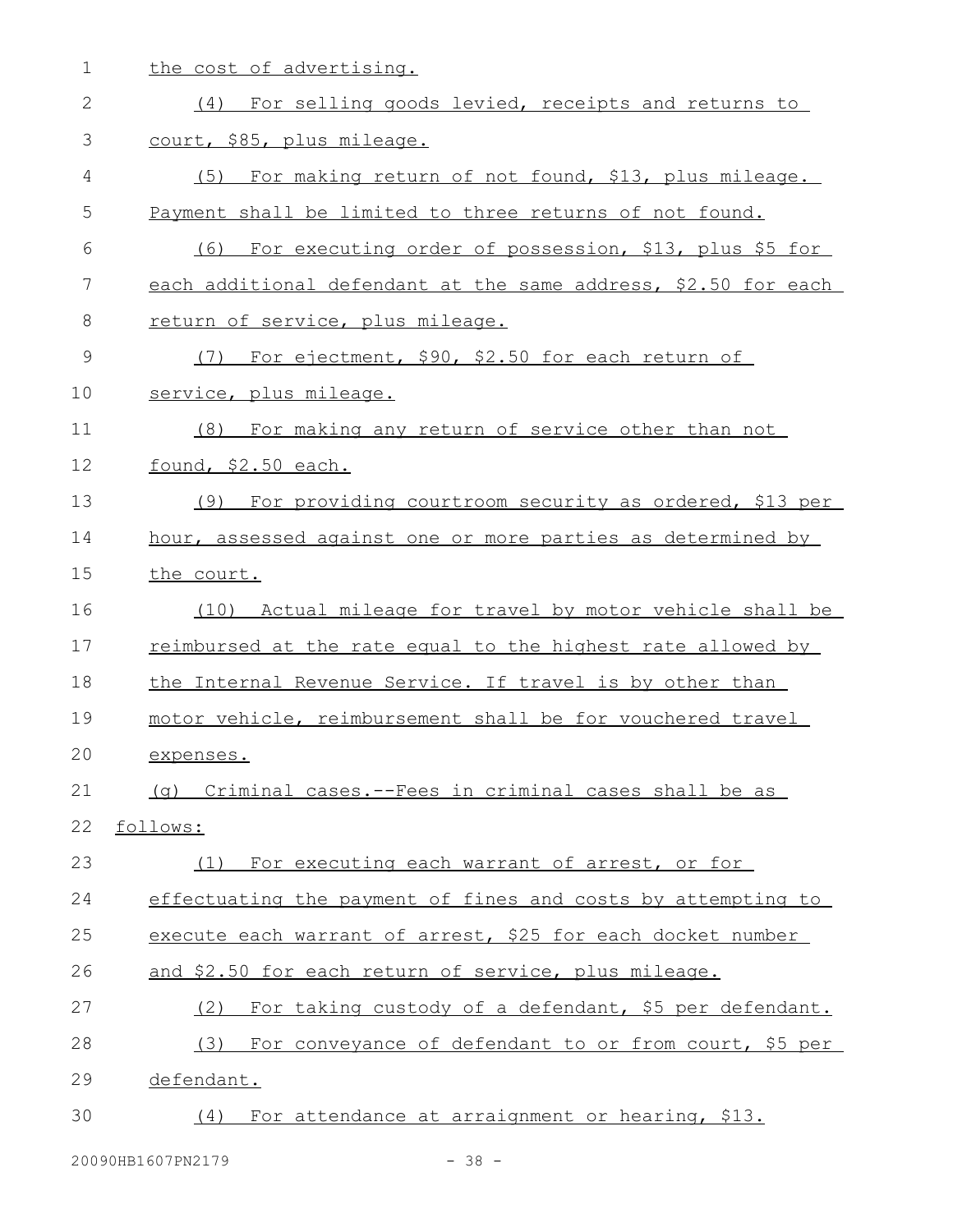| $\mathbf 1$   | For executing discharge, \$5 per defendant.<br>(5)                                                                    |
|---------------|-----------------------------------------------------------------------------------------------------------------------|
| 2             | For executing commitment, \$5 per defendant.<br>(6)                                                                   |
| 3             | (7)<br>For executing release, \$5 per defendant.                                                                      |
| 4             | (8)<br>For making returns to the court, \$2.50.                                                                       |
| 5             | (9)<br>Transporting each nonincarcerated defendant to jail,                                                           |
| 6             | \$17, plus mileage; transporting an incarcerated prisoner, \$38                                                       |
| 7             | per prisoner, plus an hourly rate of \$13 per hour, plus                                                              |
| 8             | mileage. Computation of hourly rate will apply after the                                                              |
| $\mathcal{G}$ | expiration of the first hour per prisoner per hour, not to                                                            |
| 10            | exceed \$26 per hour per constable.                                                                                   |
| 11            | (10) Receipt of the fees for transporting a                                                                           |
| 12            | nonincarcerated defendant under paragraph (9) shall not                                                               |
| 13            | exclude receipt of the fees under paragraphs (6) and (8) for                                                          |
| 14            | that transport.                                                                                                       |
| 15            | Receipt of the fees for transporting an<br>(11)                                                                       |
| 16            | incarcerated prisoner under paragraph (9) shall exclude                                                               |
| 17            | <u>receipt of the fees under paragraphs <math>(2)</math>, <math>(3)</math>, <math>(4)</math> and <math>(7)</math></u> |
| 18            | for the transport.                                                                                                    |
| 19            | (12) Actual mileage for travel by motor vehicle shall be                                                              |
| 20            | reimbursed at the rate equal to the highest rate allowed by                                                           |
| 21            | the Internal Revenue Service. If travel is by other than                                                              |
| 22            | motor vehicle, reimbursement shall be for vouchered travel                                                            |
| 23            | expenses.                                                                                                             |
| 24            | (13) For conveying defendants for fingerprinting, \$17                                                                |
| 25            | per defendant, plus \$13 per hour beyond the first hour per                                                           |
| 26            |                                                                                                                       |
|               | defendant per hour, not to exceed \$26 per hour per constable,                                                        |
| 27            | plus mileage.                                                                                                         |
| 28            | (14) For holding one or more defendants at the office of                                                              |
| 29            | a magisterial district judge, \$13 per hour per defendant                                                             |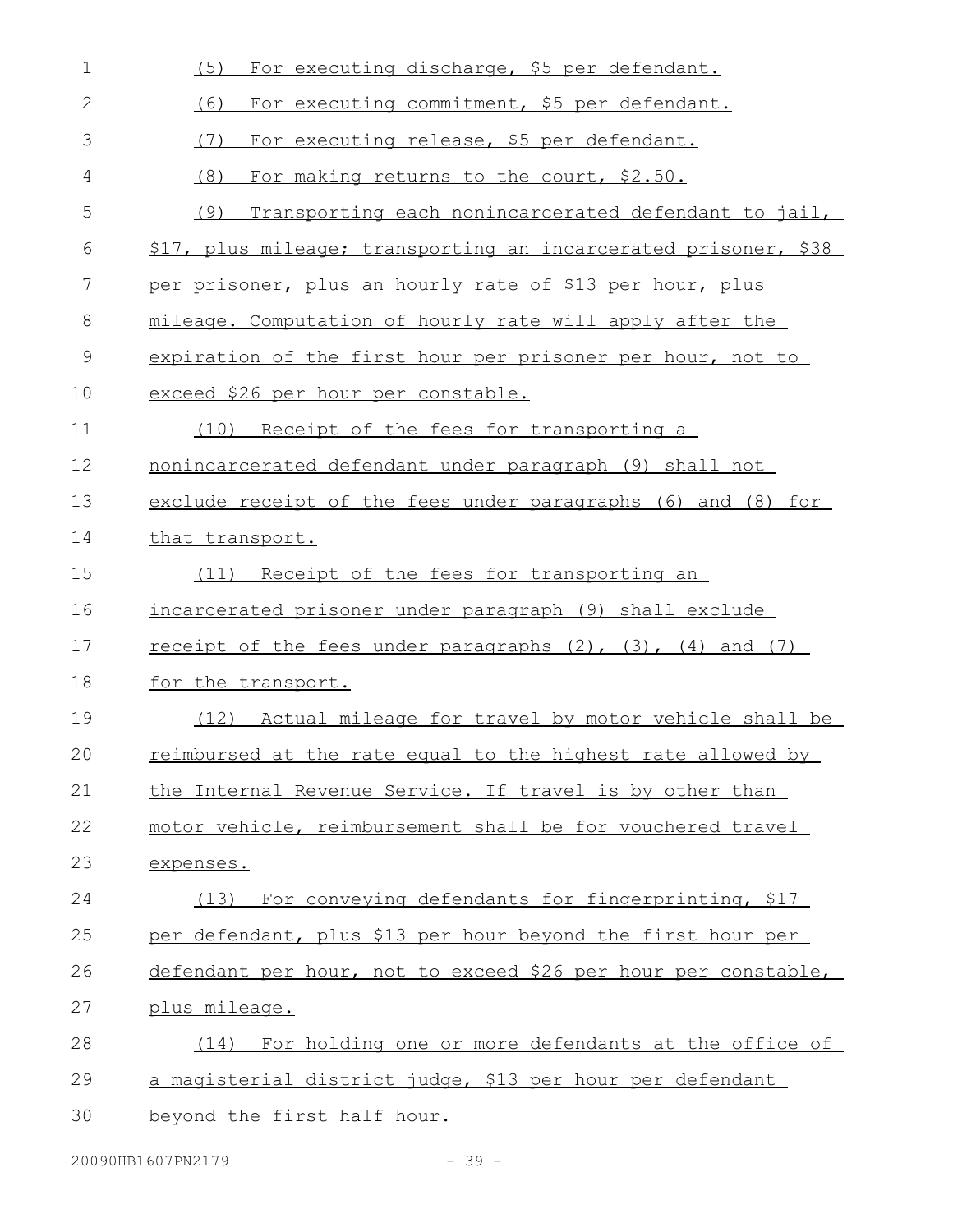| $\mathbf 1$ | (15) For courtroom security as ordered, \$13 per hour,           |
|-------------|------------------------------------------------------------------|
| 2           | assessed against one or more parties as determined by the        |
| 3           | court.                                                           |
| 4           | (16) In all criminal cases wherein the defendant is              |
| 5           | discharged or indigent or the case is otherwise dismissed,       |
| 6           | the court shall assess to the county the fee provided in this    |
| 7           | section, except that in cases of private criminal complaints     |
| 8           | where the defendant is discharged prior to the indictment or     |
| $\mathsf 9$ | the filing of any information or the case is otherwise           |
| 10          | dismissed at the summary offense hearing, the court shall        |
| 11          | assess the fee to the affiant.                                   |
| 12          | (h) Subpoenas.--For serving district court-issued subpoenas      |
| 13          | for civil, landlord-tenant or criminal matters, \$13 for first   |
| 14          | witness, plus \$5 for each additional witness at the same        |
| 15          | address, \$2.50 return of service for each subpoena, plus        |
| 16          | mileage. The same fee shall be payable for attempting to serve a |
| 17          | subpoena at a wrong address supplied by the party requesting the |
| 18          | service.                                                         |
| 19          | Similar fees. -- For civil, landlord-tenant and criminal<br>(i)  |
| 20          | services not specifically provided for, the court shall pay the  |
| 21          | same fees as it pays for services that it determines to be       |
| 22          | similar to those performed.                                      |
| 23          | § 7161.1. Specific fees.                                         |
| 24          | (a) Court appearances and returns. -- For attendance on court    |
| 25          | and making returns, the fees to be received by constables shall  |
| 26          | <u>be \$2.50 per day.</u>                                        |
| 27          | Notices of election. -- For serving notices of their<br>(b)      |
| 28          | election upon township or borough officers, the fees to be       |
| 29          | received by constables shall be \$0.15 for each service.         |
| 30          | (c) Juvenile matters.--Constables shall receive the same         |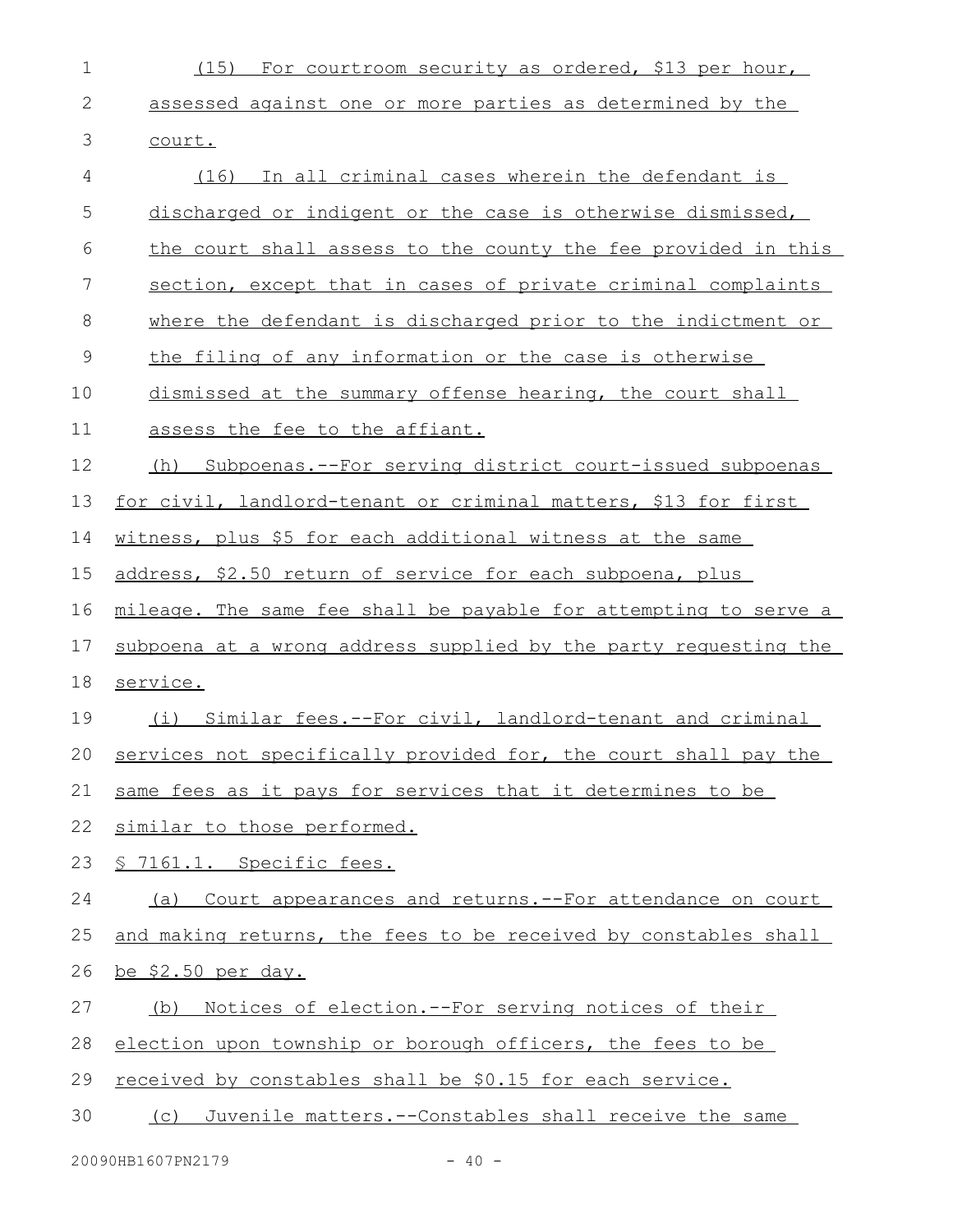| 1  | fees for serving writs in juvenile cases as they receive for       |  |  |  |
|----|--------------------------------------------------------------------|--|--|--|
| 2  | similar services in criminal cases.                                |  |  |  |
| 3  | <u>§ 7162. Returns.</u>                                            |  |  |  |
| 4  | The returns required by law to be made by constables to the        |  |  |  |
| 5  | court of common pleas may, at the discretion of the court, be      |  |  |  |
| 6  | abolished, or be made at times and relating to subjects as the     |  |  |  |
| 7  | court may require. No constable shall be entitled to fees or       |  |  |  |
| 8  | mileage for making a return, except as required by the court.      |  |  |  |
| 9  | <u>S 7163. Election services.</u>                                  |  |  |  |
| 10 | For services performed under section 7152 (relating to             |  |  |  |
| 11 | election services), the constables and deputies performing the     |  |  |  |
| 12 | services shall receive the same compensation payable to            |  |  |  |
| 13 | inspectors and clerks under section 412.2(a) of the act of June    |  |  |  |
| 14 | 3, 1937 (P.L.1333, No.320), known as the Pennsylvania Election     |  |  |  |
| 15 | Code. The compensation shall be paid by the county and the sum     |  |  |  |
| 16 | shall include pay for serving notices in writing to persons        |  |  |  |
| 17 | elected at the election.                                           |  |  |  |
| 18 | § 7164. Impounding, selling and viewing fees.                      |  |  |  |
| 19 | Impounding and selling.--The fees collected by the<br>(a)          |  |  |  |
| 20 | constable for impounding an animal shall be \$1 and \$2 for each   |  |  |  |
| 21 | animal sold, provided the fees of the constable for impounding     |  |  |  |
| 22 | and selling amount to not more than \$4. The fees of the           |  |  |  |
| 23 | magisterial district judge shall be \$1 for each case, without     |  |  |  |
| 24 | regard to the number of animals impounded, for all cases where     |  |  |  |
| 25 | no sale is made and \$3 for all cases where a sale is made.        |  |  |  |
| 26 | (b) Viewing.--The fees for each viewer appointed to assess         |  |  |  |
| 27 | the damages shall be \$1 for the first hour and \$.50 per hour for |  |  |  |
| 28 | each hour necessarily engaged after the first hour.                |  |  |  |
| 29 | § 7165. Seizure fees.                                              |  |  |  |
| 30 | (a) Registration plates and cards.--If constables and deputy       |  |  |  |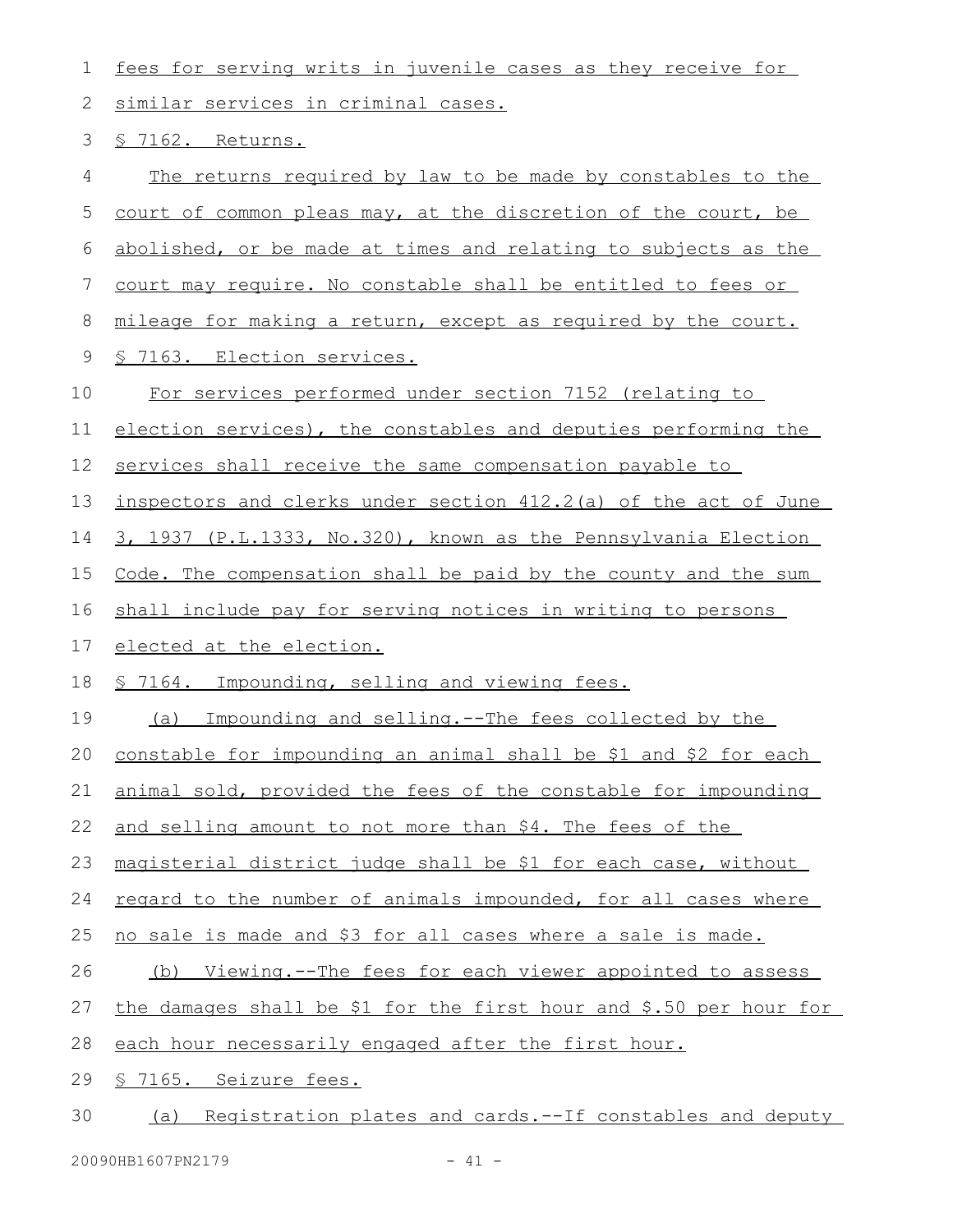| 1           | constables are delegated authority to seize registration plates              |  |  |  |  |
|-------------|------------------------------------------------------------------------------|--|--|--|--|
| 2           | and registration cards under 75 Pa.C.S. § 1376(b) (5) (relating              |  |  |  |  |
| 3           | to surrender of registration plates and cards upon suspension or             |  |  |  |  |
| 4           | revocation), they shall be compensated by the department at the              |  |  |  |  |
| 5           | rate of \$15 for each registration plate and card jointly seized,            |  |  |  |  |
| 6           | plus mileage. The department shall pay a constable or deputy                 |  |  |  |  |
| 7           | constable within 30 days after a documented request for payment              |  |  |  |  |
| 8           | is submitted to it.                                                          |  |  |  |  |
| $\mathsf 9$ | Drivers' licenses.--If constables and deputy constables<br>(b)               |  |  |  |  |
| 10          | are delegated authority to seize drivers' licenses under 75                  |  |  |  |  |
| 11          | Pa.C.S. $\frac{6}{5}$ 1540(c)(1)(v) (relating to surrender of license), they |  |  |  |  |
| 12          | shall be compensated by the department at the rate of \$15 for               |  |  |  |  |
| 13          | each driver's license seized, plus mileage. The department shall             |  |  |  |  |
| 14          | pay a constable or deputy constable within 30 days after a                   |  |  |  |  |
| 15          | documented request is submitted to it.                                       |  |  |  |  |
| 16          | <u>§ 7166. Returns to court.</u>                                             |  |  |  |  |
| 17          | Scope.--This section shall apply to counties of the<br>(a)                   |  |  |  |  |
| 18          | sixth, seventh and eighth class.                                             |  |  |  |  |
| 19          | Requirements.--No compensation for making a return to<br>(b)                 |  |  |  |  |
|             | 20 court shall be paid to a constable unless he has appeared in              |  |  |  |  |
| 21          | court and presented his return containing information required               |  |  |  |  |
| 22          | by the court, at the regular time fixed by law for making the                |  |  |  |  |
| 23          | return.                                                                      |  |  |  |  |
| 24          | SUBCHAPTER H                                                                 |  |  |  |  |
| 25          | PENALTIES AND REMEDIES                                                       |  |  |  |  |
| 26          | Sec.                                                                         |  |  |  |  |
| 27          | Election notice in certain areas.<br>7 <u>171</u> .                          |  |  |  |  |
| 28          | 7172.<br>Incompetence.                                                       |  |  |  |  |
| 29          | 7173.<br>Taxes.                                                              |  |  |  |  |
| 30          | 7174. Action against security.                                               |  |  |  |  |
|             |                                                                              |  |  |  |  |

20090HB1607PN2179 - 42 -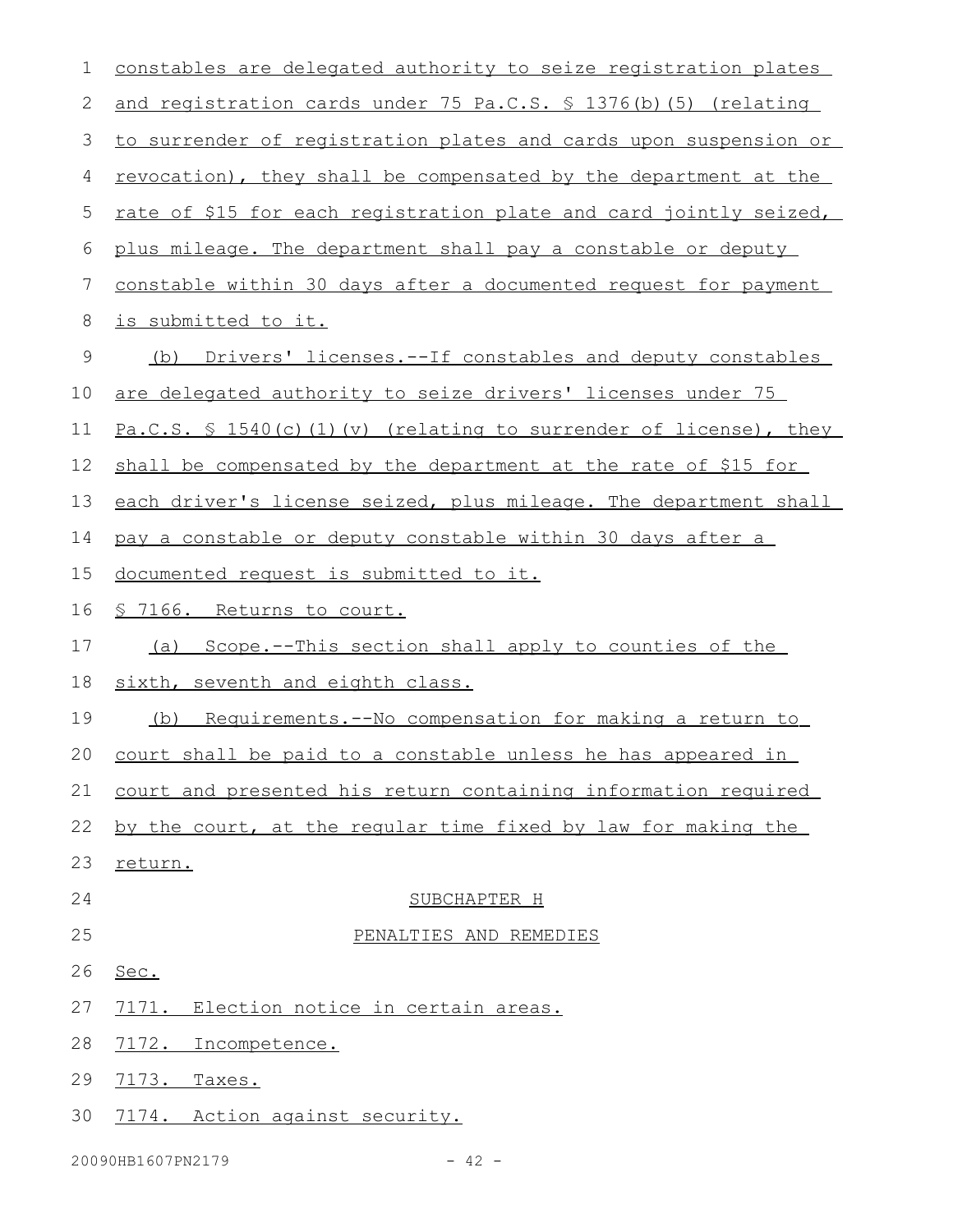| 1  | 7175. Criminal penalty.                                          |
|----|------------------------------------------------------------------|
| 2  | 7176. Compensation violation.                                    |
| 3  | 7177. Failure to execute process.                                |
| 4  | 7178. Failure to serve in a township.                            |
| 5  | § 7171. Election notice in certain areas.                        |
| 6  | (a) Scope.--This section applies to wards, townships and         |
| 7  | districts.                                                       |
| 8  | Acting constables. -- The acting constable shall, within<br>(b)  |
| 9  | six days after the election for a constable, give notice in      |
| 10 | writing to the elected individual of election to the office. An  |
| 11 | acting constable who violates this subsection shall pay a civil  |
| 12 | penalty of \$16 to the Commonwealth.                             |
| 13 | (c) Elected constables.--An individual elected and notified      |
| 14 | under subsection (b) shall appear on the next day that the court |
| 15 | of common pleas of the applicable judicial district is in        |
|    |                                                                  |
| 16 | session and either decline or accept the office. A constable     |
| 17 | elect who violates this subsection shall pay a civil penalty of  |
| 18 | \$16 to the Commonwealth.                                        |
| 19 | (d) Court.--The applicable court of common pleas has the         |
| 20 | authority to levy the penalty under subsection (b) or (c).       |
| 21 | § 7172. Incompetence.                                            |
| 22 | (a) Inquiry.--A court of common pleas with competent             |
| 23 | jurisdiction may inquire into the official conduct of the        |
| 24 | constable if any of the following apply:                         |
| 25 | (1) A surety of the constable files a verified petition          |
| 26 | alleging that the constable is incompetent to discharge          |
| 27 | official duties because of intemperence or neglect of duty.      |
| 28 | Any person files a verified petition alleging that<br>(2)        |
| 29 | the constable is incompetent to discharge official duties for    |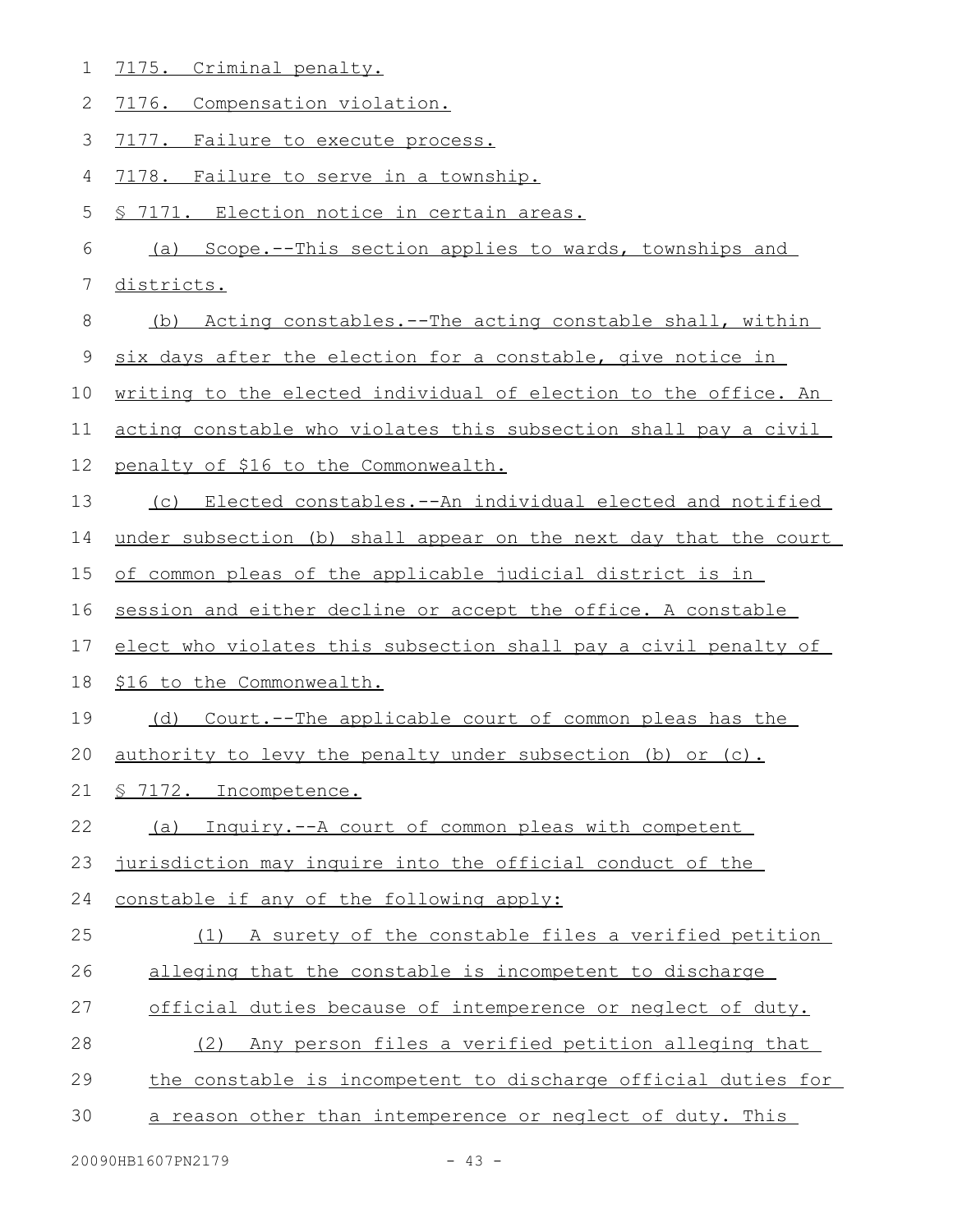| $\mathbf 1$   | paragraph includes an act of oppression of a litigant or a    |  |  |  |  |
|---------------|---------------------------------------------------------------|--|--|--|--|
| $\mathbf{2}$  | witness.                                                      |  |  |  |  |
| $\mathcal{S}$ | Determination.--If the court determines that the<br>(b)       |  |  |  |  |
| 4             | constable is incompetent to discharge official duties, the    |  |  |  |  |
| 5             | following apply:                                              |  |  |  |  |
| 6             | (1)<br>The court may:                                         |  |  |  |  |
| 7             | require additional security from the constable;<br>(i)        |  |  |  |  |
| 8             | $or$                                                          |  |  |  |  |
| $\mathcal{G}$ | (i)<br>remove the constable from office.                      |  |  |  |  |
| 10            | Upon removal under paragraph (1) (ii), the court may<br>(2)   |  |  |  |  |
| 11            | appoint a suitable individual to fill the vacancy until a     |  |  |  |  |
| 12            | successor is elected and qualified. The appointed individual  |  |  |  |  |
| 13            | must have a freehold estate with at least \$1,000 beyond      |  |  |  |  |
| 14            | incumbrance or furnish security.                              |  |  |  |  |
| 15            | <u>S 7173. Taxes.</u>                                         |  |  |  |  |
| 16            | If a constable defaults on remittance of collected tax        |  |  |  |  |
| 17            | pursuant to law, all of the following apply:                  |  |  |  |  |
| 18            | The constable is no longer authorized to receive<br>(1)       |  |  |  |  |
| 19            | tax.                                                          |  |  |  |  |
| 20            | The person that was entitled to the remittance shall<br>(2)   |  |  |  |  |
| 21            | publish, three times in three daily newspapers, notice of the |  |  |  |  |
| 22            | loss of authority under paragraph (1).                        |  |  |  |  |
| 23            | The constable may not draw compensation until the<br>(3)      |  |  |  |  |
| 24            | default is cured.                                             |  |  |  |  |
| 25            | § 7174. Action against security.                              |  |  |  |  |
| 26            | (a) Scope.--This section applies to a constable subject to    |  |  |  |  |
| 27            | all of the following:                                         |  |  |  |  |
| 28            | The constable has furnished security for the<br>(1)           |  |  |  |  |
| 29            | faithful performance of the duties of office.                 |  |  |  |  |
| 30            | The constable fails to perform the duties of office.<br>(2)   |  |  |  |  |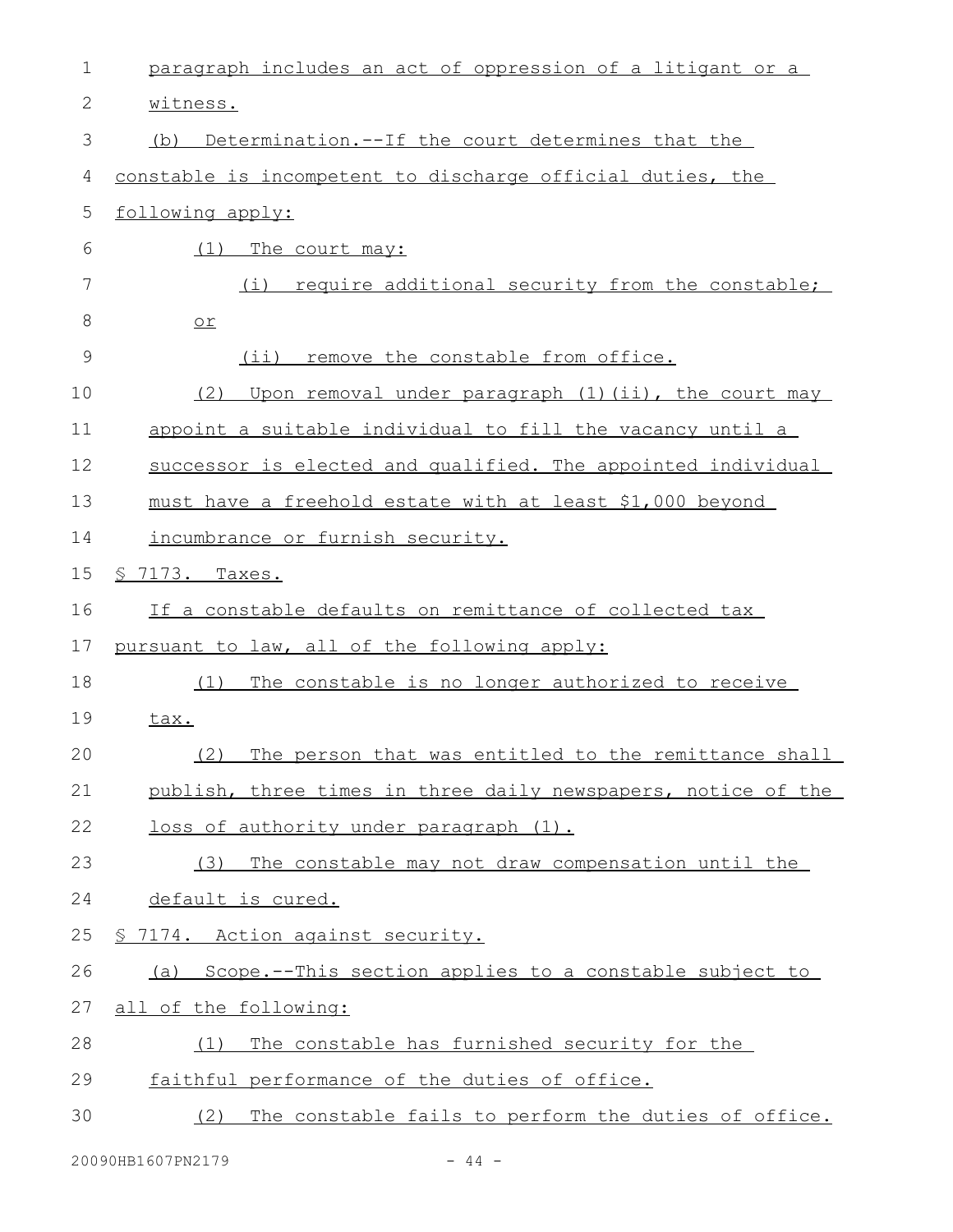| 1            | One of the following subparagraphs applies:<br>(3)               |
|--------------|------------------------------------------------------------------|
| $\mathbf{2}$ | The constable leaves the country before a<br>(i)                 |
| 3            | judgment is entered on the failure under paragraph (2).          |
| 4            | (ii) A judgment is entered against the constable for             |
| 5            | failure under paragraph (2), and the judgment cannot be          |
| 6            | paid.                                                            |
| 7            | (b) Procedure.--A court of competent jurisdiction may issue      |
| 8            | a writ of scire facias and proceed against the security.         |
| 9            | Appeal.--A surety and a constable may appeal from a<br>(C)       |
| 10           | judgment on a writ under subsection (b).                         |
| 11           | <u>§ 7175. Criminal penalty.</u>                                 |
| 12           | A constable who neglects or refuses to perform the duties        |
| 13           | under the act of June 3, 1937 (P.L.1333, No.320), known as the   |
| 14           | Pennsylvania Election Code, commits a misdemeanor of the third   |
| 15           | degree and shall, upon conviction, be sentenced to pay a fine of |
| 16           | \$500 or to imprisonment for not less than one month nor more    |
| 17           | than one year, or both.                                          |
| 18           | <u>S 7176. Compensation violation.</u>                           |
| 19           | A constable who violates the act of July 14, 1897 (P.L.206,      |
|              | 20 No.209), entitled "An act to regulate the remuneration of     |
| 21           | policemen and constables employed as policemen throughout the    |
| 22           | Commonwealth of Pennsylvania, and prohibiting them from charging |
| 23           | or accepting any fee or other compensation, in addition to their |
| 24           | salary, except as public rewards and mileage for traveling       |
| 25           | expenses," commits a misdemeanor of the third degree and shall,  |
| 26           | upon conviction, be sentenced to pay a fine of \$50 or to        |
| 27           | imprisonment for not more than 30 days, or both.                 |
| 28           | § 7177. Failure to execute process.                              |
| 29           | (a) Scope.--This section applies to a constable subject to       |
| 30           | all of the following:                                            |

20090HB1607PN2179 - 45 -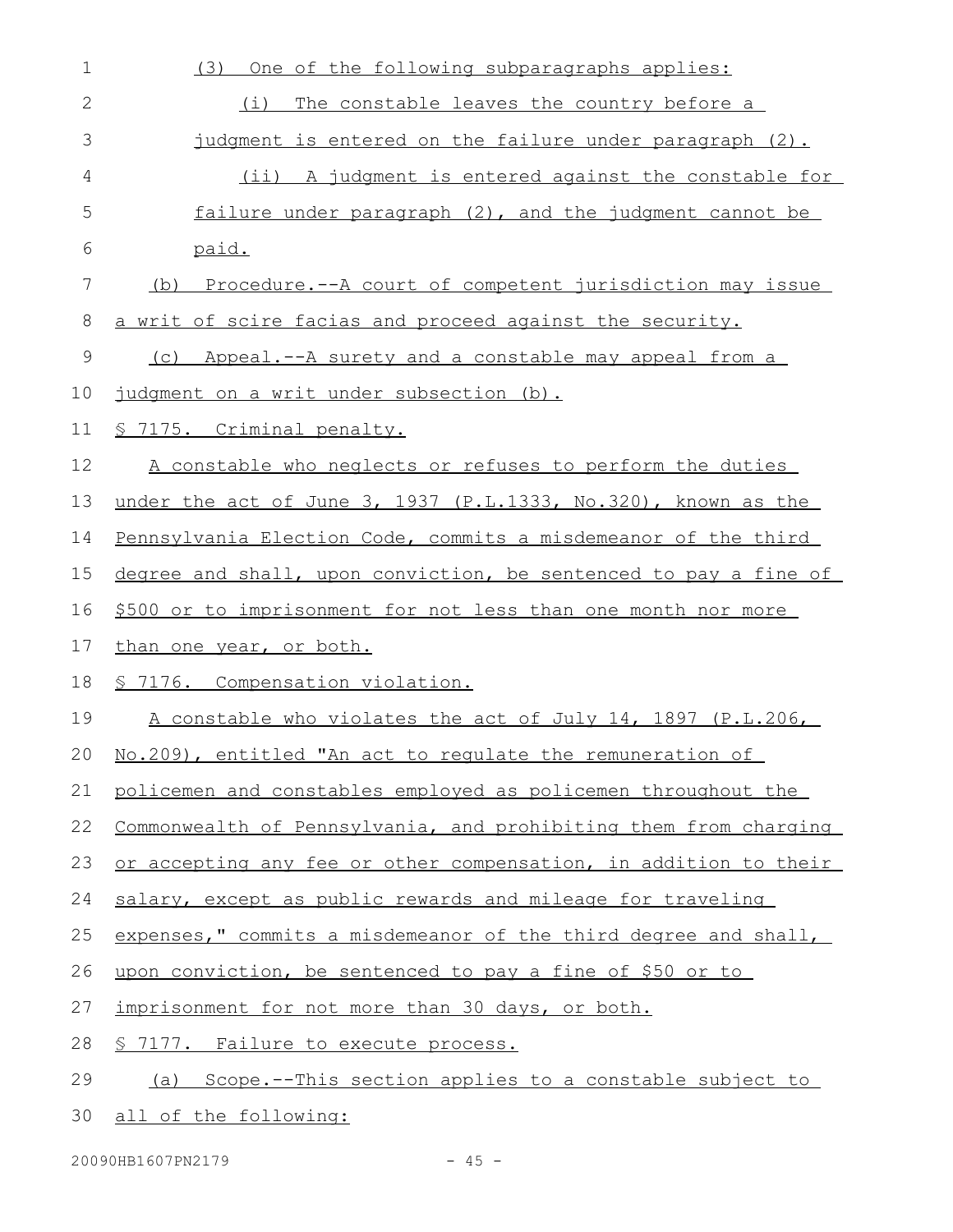| $\mathbf 1$ | The constable is entrusted with a the execution of a<br>(1)         |  |  |  |
|-------------|---------------------------------------------------------------------|--|--|--|
| 2           | process for the collection of money.                                |  |  |  |
| 3           | The constable, by neglect of duty, fails to collect<br>(2)          |  |  |  |
| 4           | the money.                                                          |  |  |  |
| 5           | (3)<br>The constable's security is used to pay the money.           |  |  |  |
| 6           | (b) Equitable interest.--The person that pays the security          |  |  |  |
| 7           | under subsection (a) (3):                                           |  |  |  |
| 8           | has an equitable interest in the judgment; and<br>(1)               |  |  |  |
| 9           | (2)<br>may collect the judgment in the name of the party            |  |  |  |
| 10          | that won the judgment.                                              |  |  |  |
| 11          | <u>§ 7178. Failure to serve in a township.</u>                      |  |  |  |
| 12          | Scope.--This section applies to an individual in a<br>(a)           |  |  |  |
| 13          | township if all of the following circumstances exist:               |  |  |  |
| 14          | The individual is elected or appointed a constable.<br>(1)          |  |  |  |
| 15          | The individual has a freehold estate worth at least<br>(2)          |  |  |  |
| 16          | \$1,000.                                                            |  |  |  |
| 17          | The individual fails to:<br>(3)                                     |  |  |  |
| 18          | <u>(i) serve; or</u>                                                |  |  |  |
| 19          | (ii) appoint a deputy to serve.                                     |  |  |  |
| 20          | (b) Fine.--Except as set forth in subsection (c), an                |  |  |  |
| 21          | individual under subsection (a) shall be fined \$40 for the use     |  |  |  |
| 22          | of the appropriate township.                                        |  |  |  |
| 23          | (c) Exception.--Subsection (b) shall not apply to an                |  |  |  |
| 24          | individual who:                                                     |  |  |  |
| 25          | (1) has served personally or by deputy in the office of             |  |  |  |
| 26          | constable of the same township within 15 years of election or       |  |  |  |
| 27          | appointment; or                                                     |  |  |  |
| 28          | has paid a fine under subsection (b) within 15 years<br>(2)         |  |  |  |
| 29          | of election or appointment.                                         |  |  |  |
| 30          | Section 3. Sections $1376(b)$ (5) and $1540(c)$ (1) (v) of Title 75 |  |  |  |
|             | 20090HB1607PN2179<br>$-46 -$                                        |  |  |  |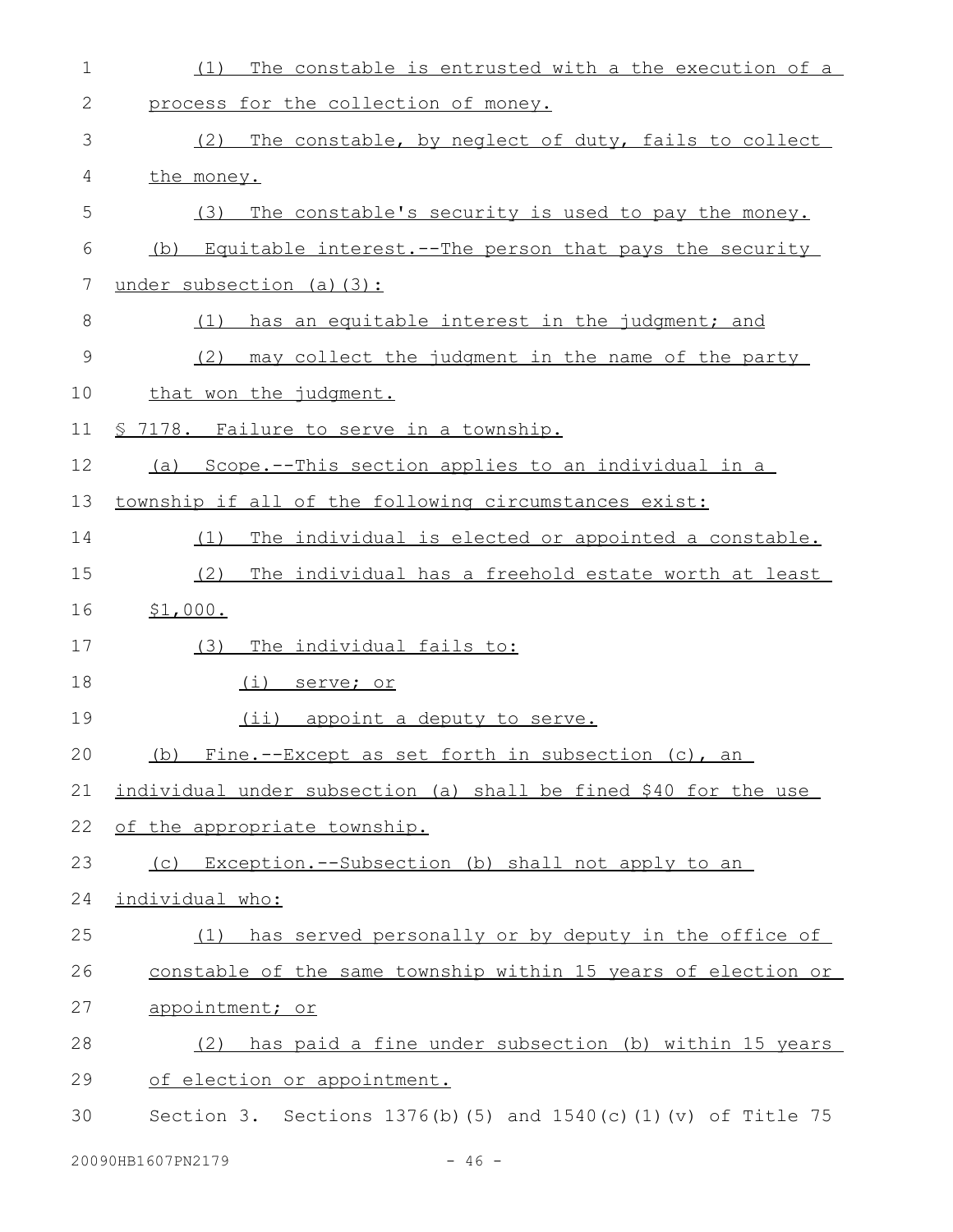are amended to read: 1

§ 1376. Surrender of registration plates and cards upon suspension or revocation. 2 3

\* \* \* 4

(b) Delegation of authority.--If after 30 days from the mail date of a notice of suspension or revocation, the registration plates and cards are not surrendered under subsection (a), the department may delegate authority to the following persons to seize a registration plate and registration card which are required to be surrendered under subsection (a): 5 6 7 8 9 10

\* \* \* 11

(5) Constables or deputy constables. [If constables and deputy constables are delegated authority to seize registration plates and registration cards under this section, they shall be compensated by the department at the rate of \$15 for each registration plate and card jointly seized, plus mileage. The department shall pay a constable or deputy constable within 30 days after a documented request for payment is submitted to it.] 12 13 14 15 16 17 18 19

\* \* \* 20

§ 1540. Surrender of license. 21

\* \* \* 22

(c) Seizure of revoked, suspended, canceled or disqualified licenses.-- 23 24

(1) The department may delegate authority to the following persons to seize the driver's license of any person whose driver's license has been ordered to be surrendered by a court or district attorney or by the department: 25 26 27 28

\* \* \* 29

(v) Constables or deputy constables. [If constables 20090HB1607PN2179 - 47 -30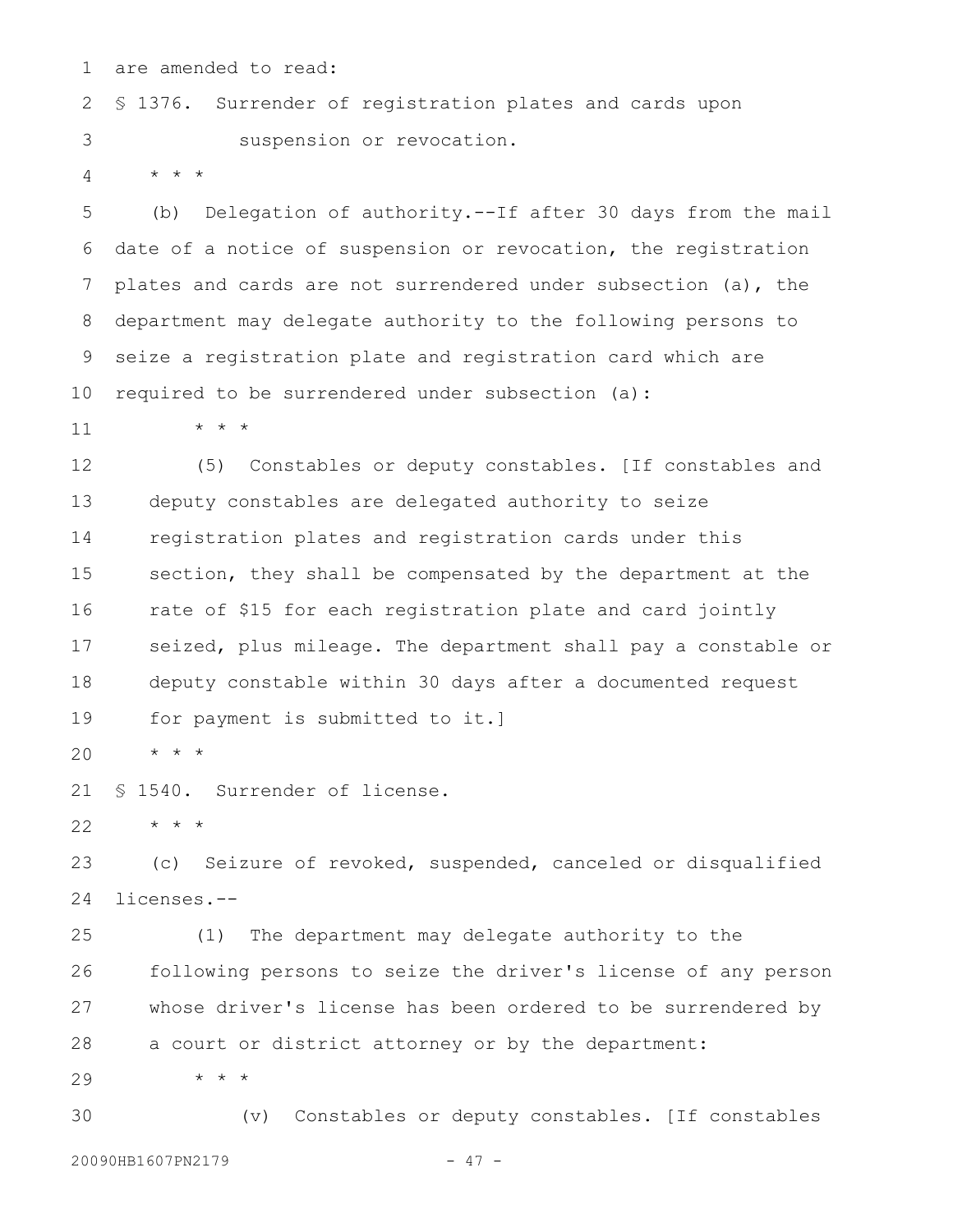and deputy constables are delegated authority to seize drivers' licenses under this subsection, they shall be compensated by the department at the rate of \$15 for each driver's license seized, plus mileage. The department shall pay a constable or deputy constable within 30 days after a documented request is submitted to it.] \* \* \* 1 2 3 4 5 6 7

8

Section 4. Repeals are as follows:

(1) The General Assembly declares that the repeals under paragraph (2) are necessary to effectuate the addition of 44 Pa.C.S. Ch. 71 Subchs. A, B, C, D, F, G and H. 9 10 11

(2) The following acts and parts of acts are repealed to the extent specified: 12 13

(i) Section 1 of the act of 1799 (3 Sm.L.2012 Ch.6), entitled "A supplement to the act, entitled 'An act to extend the powers of the justices of the peace of this state,'" absolutely. 14 15 16 17

(ii) Sections 12 and 19 of the act of March 20, 1810 (P.L.208, No.132), entitled "An act to amend and consolidate with its Supplements, the Act entitled 'An act for the recovery of debts and demands, not exceeding one hundred dollars, before a Justice of the Peace, and for the election of Constables, and for other purposes," absolutely. 18 19 20 21 22 23 24

(iii) Section 3 of the act of April 24, 1829 (P.L.369, No.216), entitled "A further supplement to the act entitled An act to amend and consolidate with its supplements, the act entitled An act for the recovery of debts and demands not exceeding one hundred dollars before a justice of the peace, and for the election of 25 26 27 28 29 30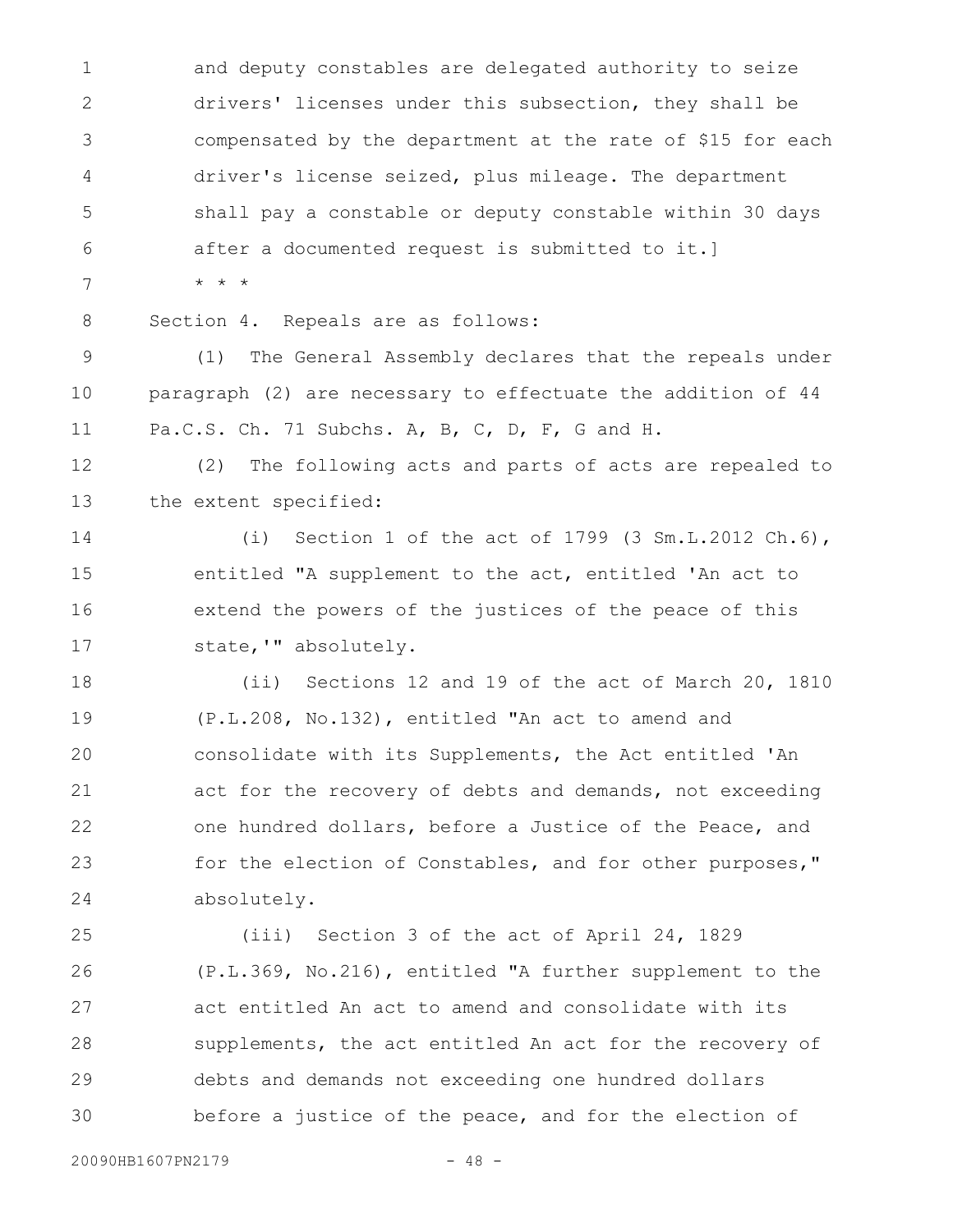1

constables, and for other purposes," absolutely.

(iv) Sections 107, 108, 109, 110, 111, 112, 113 and 114 of the act of April 15, 1834 (P.L.537, No.247), entitled "An act relating to counties and townships, and county and township officers," absolutely. 2 3 4 5

(v) Section 12 of the act of October 13, 1840 (Special Session 1, P.L. 1, No.258). 6 7

(vi) Section 14 of the act of May 27, 1841 (P.L.400, No.141), entitled "An act relating to the Election of County Treasurers, and for other purposes," absolutely. 8 9 10

(vii) Section 19 of the act of April 22, 1850 (P.L.549, No.342), entitled "A supplement to an act, entitled 'An Act to prevent waste in certain cases within this commonwealth,' passed the twenty-ninth day of March, one thousand eight hundred and twenty-two; to land and building associations; giving the court of Susquehanna county jurisdiction in a certain case; relative to the service of process in certain cases; to party walls in West Philadelphia; to the proof of a certain will; to the sale and purchase of certain burial grounds in Philadelphia; to the laying of gas pipes in the district of Moyamensing; to the release of certain sureties in Erie county; to the State Lunatic hospital; relative to the service of process against sheriffs; to the rights of married women; to ground rents; and relating to foreign insurance companies," absolutely. 11 12 13 14 15 16 17 18 19 20 21 22 23 24 25 26

(viii) Section 15 of the act of April 21, 1855 (P.L.264, No.281), entitled "A supplement to the act Consolidating the city of Philadelphia," absolutely. (ix) Section 17 of the act of April 21, 1855 27 28 29 30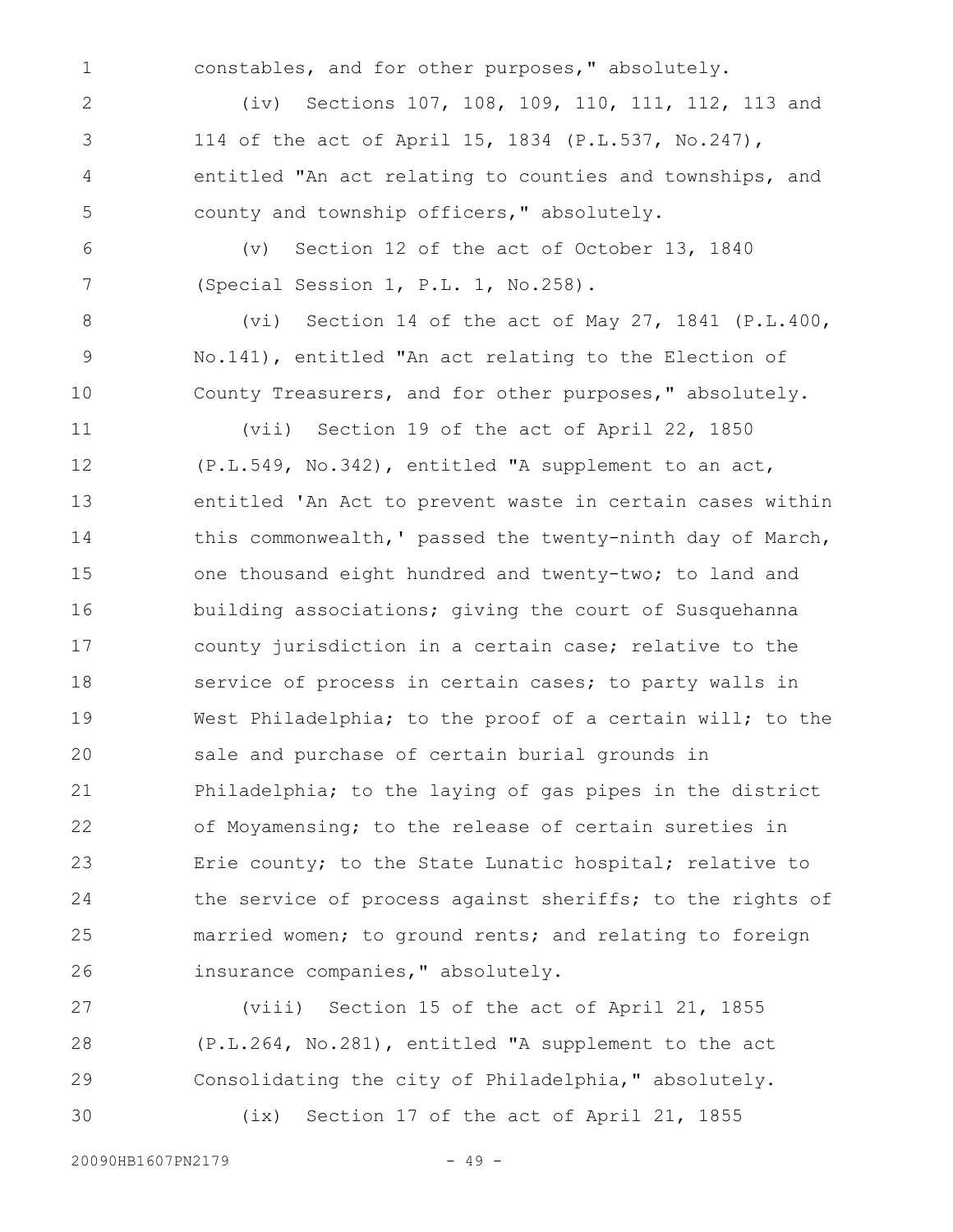1

(P.L.264, No.281), as to constables.

(x) Section 1 of the act of May 3, 1876 (P.L.99, No.67), entitled "An act regulating procedure for violation of ordinances of cities of the first class," as to constables. 2 3 4 5

(xi) Section 1 of the act of February 12, 1889 (P.L.3, No.1), entitled "An act to provide for the commencement of the terms of office of councilmen, constables and school directors in new wards, when erected in cities of the first class under existing laws and where the several wards constitute separate school districts, to provide for the supervision of the public schools in such new wards until the organization of the board of school directors of the new school section, and to provide for the term of councilmen and constables already elected by the voters of the old ward," as to constables. 6 7 8 9 10 11 12 13 14 15 16 17

(xii) Section 1 of the act of February 14, 1889 (P.L.6, No.5), entitled "An act to authorize the election of constables for three years," absolutely. 18 19 20

(xiii) Section 1 of the act of May 4, 1889 (P.L.83, No.79), entitled "An act to authorize the election of constables for three years in cities of the second and third class," absolutely. 21 22 23 24

(xiv) Section 1 of the act of April 29, 1897 (P.L.29, No.25), entitled "An act to authorize constables and other peace officers, without first procuring a warrant, to arrest persons reasonably suspected by them of offending against the laws protecting timber lands," absolutely. 25 26 27 28 29 30

20090HB1607PN2179 - 50 -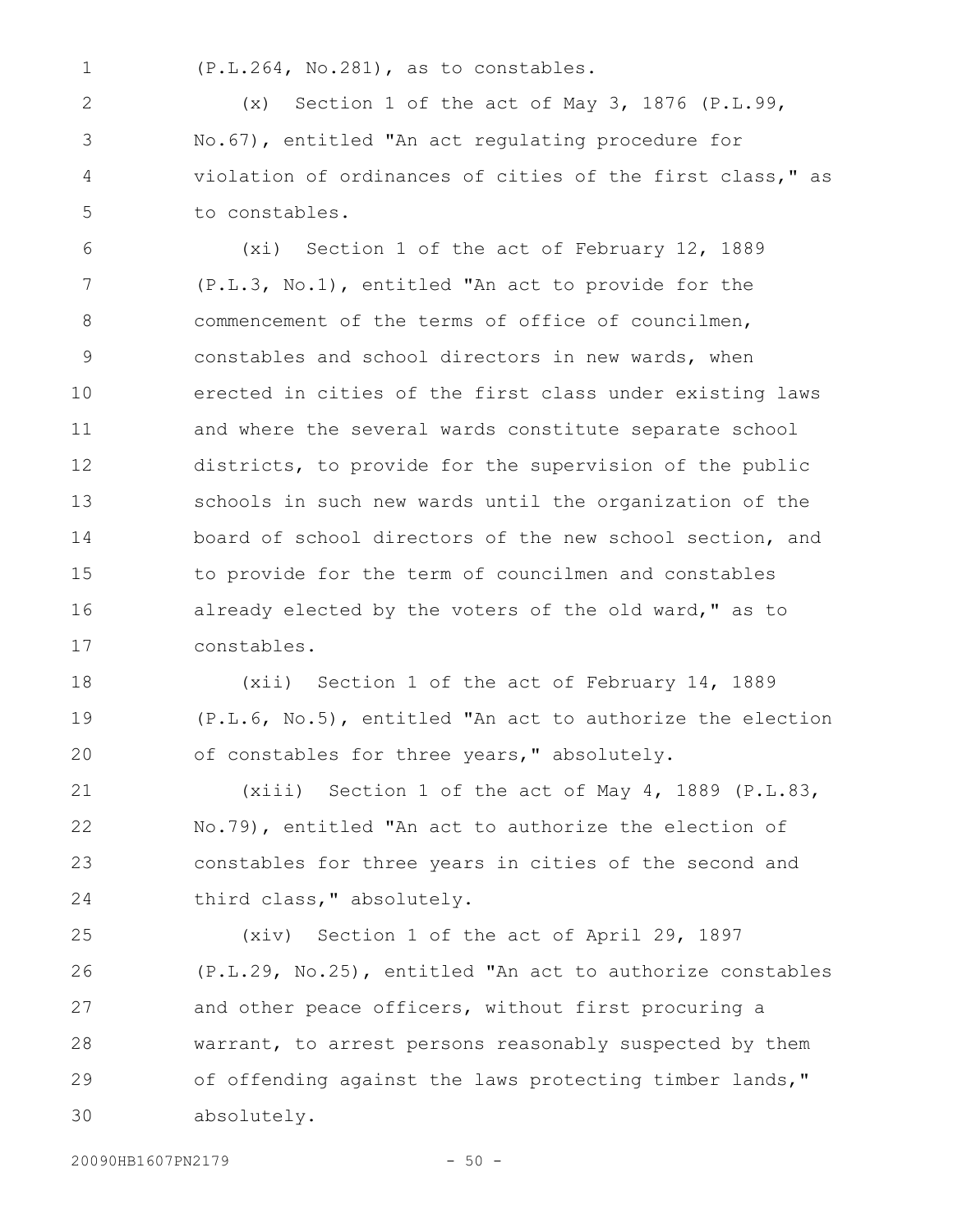(xv) Section 1 of the act of June 4, 1897 (P.L.121, No.101), entitled "An act relating to boroughs, providing a method of procedure for violations of law and borough ordinances, and for the collection of the fines and penalties imposed for said violations," as to constables. 1 2 3 4 5

(xvi) Section 2 of the act of July 14, 1897 (P.L.266, No.209), entitled "An act to regulate the remuneration of policemen and constables employed as policemen throughout the Commonwealth of Pennsylvania, and prohibiting them from charging or accepting any fee or other compensation, in addition to their salary, except as public rewards and mileage for traveling expenses," absolutely. 6 7 8 9 10 11 12 13

(xvii) Section 3 of the act of July 14, 1897 (P.L.266, No.209), as to constables. 14 15

(xviii) Section 1 of the act of April 25, 1905 (P.L.309, No.214), entitled "An act authorizing policemen to hold and exercise the office of constables," absolutely. 16 17 18 19

(xix) Section 1 of the act of April 23, 1909 (P.L.151, No.104), entitled "An act fixing the fees to be received by constables in this Commonwealth," absolutely. 20 21 22

(xx) Section 1 of the act of June 9, 1911 (P.L.727, No.299), entitled "An act authorizing the election in first class townships of an additional constable, and fixing his term," absolutely. 23 24 25 26

(xxi) Section 1 of the act of June 19, 1913 (P.L.534, No.342), entitled "An act relating to appointment of deputy constables," absolutely. (xxii) Sections 1, 2 and 3 of the act of May 31, 27 28 29 30

20090HB1607PN2179 - 51 -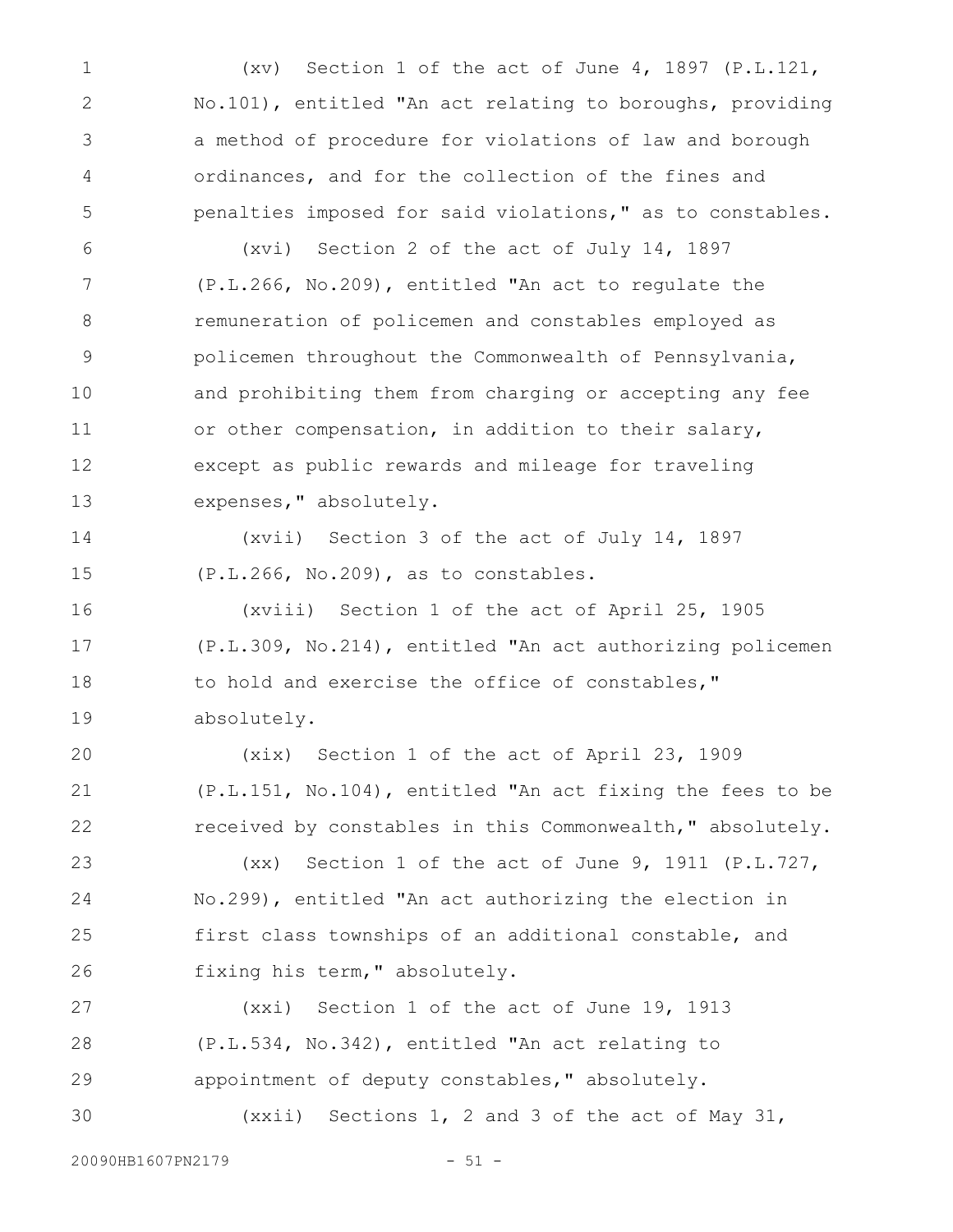1919 (P.L.357, No.171), entitled "An act relating to the duties of constables in certain counties; prohibiting them from making returns to the court of quarter sessions in certain cases; authorizing the court to direct investigations and reports by constables, and fixing their compensation in such cases," absolutely. 1 2 3 4 5 6

(xxiii) Section 14 of the act of June 28, 1923 (P.L.903, No.348), entitled "A supplement to an act, approved the fourteenth day of May, one thousand nine hundred and fifteen (Pamphlet Laws, three hundred and twelve), entitled 'An act providing a system for government of boroughs, and revising, amending, and consolidating the law relating to boroughs'; so as to provide a system of government where a borough now has annexed or hereafter shall annex land in an adjoining county, including assessment of property, levying and collection of taxes, making municipal improvements, and filing and collecting of liens for the same; the jurisdiction of courts for the enforcement of borough ordinances and State laws, and primary, general, municipal, and special elections; and repealing inconsistent laws," absolutely. 7 8 9 10 11 12 13 14 15 16 17 18 19 20 21 22

(xxiv) Section 1 of the act of April 6, 1925 (P.L.155, No.113), entitled "An act providing constables' fees for service of writs in juvenile cases," absolutely. (xxv) Section 1 of the act of March 20, 1929 (P.L.32, No.32), entitled "An act providing for the 23 24 25 26 27

filling of vacancies in the office of constable in any borough, town, ward of any city, borough, or town or township of this Commonwealth," absolutely. 28 29 30

20090HB1607PN2179 - 52 -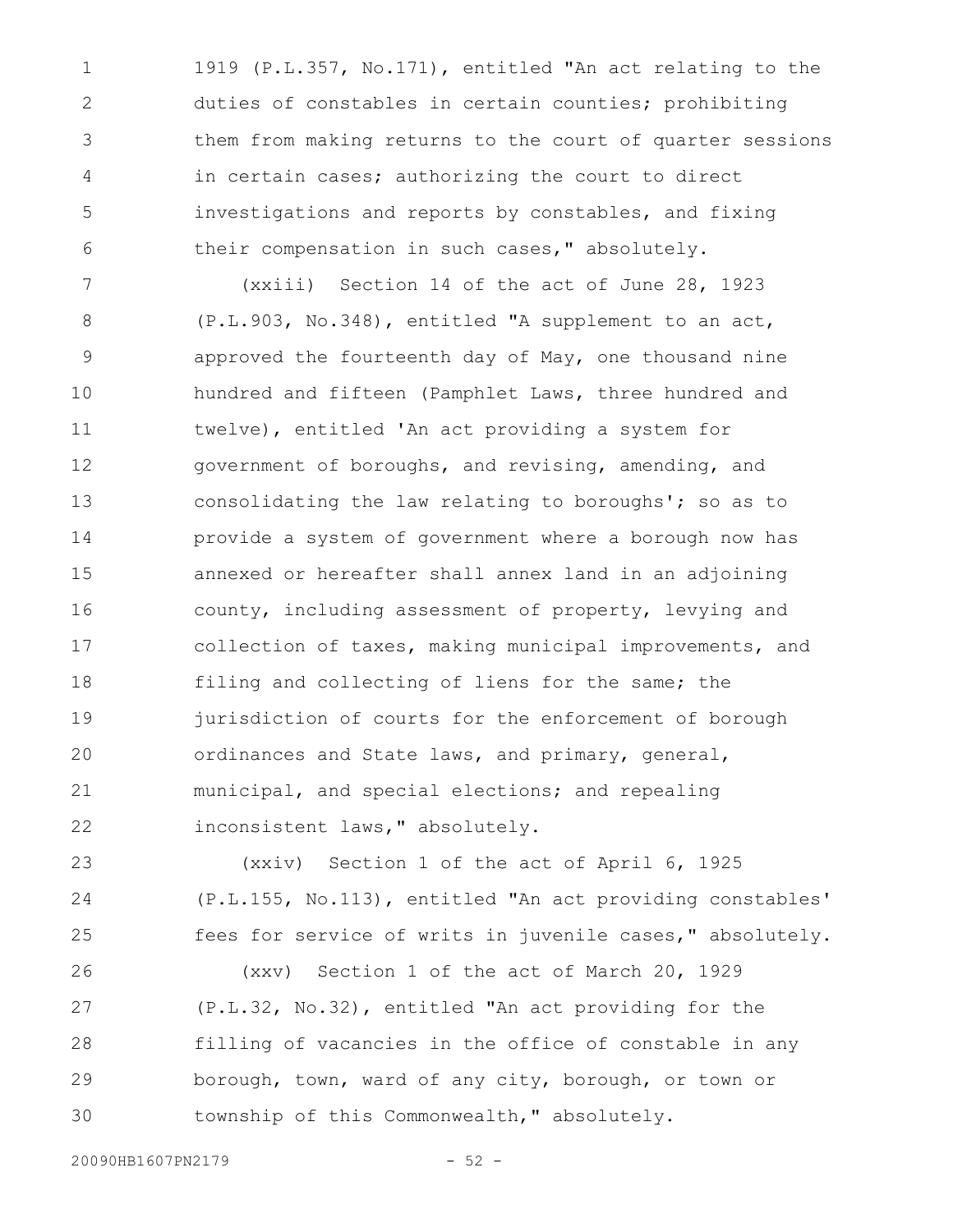(xxvi) Sections 1, 2, 3, 4, 5, 6, 7, 8 and 9 of the act of June 10, 1931 (P.L.492, No.156), entitled "An act relating to the trespassing of live stock on improved lands; providing for the taking up, impounding and sale thereof; imposing duties on and fixing the fees of constables, justices of the peace, and viewers appointed in connection therewith; prescribing the procedure for repossession by the owner thereof; providing for the fixing and taxing of costs, including attorneys' fees; and repealing inconsistent legislation," absolutely. 1 2 3 4 5 6 7 8 9 10

(xxvii) Section 1 of the act of February 28, 1933 (P.L.5, No.3), entitled "An act relating to constables' returns to the court of quarter sessions," absolutely. 11 12 13

(xxviii) Section 412.2(g) of the act of June 3, 1937 (P.L.1333, No.320), entitled "An act concerning elections, including general, municipal, special and primary elections, the nomination of candidates, primary and election expenses and election contests; creating and defining membership of county boards of elections; imposing duties upon the Secretary of the Commonwealth, courts, county boards of elections, county commissioners; imposing penalties for violation of the act, and codifying, revising and consolidating the laws relating thereto; and repealing certain acts and parts of acts relating to elections," absolutely. 14 15 16 17 18 19 20 21 22 23 24 25

(xxix) The first two sentences of section 1207 of the act of June 3, 1937 (P.L.1333, No.320), absolutely. (xxx) Section 1822 of the act of June 3, 1937 (P.L.1333, No.320), absolutely. 26 27 28 29

(xxxi) Section 1 of the act of May 26, 1943 30

20090HB1607PN2179 - 53 -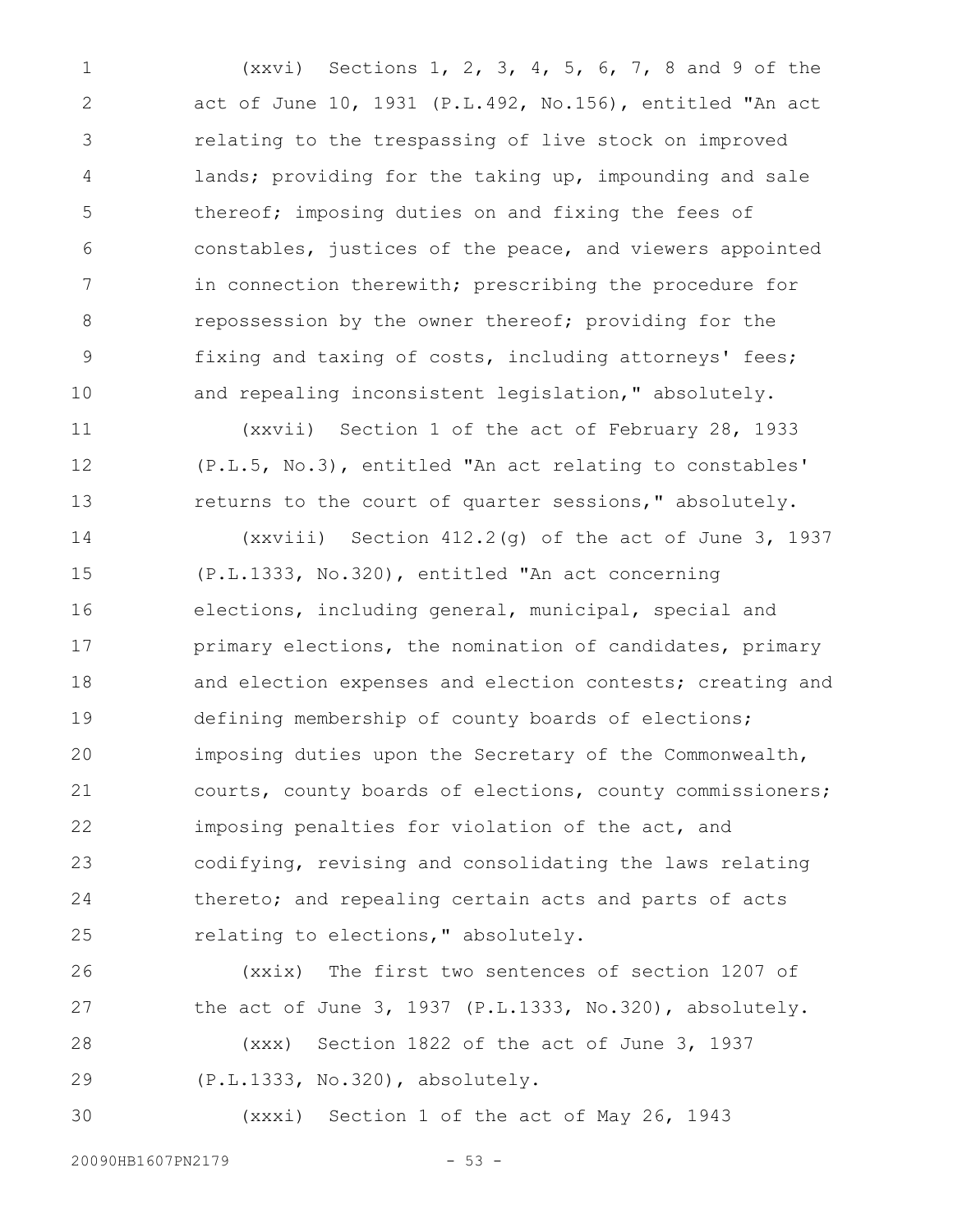(P.L.637. No.280), entitled "An act providing that the terms of constables hereafter elected in cities of the second, second class A and third classes, boroughs and townships, shall be for six years," absolutely. 1 2 3 4

(xxxii) Section 1 of the act of April 3, 1955 (1956 P.L.1382, No.441), entitled "An act making the offices of constable and justice of the peace or alderman incompatible," absolutely. 5 6 7 8

(xxxiii) Section 1126 of the act of February 1, 1966 (1965 P.L.1656, No.581), entitled "An act concerning boroughs, and revising, amending and consolidating the law relating to boroughs, " absolutely. 9 10 11 12

(xxxiv) Section 1 of the act of February 2, 1970 (P.L.2, No.2), entitled "An act abolishing the office of constable in the City of Philadelphia and providing for the performance of duties under The Landlord and Tenant Act of 1951," absolutely. 13 14 15 16 17

(xxxv) Sections 1 and 2 of the act of June 29, 1976 (P.L.475, No.121), entitled "An act clarifying the powers of constables, county detectives, sheriffs, deputy sheriffs, waterways patrolmen and game protectors," as to constables. 18 19 20 21 22

(xxxvi) Section 10 of the act of October 4, 1978 (P.L.883, No.170), entitled "An act relating to conflicts of interest involving certain public officials serving in State or State agencies and local political subdivision positions and prohibiting certain public employees from engaging in certain conflict of interest activities requiring certain disclosures and providing penalties," absolutely. 23 24 25 26 27 28 29 30

20090HB1607PN2179 - 54 -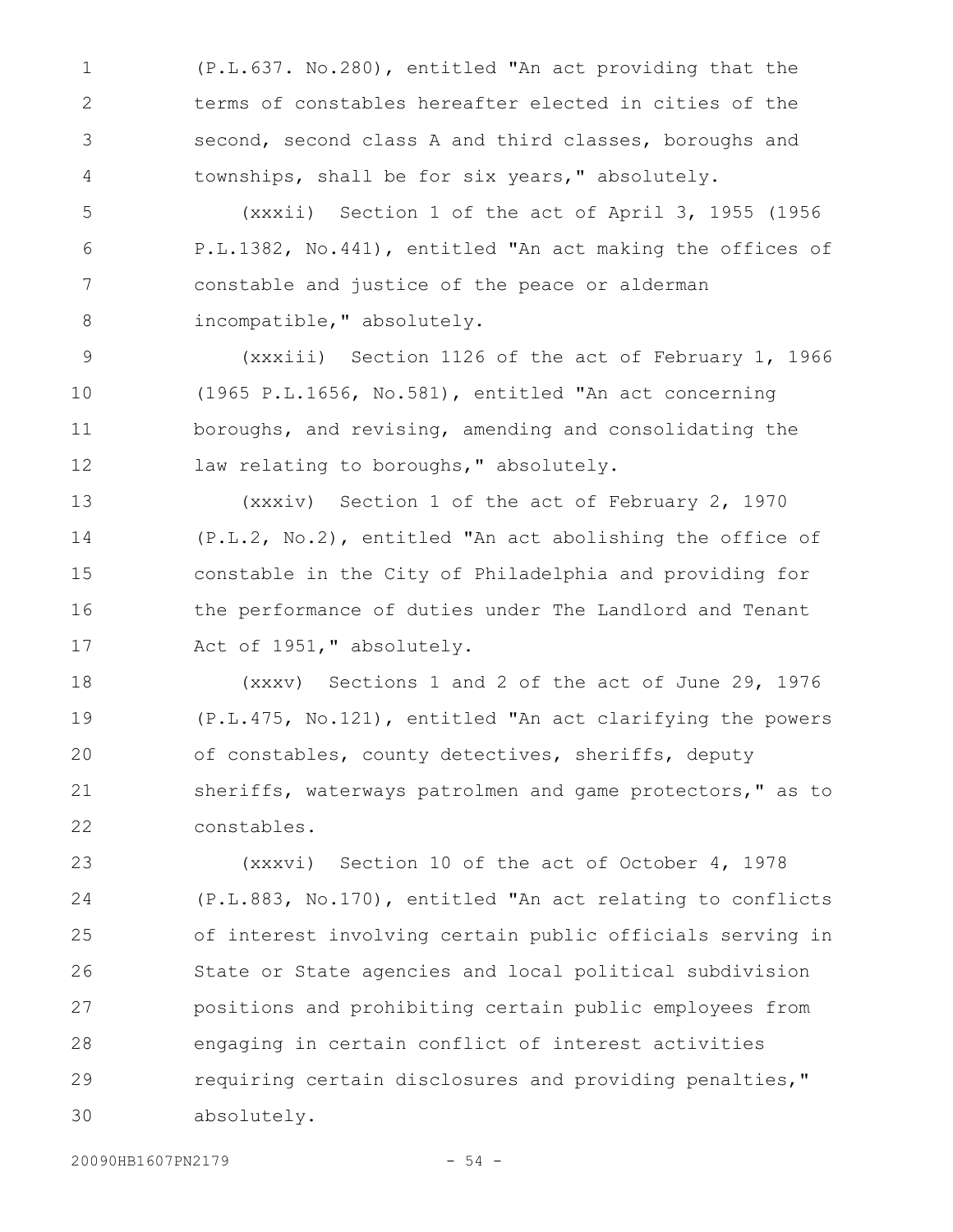(3) All acts and parts of acts are repealed insofar as they are inconsistent with this act. 1 2

Section 5. The General Assembly finds and declares as follows: 3 4

(1) The addition of 44 Pa.C.S. Ch. 71 Subchs. A, B, C, D, F, G and H is a continuation of the statutory provisions repealed in section 4(2) of this act. The following apply: 5 6 7

(i) Except as otherwise provided in 44 Pa.C.S. Ch. 71, all activities initiated under the statutory provisions repealed in section 4(2) of this act shall continue and remain in full force and effect and may be completed under 44 Pa.C.S. Ch. 71. Orders, regulations, rules and decisions which were made under the statutory provisions set forth in section 4(2) of this act and which are in effect on the effective date of 4(2) of this act shall remain in full force and effect until revoked, vacated or modified under 44 Pa.C.S. Ch. 71. Contracts, obligations and collective bargaining agreements entered into under the statutory provisions repealed in section 4(2) of this act are not affected nor impaired by the repeal in section 4(2) of this act. 8 9 10 11 12 13 14 15 16 17 18 19 20 21

(ii) Any EXCEPT AS SET FORTH IN SUBPARAGRAPH (III), ANY difference in language between 44 Pa.C.S. Ch. 71 Subchs. A, B, C, D, F and G and the statutory provisions repealed in section 4(2) of this act is intended only to conform to the style of the Pennsylvania Consolidated Statutes and is not intended to change or affect the legislative intent, judicial construction or administration and implementation of the statutory provisions repealed in section 4(2) of this act. 22 23 24 25 26 27 28 29 30

 $\leftarrow$ 

20090HB1607PN2179 - 55 -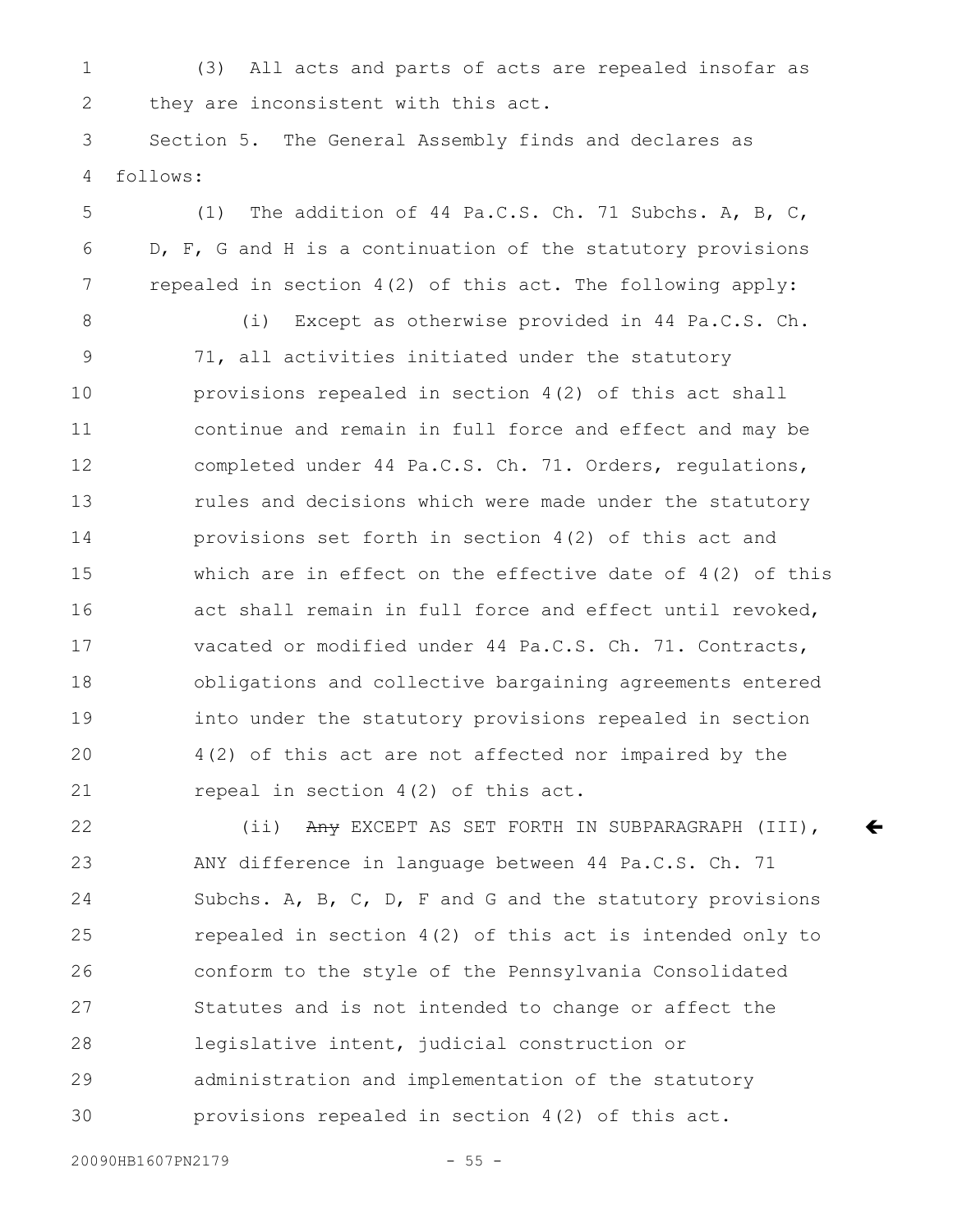(III) SUBPARAGRAPH (II) DOES NOT APPLY TO ANY OF THE FOLLOWING PROVISIONS OF TITLE 44:  $\leftarrow$ 1 2

|    | (A)   | SECTION 7112. |                            |
|----|-------|---------------|----------------------------|
| 4  | (B)   | SECTION 7113. |                            |
| .5 |       |               | $(C)$ SECTION 7114 $(A)$ . |
| 6  | (D)   |               | SECTION 7143(H).           |
|    | ( E ) |               | SECTION 7148(B).           |
| 8  | (F)   |               | SECTION 7149(B).           |
|    | (G)   | SECTION 7151. |                            |

(2) The provisions on constable training have been transferred from former 42 Pa.C.S. §§ 2941 through 2949 to 44 Pa.C.S. Ch. 71 Subch. E. REVISIONS HAVE BEEN MADE IN 44 PA.C.S. §§ 7143(H), 7148(B) AND 7149(B). Except as otherwise provided in 44 Pa.C.S. Ch. 71, all activities initiated under former 42 Pa.C.S. §§ 2941 through 2949 shall continue and remain in full force and effect and may be completed under 44 Pa.C.S. Ch. 71 Subch. E. Orders, regulations, rules and decisions which were made under former 42 Pa.C.S. §§ 2941 through 2949 and which are in effect on the effective date of section 1 (42 Pa.C.S. §§ 2941 through 2949) of this act shall remain in full force and effect until revoked, vacated or modified under 44 Pa.C.S. Ch. 71 Subch. E. Contracts, obligations and collective bargaining agreements entered into under former 42 Pa.C.S. §§ 2941 through 2949 and which are in effect on the effective date of section 1 (42 Pa.C.S. §§ 2941 through 2949) of this act are not affected nor impaired by section 1 (42 Pa.C.S. §§ 2941 through 2949) of this act. 10 11 12 13 14 15 16 17 18 19 20 21 22 23 24 25 26 27

ç

(3) Provisions on constable fees have been transferred from 42 Pa.C.S. § 2950 to 44 Pa.C.S. § 7161. Except as otherwise provided in 44 Pa.C.S. § 7161, all activities 28 29 30